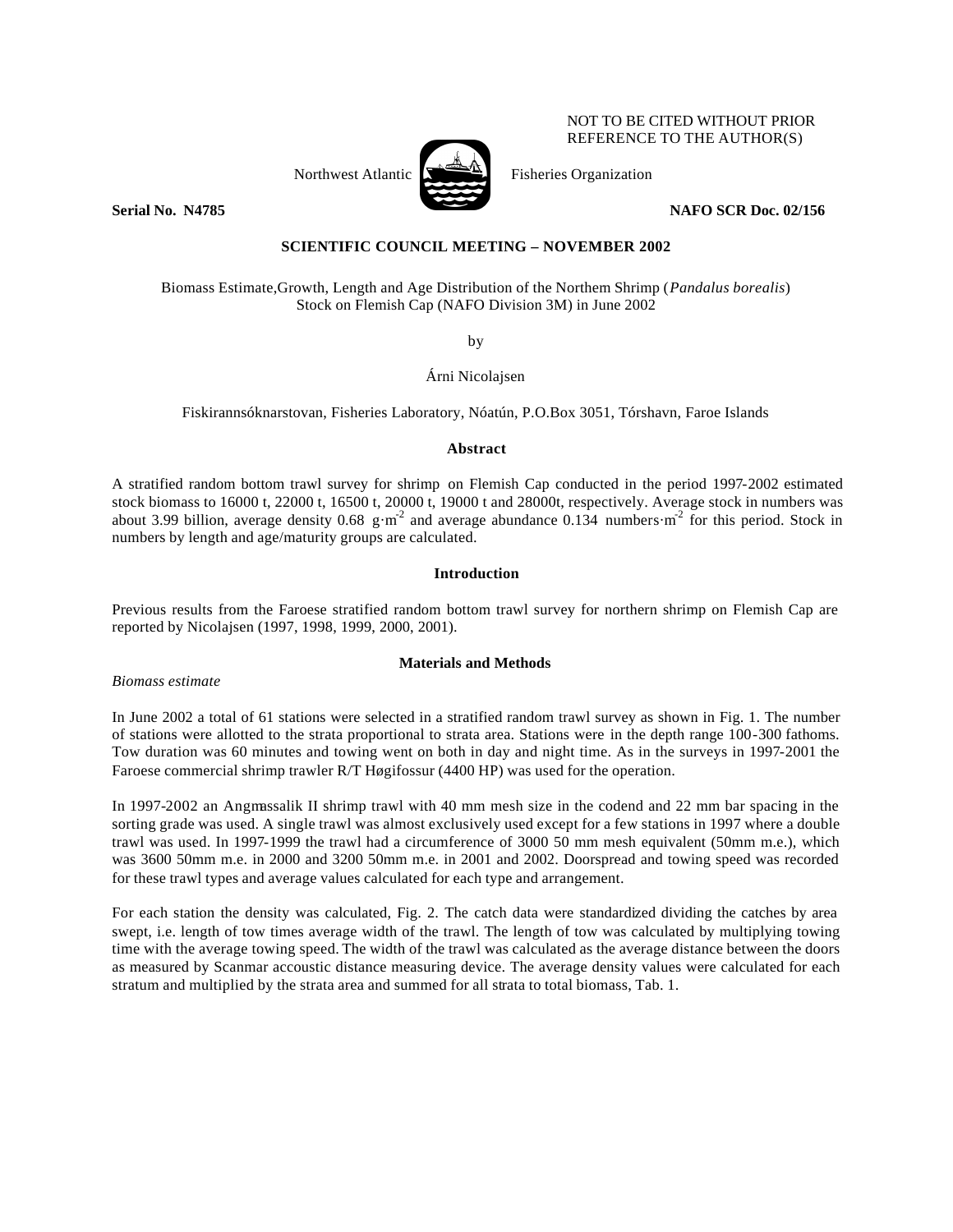### *Length distribution*

At each station a sample of about 200 specimens of shrimp were taken from the unsorted catch and analyzed onboard. The shrimps were measured to the nearest 0.5 mm using Vernier calipers and within length groups sorted by males and females (Rasmussen, 1953) and the females were further grouped into primiparous and multiparous (McCrary, 1971). The length distribution from each sample was raised to the total shrimp catch and divided by area swept for each station to get abundance per unit area (density) at length. Mean density at length was calculated for each strata and multiplied by strata area to get stock in numbers by strata before summing all strata by length and sex/maturity groups. Stock in weight was calculated using a weight-length curve for shrimp in Div. 3M for June 2002 (Nicolajsen, 2002).

## *Growth*

The mean length at age/maturity was estimated by visually identifying the modes of each age group in the length distribution of males, primiparous and multiparous females in the stock.

### *Age structure*

The length distributions of males, primiparous and multiparous females were separated into age groups using the MIX software by MacDonnald and Pitcher (1979). The mean length at age input was taken from the estimated growth curve. A so-called Solver function in the Excel spreadsheet software was used to make preliminary estimates of proportion of each age/maturity group while certain constraints were set on the value range of sigmas. The calculated proportions were used as input to the Mix software.

### **Results**

# *Biomass estimate*

The result of the total stock biomass calculations by the area swept method was 27 634 t with an unweighted average density of 0.948 g·m<sup>2</sup> (Tab. 1). The stock in weight calculated for all strata was 28 088 t (Tab. 6). The discrepancy between the two estimates is 2%.

## *Length distribution*

The length distributions in stock by strata and its male, primiparous and multiparous female components as well as total stock are shown in Tabs. 2-5, respectively, and in Fig. 3. The stock weight at length in stock by strata and its male, primiparous and multiparous female components as well as total stock are shown in Tabs. 6-9, respectively, and in Fig. 4.

### *Growth*

The preliminary interpretation of mean lengths at age/maturity groups are show in Tab. 10. These means were used as input to the Mix software. The average length for each age group from Tab. 11 was used to estimate a von Bertalanffy growth curve, Fig. 5.

### *Age structure*

Proportion, average size and standard deviation of age/maturity groups from the Mix runs are shown in Tab. 11. Age distribution is shown in Tab. 12 and Fig. 6. Growth curve and relative size distribution of age/maturity groups is shown in Fig. 7. Stock in numbers in the period 1997-2002 are shown in Tab. 13 and plotted by year class in Fig. 8. A summary of stock parameters with C.V.% are shown in Tab. 14 and Fig. 9. Age structure in survey for 1997-2002 is shown in Fig. 10.

## **References**

MacDonnald, P. and T.Pitcher. 1979. The Mix software. Age Separation of Length Distributions. J. Fish. Res. Board Can. **36**:987-1001.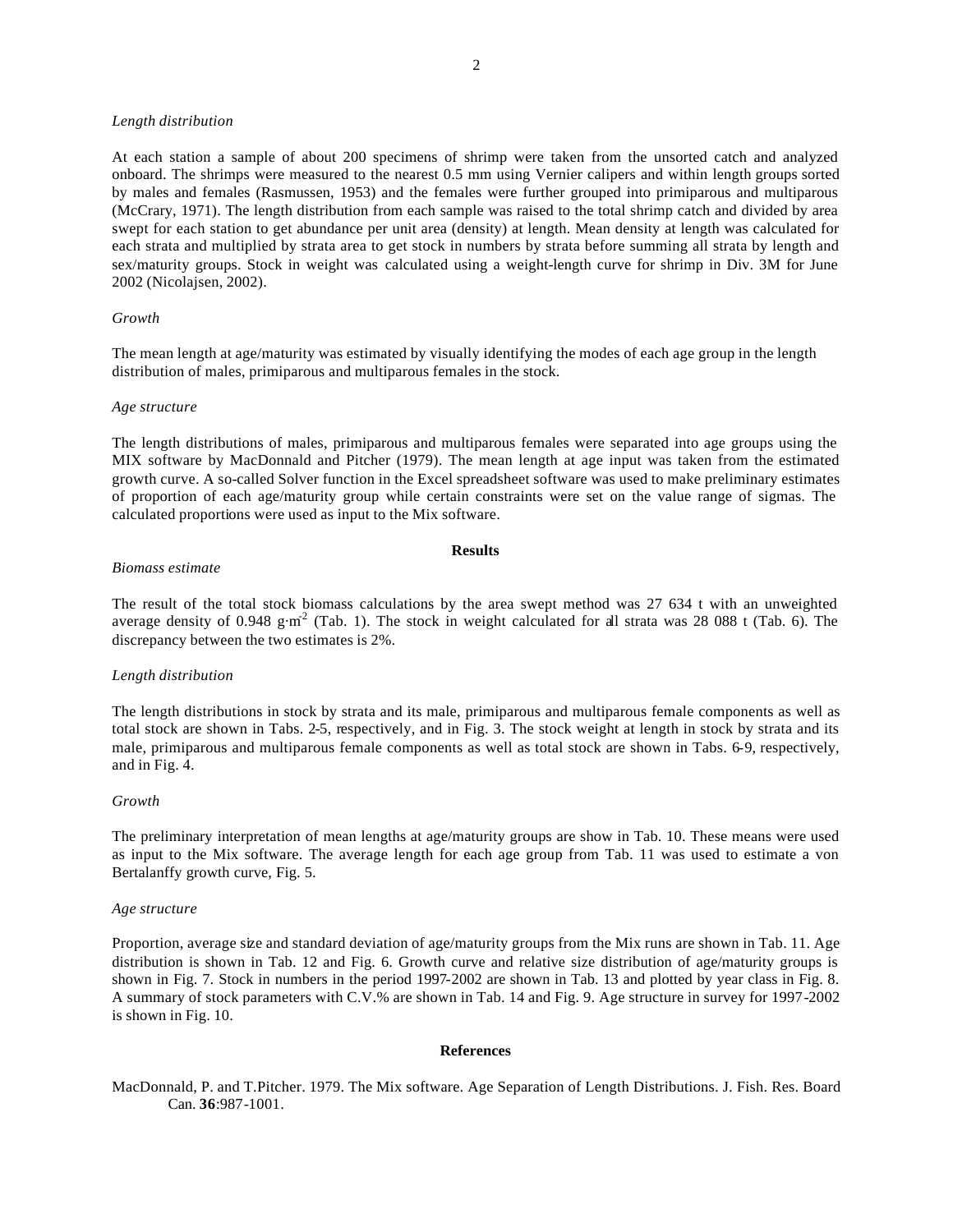McCrary, J.A. 1971. Sternal Spines as a Characteristic for Differentiating between Females of some *Pandalidae*. J. Fish. Res. Board Can., **28**: 98-100.

- Nicolajsen, Á. 1997. Biomass Estimate by Area Swept of the Shrimp Stock on Flemish Cap (Div. 3M) in June 1997. NAFO SC WP 97/49. 3 p.
- Nicolajsen, Á. 1998. Biomass Estimate, Length and Age Distribution of the Northern Shrimp (*Pandalus borealis*) Stock on Flemish Cap (NAFO Div. 3M) in July 1998 and Faroese Catches in 1997 and 1998. NAFO SC WP 98/83. 3 p.
- Nicolajsen, Á. 1999. Biomass Estimate, Growth, Length and Age Distribution of the Northern Shrimp (*Pandalus borealis*) Stock on Flemish Cap (NAFO Div. 3M) in June 2000 and Faroese Shrimp catches 1996-1999. NAFO SC WP 99/114. 18 p.
- Nicolajsen, Á. 2000. Biomass Estimate, Growth, Length and Age Distribution of the Northern Shrimp (*Pandalus borealis*) Stock on Flemish Cap (NAFO Div. 3M) in June 2000. NAFO SCR Doc. 00/83. 17 p.
- Nicolajsen, Á. 2001. Biomass Estimate,Growth, Length and Age Distribution of the Northern *Shrimp (Pandalus borealis*) Stock on Flemish Cap (NAFO Division 3M) in June 2001. NAFO SCR Doc. 01/188 20 p.
- Nicolajsen, Á. 2002. Weight-length relationship of northern shrimp (*Pandalus borealis*) on Flemish Cap (Div. 3M) in June 2002. NAFO SC WP 02/\_\_. 1 p.
- Rasmussen, B. 1953. On the Geographical Variation in Growth and Sexual Development of the Deep Sea Prawn (*Pandalus borealis*, Kr.). Norweg. Fish. and Mar. Invest. Rep., **10** (3): 1-160.

| Strata No. | Average<br>density<br>t•km | Strata<br>area<br>$km^{-2}$ | <b>Biomass</b><br>t | No. of<br><b>Stations</b> |
|------------|----------------------------|-----------------------------|---------------------|---------------------------|
| 13         | 2.038                      | 2572                        | 5242                | 5                         |
| 14         | 1.497                      | 2401                        | 3593                | 5                         |
| 15         | 2.181                      | 1629                        | 3553                | 3                         |
| 16         | 0.836                      | 5574                        | 4660                | 12                        |
| 17         | 0.736                      | 5402                        | 3975                | 11                        |
| 18         | 0.966                      | 4116                        | 3974                | 9                         |
| 19         | 0.175                      | 1715                        | 300                 | 4                         |
| 20         | 0.369                      | 1886                        | 696                 | 4                         |
| 21         | 0.343                      | 1629                        | 559                 | 3                         |
| 22         | 0.098                      | 943                         | 92                  | 2                         |
| 23         | 0.771                      | 1286                        | 991                 | 3                         |
| Total      |                            | 29154                       | 27634               | 61                        |
| Average    | 0.948                      |                             |                     |                           |

**Table 1** Area swept assessment of the Flemish Cap (NAFO Div. 3M) shrimp stock biomass for June 2002.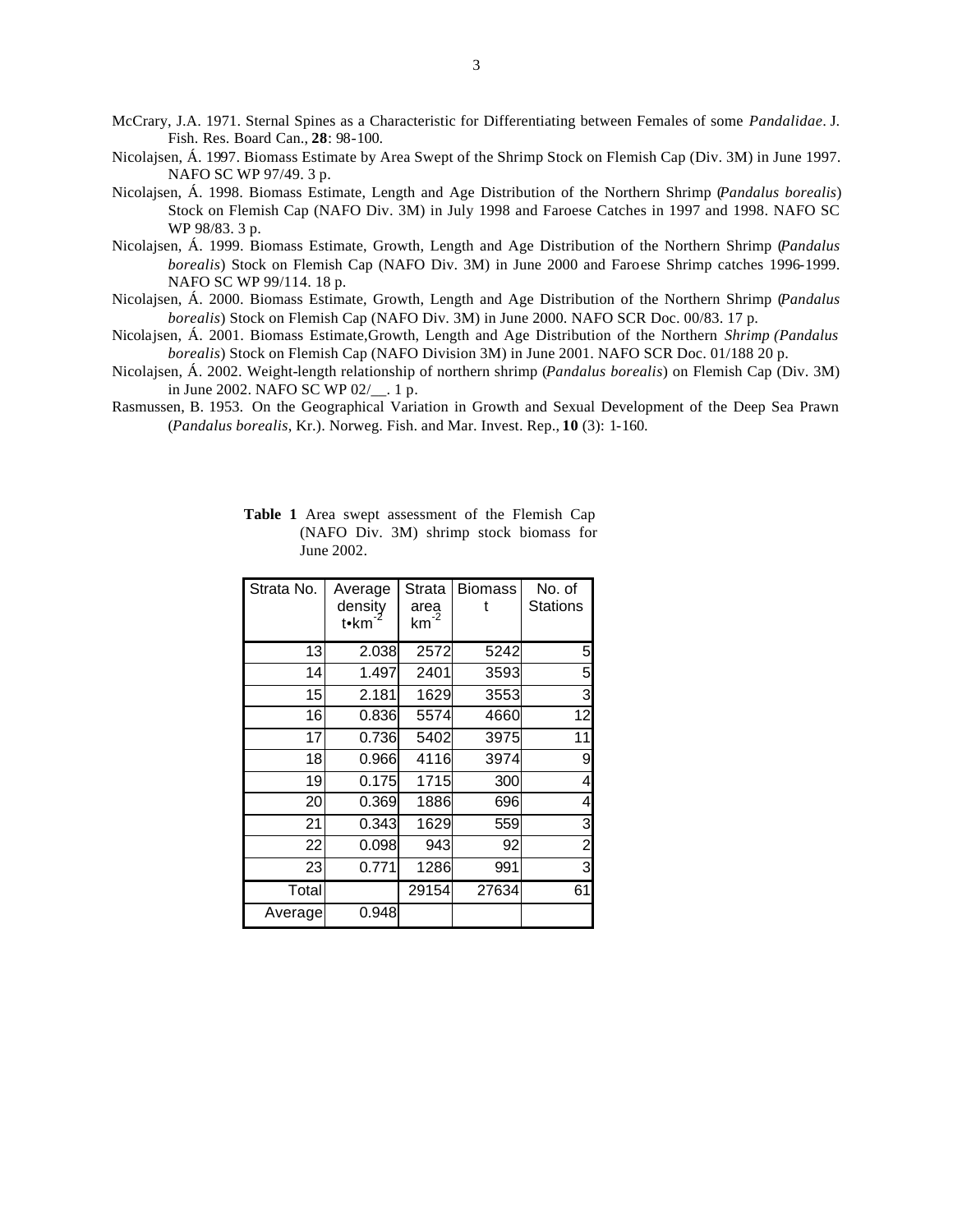| <b>STRATA</b><br>OCL, mm | 13                | 14                               | 15                                   | 16                  | 17               | 18                | 19                  | 20                               | 21                         | 22                           | 23                       | Total                   |
|--------------------------|-------------------|----------------------------------|--------------------------------------|---------------------|------------------|-------------------|---------------------|----------------------------------|----------------------------|------------------------------|--------------------------|-------------------------|
| 9.0                      | $\boldsymbol{0}$  | $\overline{0}$                   | $\boldsymbol{0}$                     | $\overline{0}$      | $\overline{0}$   | 1                 | $\boldsymbol{0}$    | $\boldsymbol{0}$                 | $\boldsymbol{0}$           | $\boldsymbol{0}$             | $\boldsymbol{0}$         |                         |
| 9.5                      | $\mathbf{1}$      | $\boldsymbol{0}$                 | $\boldsymbol{0}$                     | $\boldsymbol{0}$    | $\boldsymbol{0}$ | $\mathbf{1}$      | $\boldsymbol{0}$    | $\boldsymbol{0}$                 | $\boldsymbol{0}$           | $\boldsymbol{0}$             | $\boldsymbol{0}$         | $\overline{\mathbf{c}}$ |
| 10.0                     | 3                 | $\boldsymbol{0}$                 | $\boldsymbol{0}$                     | $\boldsymbol{0}$    | $\mathbf{1}$     | 3                 | $\boldsymbol{0}$    | $\boldsymbol{0}$                 | $\boldsymbol{0}$           | $\boldsymbol{0}$             | $\boldsymbol{0}$         | $\,$ 8 $\,$             |
| 10.5                     | 4                 | $\boldsymbol{0}$                 | $\boldsymbol{0}$                     | $\boldsymbol{0}$    | $\mathbf{1}$     | $\mathfrak{2}$    | $\boldsymbol{0}$    | $\boldsymbol{0}$                 | $\boldsymbol{0}$           | $\boldsymbol{0}$             | $\boldsymbol{0}$         | $\,$ 8 $\,$             |
| 11.0                     | $\boldsymbol{0}$  | $\boldsymbol{0}$                 | $\boldsymbol{0}$                     | 0                   | $\mathbf{2}$     | $\mathfrak{2}$    | $\boldsymbol{0}$    | $\boldsymbol{0}$                 | $\boldsymbol{0}$           | $\boldsymbol{0}$             | $\boldsymbol{0}$         | 3                       |
| 11.5                     | $\boldsymbol{0}$  | $\boldsymbol{0}$                 | $\boldsymbol{0}$                     | $\boldsymbol{0}$    | $\mathbf{1}$     | $\mathfrak{2}$    | $\boldsymbol{0}$    | $\boldsymbol{0}$                 | $\boldsymbol{0}$           | $\boldsymbol{0}$             | $\boldsymbol{0}$         | 3                       |
| 12.0                     | $\boldsymbol{0}$  | $\boldsymbol{0}$                 | $\boldsymbol{0}$                     | $\boldsymbol{0}$    | $\boldsymbol{0}$ | $\boldsymbol{0}$  | $\boldsymbol{0}$    | $\boldsymbol{0}$                 | $\boldsymbol{0}$           | $\boldsymbol{0}$             | $\boldsymbol{0}$         | $\boldsymbol{0}$        |
| 12.5                     | $\boldsymbol{0}$  | $\boldsymbol{0}$                 | $\boldsymbol{0}$                     | $\boldsymbol{0}$    | $\boldsymbol{0}$ | $\boldsymbol{0}$  | $\boldsymbol{0}$    | $\boldsymbol{0}$                 | $\boldsymbol{0}$           | $\boldsymbol{0}$             | $\boldsymbol{0}$         | $\boldsymbol{0}$        |
| 13.0                     | $\mathbf{1}$      | $\boldsymbol{0}$                 | $\boldsymbol{0}$                     | $\boldsymbol{0}$    | $\mathbf{1}$     | $\mathfrak{2}$    | $\boldsymbol{0}$    | $\boldsymbol{0}$                 | $\boldsymbol{0}$           | $\boldsymbol{0}$             | $\boldsymbol{0}$         | 5                       |
| 13.5                     | 5                 | $\boldsymbol{0}$                 | $\boldsymbol{0}$                     | $\mathbf{1}$        | 3                | 4                 | $\boldsymbol{0}$    | $\boldsymbol{0}$                 | $\boldsymbol{0}$           | $\boldsymbol{0}$             | $\boldsymbol{0}$         | 12                      |
| 14.0                     | 17                | $\boldsymbol{0}$                 | 3                                    | $\mathbf{1}$        | 9                | $\mathbf{1}$      | $\boldsymbol{0}$    | $\boldsymbol{0}$                 | $\boldsymbol{0}$           | $\boldsymbol{0}$             | $\boldsymbol{0}$         | 31                      |
| 14.5                     | 9                 | 6                                | 12                                   | 4                   | 11               | 7                 | $\boldsymbol{0}$    | $\boldsymbol{0}$                 | $\boldsymbol{0}$           | $\boldsymbol{0}$             | $\boldsymbol{0}$         | 49                      |
| 15.0                     | 25                | $20\,$                           | 9                                    | 4                   | 12               | 23                | $\boldsymbol{0}$    | $\boldsymbol{0}$                 | $\boldsymbol{0}$           | $\boldsymbol{0}$             | $\boldsymbol{0}$         | 93                      |
| 15.5                     | 20                | 17                               | 12                                   | 8                   | 13               | 24                | $\boldsymbol{0}$    | $\boldsymbol{0}$                 | $\boldsymbol{0}$           | $\boldsymbol{0}$             | $\boldsymbol{0}$         | 94                      |
| 16.0                     | 32                | $16$                             | 6                                    | $10\,$              | 26               | 23                | $\boldsymbol{0}$    | $\boldsymbol{0}$                 | $\boldsymbol{0}$           | $\boldsymbol{0}$             | $\boldsymbol{0}$         | 114                     |
| 16.5                     | 46                | 9                                | 11                                   | 22                  | 37               | 31                | $\boldsymbol{0}$    | $\boldsymbol{0}$                 | $\boldsymbol{0}$           | $\boldsymbol{0}$             | $\boldsymbol{0}$         | 156                     |
| 17.0                     | 54                | 34                               | 48                                   | 41                  | 49               | 50                | $\boldsymbol{0}$    | $\boldsymbol{0}$                 | $\boldsymbol{0}$           | $\boldsymbol{0}$             | $\boldsymbol{0}$         | 275                     |
| 17.5                     | 123               | 79                               | 86                                   | 42                  | 65               | 65                | $\boldsymbol{0}$    | $\boldsymbol{0}$                 | $\boldsymbol{0}$           | $\boldsymbol{0}$             | $\boldsymbol{0}$         | 461                     |
| 18.0                     | 153               | 106                              | 127                                  | 63                  | 64               | 92                | $\boldsymbol{0}$    | $\boldsymbol{0}$                 | $\boldsymbol{0}$           | $\boldsymbol{0}$             | $\boldsymbol{0}$         | 606                     |
| 18.5                     | 157               | 106                              | 178                                  | 52                  | 73               | 115               | $\boldsymbol{0}$    | $\boldsymbol{0}$                 | $\boldsymbol{0}$           | $\boldsymbol{0}$             | $\boldsymbol{0}$         | 683                     |
| 19.0                     | 146               | 120                              | 110                                  | 66                  | 64               | 93                | $\overline{c}$      | $\mathbf{1}$                     | $\boldsymbol{0}$           | $\boldsymbol{0}$             | 3                        | 606                     |
| 19.5                     | 110               | 73                               | 124                                  | 54                  | 43               | 73                | $\mathbf{1}$        | $\mathbf{1}$                     | $\boldsymbol{0}$           | $\boldsymbol{0}$             | 5                        | 483                     |
| 20.0                     | 49                | 35                               | 40                                   | 45                  | 29               | 45                | $\overline{c}$      | $\mathbf{1}$                     | $\boldsymbol{0}$           | $\boldsymbol{0}$             | $\overline{\mathbf{c}}$  | 250                     |
| 20.5                     | 38                | 23                               | 15                                   | 43                  | 26               | 19                | $\mathbf{1}$        | $\mathbf{2}$                     | $\mathbf{1}$               | $\boldsymbol{0}$             | $\overline{\mathbf{3}}$  | 170                     |
| 21.0                     | 20                | 12                               | 14                                   | 39                  | 20               | 19                | $\mathbf{1}$        | $\boldsymbol{0}$                 | $\mathbf{1}$               | $\boldsymbol{0}$             | 3                        | 129                     |
| 21.5                     | 13                | 13                               | 12                                   | 35                  | $27\,$           | 23                | $\mathbf{1}$        | $\mathbf{2}$                     | $\mathbf{1}$               | $\boldsymbol{0}$             | $\overline{\mathcal{L}}$ | 132                     |
| 22.0                     | 14                | 17                               | 15                                   | 45                  | 29               | 17                | $\mathbf{1}$        | $\mathbf{2}$                     | $\mathbf{1}$               | $\boldsymbol{0}$             | $\overline{\mathcal{L}}$ | 145                     |
| 22.5                     | 15                | $10\,$                           | 9                                    | 48                  | 28               | 17                | $\mathbf{1}$        | 3                                | $\mathbf{1}$               | $\boldsymbol{0}$             | 6                        | 137                     |
| 23.0                     | 28                | 23                               | 11                                   | 48                  | 33               | $22\,$            | $\mathbf{1}$        | $\overline{4}$                   | $\sqrt{2}$                 | $\boldsymbol{0}$             | $\overline{7}$           | 179                     |
| 23.5                     | 32                | 17                               | 11                                   | 50                  | 34               | 23                | $\mathbf{1}$        | 6                                | $\mathbf{1}$               | $\boldsymbol{0}$             | 10                       | 185                     |
| 24.0                     | 26                | $27\,$                           | 18                                   | 41                  | 33               | 26                | $\overline{c}$      | 12                               | 3                          | $\boldsymbol{0}$             | 11                       | 200                     |
| 24.5                     | 17                | 18                               | $\overline{4}$                       | 34                  | 25               | 18                | $\overline{c}$      | 14                               | 8                          | $\boldsymbol{0}$             | 10                       | 149                     |
| 25.0                     | 16<br>$\tau$      | 11                               | $\boldsymbol{0}$                     | 17                  | 15               | 16                | $\overline{4}$<br>3 | 12<br>$10\,$                     | $\boldsymbol{7}$<br>$\tau$ | $\mathbf{1}$                 | 9                        | 107<br>75               |
| 25.5                     |                   | 6                                | $\boldsymbol{0}$                     | 13                  | 13               | $\boldsymbol{7}$  |                     |                                  |                            | $\mathbf{1}$                 | 8                        | 55                      |
| 26.0                     | 8                 | $\overline{c}$                   | $\mathfrak{Z}$                       | $\boldsymbol{7}$    | $\tau$           | $\boldsymbol{7}$  | 3                   | $\sqrt{5}$                       | $\tau$                     |                              |                          |                         |
| 26.5<br>27.0             | 2                 | 1                                | $\boldsymbol{0}$                     | 5<br>$\mathfrak{2}$ | 4                | 5<br>$\mathbf{1}$ | 3<br>$\mathfrak{2}$ | $\boldsymbol{2}$<br>$\mathbf{1}$ | $\tau$                     | $\mathbf{1}$                 | 2<br>$\mathbf{1}$        | $30\,$                  |
| 27.5                     | $\mathbf{1}$<br>0 | $\mathbf{1}$<br>$\boldsymbol{0}$ | $\boldsymbol{0}$<br>$\boldsymbol{0}$ | $\mathfrak{2}$      | 4<br>$\sqrt{2}$  | 2                 | $\mathbf{1}$        | $\mathbf{1}$                     | 4<br>3                     | $\mathbf{1}$<br>$\mathbf{1}$ | $\boldsymbol{0}$         | $1\,8$<br>$1\,1$        |
| 28.0                     | 3                 | $\boldsymbol{0}$                 | $\boldsymbol{0}$                     | $\boldsymbol{0}$    | 3                | $\boldsymbol{0}$  | $\mathbf{1}$        | $\boldsymbol{0}$                 | $\mathbf{1}$               | $\mathbf{1}$                 | $\boldsymbol{0}$         | 9                       |
| 28.5                     | $\boldsymbol{0}$  | $\boldsymbol{0}$                 | $\boldsymbol{0}$                     | $\boldsymbol{0}$    | $\mathbf{1}$     | 0                 | $\mathbf{1}$        | $\boldsymbol{0}$                 | $\mathbf{1}$               | $\boldsymbol{0}$             | $\boldsymbol{0}$         | 4                       |
| 29.0                     | 0                 | $\boldsymbol{0}$                 | $\boldsymbol{0}$                     | $\boldsymbol{0}$    | $\mathbf{1}$     | 0                 | $\boldsymbol{0}$    | $\boldsymbol{0}$                 | $\boldsymbol{0}$           | $\boldsymbol{0}$             | $\boldsymbol{0}$         | $\overline{\mathbf{c}}$ |
| 29.5                     | 0                 | $\boldsymbol{0}$                 | $\boldsymbol{0}$                     | $\boldsymbol{0}$    | $\boldsymbol{0}$ | 0                 | $\boldsymbol{0}$    | $\boldsymbol{0}$                 | $\boldsymbol{0}$           | $\boldsymbol{0}$             | $\boldsymbol{0}$         |                         |
| 30.0                     | $\boldsymbol{0}$  | $\boldsymbol{0}$                 | $\boldsymbol{0}$                     | $\boldsymbol{0}$    | $\boldsymbol{0}$ | $\boldsymbol{0}$  | $\boldsymbol{0}$    | $\boldsymbol{0}$                 | $\boldsymbol{0}$           | $\boldsymbol{0}$             | 0                        | 0                       |
| 30.5                     | $\boldsymbol{0}$  | $\boldsymbol{0}$                 | $\boldsymbol{0}$                     | $\boldsymbol{0}$    | $\boldsymbol{0}$ | $\boldsymbol{0}$  | $\boldsymbol{0}$    | $\boldsymbol{0}$                 | $\boldsymbol{0}$           | $\boldsymbol{0}$             | 0                        |                         |
| 31.0                     | $\boldsymbol{0}$  | $\boldsymbol{0}$                 | $\boldsymbol{0}$                     | $\boldsymbol{0}$    | $\boldsymbol{0}$ | $\boldsymbol{0}$  | $\boldsymbol{0}$    | $\boldsymbol{0}$                 | $\boldsymbol{0}$           | $\boldsymbol{0}$             | 0                        | 0                       |
| 31.5                     | $\boldsymbol{0}$  | $\boldsymbol{0}$                 | $\boldsymbol{0}$                     | $\boldsymbol{0}$    | $\boldsymbol{0}$ | $\boldsymbol{0}$  | $\boldsymbol{0}$    | $\boldsymbol{0}$                 | $\boldsymbol{0}$           | $\boldsymbol{0}$             | 0                        | $\boldsymbol{0}$        |
| Total                    | 1193              | 802                              | 878                                  | 842                 | 812              | 881               | 34                  | 80                               | 58                         | 8                            | 92                       | 5681                    |

**Table 2.** Stock in numbers (mill.) at length by strata and total, Flemish Cap (NAFO Div. 3M) in June 2002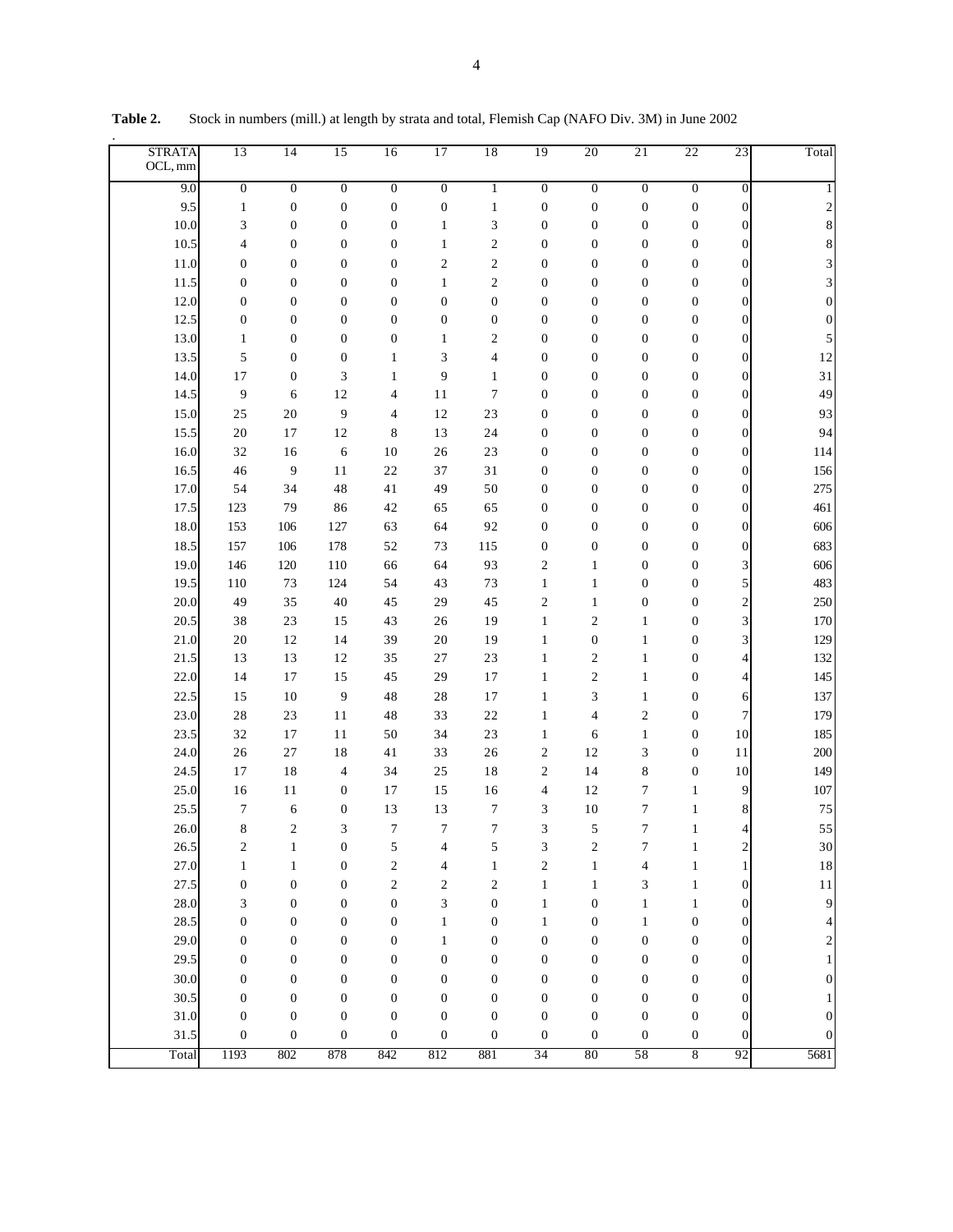| <b>STRATA</b><br>OCL, mm | 13               | 14               | 15               | 16               | 17               | 18               | 19               | 20               | 21               | 22               | 23                      | Total                   |
|--------------------------|------------------|------------------|------------------|------------------|------------------|------------------|------------------|------------------|------------------|------------------|-------------------------|-------------------------|
| 9.0                      | $\overline{0}$   | $\overline{0}$   | $\overline{0}$   | $\overline{0}$   | $\overline{0}$   | $\mathbf{1}$     | $\overline{0}$   | $\overline{0}$   | $\overline{0}$   | $\overline{0}$   | $\boldsymbol{0}$        | 1                       |
| 9.5                      | $\mathbf{1}$     | $\boldsymbol{0}$ | $\boldsymbol{0}$ | $\boldsymbol{0}$ | $\boldsymbol{0}$ | $\mathbf{1}$     | $\boldsymbol{0}$ | $\boldsymbol{0}$ | $\boldsymbol{0}$ | $\boldsymbol{0}$ | $\boldsymbol{0}$        | $\overline{\mathbf{c}}$ |
| 10.0                     | 3                | $\boldsymbol{0}$ | $\boldsymbol{0}$ | $\boldsymbol{0}$ | $\mathbf{1}$     | 3                | $\boldsymbol{0}$ | $\boldsymbol{0}$ | $\boldsymbol{0}$ | $\boldsymbol{0}$ | $\boldsymbol{0}$        | 8                       |
| 10.5                     | $\overline{4}$   | $\boldsymbol{0}$ | $\boldsymbol{0}$ | $\boldsymbol{0}$ | $\mathbf{1}$     | $\mathfrak{2}$   | $\boldsymbol{0}$ | $\boldsymbol{0}$ | $\boldsymbol{0}$ | $\boldsymbol{0}$ | $\boldsymbol{0}$        | 8                       |
| 11.0                     | $\boldsymbol{0}$ | $\boldsymbol{0}$ | $\boldsymbol{0}$ | $\boldsymbol{0}$ | $\sqrt{2}$       | $\mathfrak{2}$   | $\boldsymbol{0}$ | $\boldsymbol{0}$ | $\boldsymbol{0}$ | $\boldsymbol{0}$ | $\boldsymbol{0}$        | 3                       |
| 11.5                     | $\boldsymbol{0}$ | $\boldsymbol{0}$ | $\boldsymbol{0}$ | $\boldsymbol{0}$ | $\mathbf{1}$     | $\mathfrak{2}$   | $\boldsymbol{0}$ | $\boldsymbol{0}$ | $\boldsymbol{0}$ | $\boldsymbol{0}$ | $\boldsymbol{0}$        | 3                       |
| 12.0                     | $\boldsymbol{0}$ | $\boldsymbol{0}$ | $\boldsymbol{0}$ | $\boldsymbol{0}$ | $\boldsymbol{0}$ | $\boldsymbol{0}$ | $\boldsymbol{0}$ | $\boldsymbol{0}$ | $\boldsymbol{0}$ | $\boldsymbol{0}$ | $\boldsymbol{0}$        | $\boldsymbol{0}$        |
| 12.5                     | $\boldsymbol{0}$ | $\boldsymbol{0}$ | $\boldsymbol{0}$ | $\boldsymbol{0}$ | $\boldsymbol{0}$ | $\boldsymbol{0}$ | $\boldsymbol{0}$ | $\boldsymbol{0}$ | $\boldsymbol{0}$ | $\boldsymbol{0}$ | $\boldsymbol{0}$        | $\boldsymbol{0}$        |
| 13.0                     | $\mathbf{1}$     | $\boldsymbol{0}$ | $\boldsymbol{0}$ | $\boldsymbol{0}$ | $\mathbf{1}$     | $\mathbf{2}$     | $\boldsymbol{0}$ | $\boldsymbol{0}$ | $\boldsymbol{0}$ | $\boldsymbol{0}$ | $\boldsymbol{0}$        | 5                       |
| 13.5                     | 5                | $\boldsymbol{0}$ | $\boldsymbol{0}$ | $\mathbf{1}$     | 3                | 3                | $\boldsymbol{0}$ | $\boldsymbol{0}$ | $\boldsymbol{0}$ | $\boldsymbol{0}$ | $\boldsymbol{0}$        | 12                      |
| 14.0                     | $17$             | $\boldsymbol{0}$ | 3                | $\mathbf{1}$     | 9                | $\mathbf{1}$     | $\boldsymbol{0}$ | $\boldsymbol{0}$ | $\boldsymbol{0}$ | $\boldsymbol{0}$ | $\boldsymbol{0}$        | 31                      |
| 14.5                     | 9                | 6                | 12               | 4                | 11               | $\tau$           | $\boldsymbol{0}$ | $\boldsymbol{0}$ | $\boldsymbol{0}$ | $\boldsymbol{0}$ | $\boldsymbol{0}$        | 49                      |
| 15.0                     | 25               | $20\,$           | 9                | 4                | 12               | 23               | $\boldsymbol{0}$ | $\boldsymbol{0}$ | $\boldsymbol{0}$ | $\boldsymbol{0}$ | $\boldsymbol{0}$        | 93                      |
| 15.5                     | $20\,$           | 17               | $12\,$           | $\tau$           | 13               | 24               | $\boldsymbol{0}$ | $\boldsymbol{0}$ | $\boldsymbol{0}$ | $\boldsymbol{0}$ | $\boldsymbol{0}$        | 93                      |
| 16.0                     | 32               | 16               | 6                | 10               | 25               | 23               | $\boldsymbol{0}$ | $\boldsymbol{0}$ | $\boldsymbol{0}$ | $\boldsymbol{0}$ | $\boldsymbol{0}$        | 113                     |
| 16.5                     | 46               | 9                | 11               | $22\,$           | 37               | 31               | $\boldsymbol{0}$ | $\boldsymbol{0}$ | $\boldsymbol{0}$ | $\boldsymbol{0}$ | $\boldsymbol{0}$        | 156                     |
| 17.0                     | 54               | 34               | 48               | 41               | 48               | 50               | $\boldsymbol{0}$ | $\boldsymbol{0}$ | $\boldsymbol{0}$ | $\boldsymbol{0}$ | $\boldsymbol{0}$        | 274                     |
| 17.5                     | 123              | 79               | 86               | 41               | 65               | 65               | $\boldsymbol{0}$ | $\boldsymbol{0}$ | $\boldsymbol{0}$ | $\boldsymbol{0}$ | $\boldsymbol{0}$        | 460                     |
| 18.0                     | 151              | 106              | 127              | 63               | 64               | 92               | $\boldsymbol{0}$ | $\boldsymbol{0}$ | $\boldsymbol{0}$ | $\boldsymbol{0}$ | $\boldsymbol{0}$        | 603                     |
| 18.5                     | 157              | 106              | 178              | 51               | 71               | 115              | $\boldsymbol{0}$ | $\boldsymbol{0}$ | $\boldsymbol{0}$ | $\boldsymbol{0}$ | $\boldsymbol{0}$        | 679                     |
| 19.0                     | 145              | 120              | 107              | 65               | 64               | 92               | $\sqrt{2}$       | $\mathbf{1}$     | $\boldsymbol{0}$ | $\boldsymbol{0}$ | 3                       | 598                     |
| 19.5                     | 100              | 67               | 122              | 52               | 38               | 69               | $\mathbf{1}$     | $\mathbf{1}$     | $\boldsymbol{0}$ | $\boldsymbol{0}$ | 5                       | 455                     |
| 20.0                     | 41               | $27\,$           | 40               | 39               | 23               | 41               | $\sqrt{2}$       | $\mathbf{1}$     | $\boldsymbol{0}$ | $\boldsymbol{0}$ | $\overline{\mathbf{c}}$ | 216                     |
| 20.5                     | 29               | $\,8$            | 5                | 33               | 15               | 12               | $\mathbf{1}$     | $\mathbf{2}$     | $\mathbf{1}$     | $\boldsymbol{0}$ | 3                       | 108                     |
| 21.0                     | $\,8\,$          | 6                | 3                | 23               | 6                | 10               | $\mathbf{1}$     | $\boldsymbol{0}$ | $\mathbf{1}$     | $\boldsymbol{0}$ | $\overline{\mathbf{c}}$ | 60                      |
| 21.5                     | $\overline{4}$   | $\mathbf{2}$     | $\boldsymbol{0}$ | 12               | 5                | 9                | $\boldsymbol{0}$ | $\mathbf{1}$     | $\mathbf{1}$     | $\boldsymbol{0}$ | 3                       | 39                      |
| 22.0                     | $\mathbf{1}$     | 3                | 3                | 9                | 5                | 3                | $\boldsymbol{0}$ | $\mathbf{1}$     | $\mathbf{1}$     | $\boldsymbol{0}$ | 3                       | 30                      |
| 22.5                     | $\boldsymbol{0}$ | $\mathbf{1}$     | $\boldsymbol{0}$ | 6                | 5                | 4                | $\boldsymbol{0}$ | $\mathbf{1}$     | $\mathbf{1}$     | $\boldsymbol{0}$ | 5                       | 23                      |
| 23.0                     | 4                | $\mathbf{1}$     | $\boldsymbol{0}$ | 4                | 3                | 2                | $\boldsymbol{0}$ | $\mathbf{1}$     | $\mathbf{1}$     | $\boldsymbol{0}$ | 6                       | 22                      |
| 23.5                     | $\boldsymbol{0}$ | $\mathbf{1}$     | $\boldsymbol{0}$ | $\mathfrak{2}$   | 4                | $\mathbf{1}$     | $\boldsymbol{0}$ | $\boldsymbol{0}$ | $\mathbf{1}$     | $\boldsymbol{0}$ | 4                       | 14                      |
| 24.0                     | $\mathbf{1}$     | $\mathbf{1}$     | $\boldsymbol{0}$ | $\boldsymbol{0}$ | $\mathbf{1}$     | $\mathbf{1}$     | $\boldsymbol{0}$ | $\mathbf{1}$     | $\boldsymbol{0}$ | $\boldsymbol{0}$ | 4                       | $10\,$                  |
| 24.5                     | $\boldsymbol{0}$ | $\boldsymbol{0}$ | $\boldsymbol{0}$ | $\boldsymbol{0}$ | $\mathbf{1}$     | $\boldsymbol{0}$ | $\boldsymbol{0}$ | $\mathbf{1}$     | $\boldsymbol{0}$ | $\boldsymbol{0}$ | 1                       | 4                       |
| 25.0                     | $\boldsymbol{0}$ | $\boldsymbol{0}$ | $\boldsymbol{0}$ | $\boldsymbol{0}$ | $\boldsymbol{0}$ | $\boldsymbol{0}$ | $\boldsymbol{0}$ | $\boldsymbol{0}$ | $\boldsymbol{0}$ | $\boldsymbol{0}$ | 1                       | 1                       |
| 25.5                     | $\boldsymbol{0}$ | $\boldsymbol{0}$ | $\boldsymbol{0}$ | $\boldsymbol{0}$ | $\boldsymbol{0}$ | $\boldsymbol{0}$ | $\boldsymbol{0}$ | $\boldsymbol{0}$ | $\boldsymbol{0}$ | $\boldsymbol{0}$ | $\boldsymbol{0}$        | 1                       |
| 26.0                     | $\boldsymbol{0}$ | $\boldsymbol{0}$ | $\boldsymbol{0}$ | $\boldsymbol{0}$ | $\boldsymbol{0}$ | $\boldsymbol{0}$ | $\boldsymbol{0}$ | $\boldsymbol{0}$ | $\boldsymbol{0}$ | $\boldsymbol{0}$ | $\boldsymbol{0}$        | $\boldsymbol{0}$        |
| 26.5                     | $\boldsymbol{0}$ | $\boldsymbol{0}$ | $\boldsymbol{0}$ | $\boldsymbol{0}$ | $\boldsymbol{0}$ | $\boldsymbol{0}$ | $\boldsymbol{0}$ | $\boldsymbol{0}$ | $\boldsymbol{0}$ | $\boldsymbol{0}$ | $\boldsymbol{0}$        | 0                       |
| 27.0                     | $\boldsymbol{0}$ | $\boldsymbol{0}$ | $\boldsymbol{0}$ | $\boldsymbol{0}$ | $\boldsymbol{0}$ | $\boldsymbol{0}$ | $\boldsymbol{0}$ | $\boldsymbol{0}$ | $\boldsymbol{0}$ | $\boldsymbol{0}$ | $\boldsymbol{0}$        | $\boldsymbol{0}$        |
| 27.5                     | $\boldsymbol{0}$ | $\boldsymbol{0}$ | $\boldsymbol{0}$ | $\boldsymbol{0}$ | $\boldsymbol{0}$ | $\boldsymbol{0}$ | $\boldsymbol{0}$ | $\boldsymbol{0}$ | $\boldsymbol{0}$ | $\boldsymbol{0}$ | $\boldsymbol{0}$        | $\boldsymbol{0}$        |
| 28.0                     | $\boldsymbol{0}$ | $\boldsymbol{0}$ | $\boldsymbol{0}$ | $\boldsymbol{0}$ | $\boldsymbol{0}$ | $\boldsymbol{0}$ | $\boldsymbol{0}$ | $\boldsymbol{0}$ | $\boldsymbol{0}$ | $\boldsymbol{0}$ | $\boldsymbol{0}$        | $\boldsymbol{0}$        |
| 28.5                     | $\boldsymbol{0}$ | $\boldsymbol{0}$ | $\boldsymbol{0}$ | $\boldsymbol{0}$ | $\boldsymbol{0}$ | $\boldsymbol{0}$ | $\boldsymbol{0}$ | $\boldsymbol{0}$ | $\boldsymbol{0}$ | $\boldsymbol{0}$ | $\boldsymbol{0}$        | $\boldsymbol{0}$        |
| 29.0                     | $\boldsymbol{0}$ | $\boldsymbol{0}$ | $\boldsymbol{0}$ | $\boldsymbol{0}$ | $\boldsymbol{0}$ | $\boldsymbol{0}$ | $\boldsymbol{0}$ | $\boldsymbol{0}$ | $\boldsymbol{0}$ | $\boldsymbol{0}$ | $\boldsymbol{0}$        | $\boldsymbol{0}$        |
| 29.5                     | $\boldsymbol{0}$ | $\boldsymbol{0}$ | $\boldsymbol{0}$ | $\boldsymbol{0}$ | $\boldsymbol{0}$ | $\boldsymbol{0}$ | $\boldsymbol{0}$ | $\boldsymbol{0}$ | $\boldsymbol{0}$ | $\boldsymbol{0}$ | $\boldsymbol{0}$        | $\boldsymbol{0}$        |
| 30.0                     | $\boldsymbol{0}$ | $\boldsymbol{0}$ | $\boldsymbol{0}$ | $\boldsymbol{0}$ | $\boldsymbol{0}$ | $\boldsymbol{0}$ | $\boldsymbol{0}$ | $\boldsymbol{0}$ | $\boldsymbol{0}$ | $\boldsymbol{0}$ | $\boldsymbol{0}$        | $\boldsymbol{0}$        |
| 30.5                     | $\boldsymbol{0}$ | $\boldsymbol{0}$ | $\boldsymbol{0}$ | $\boldsymbol{0}$ | $\boldsymbol{0}$ | $\boldsymbol{0}$ | $\boldsymbol{0}$ | $\boldsymbol{0}$ | $\boldsymbol{0}$ | $\boldsymbol{0}$ | $\boldsymbol{0}$        | 0                       |
| 31.0                     | $\boldsymbol{0}$ | $\boldsymbol{0}$ | $\boldsymbol{0}$ | $\boldsymbol{0}$ | $\boldsymbol{0}$ | $\boldsymbol{0}$ | $\boldsymbol{0}$ | $\boldsymbol{0}$ | $\boldsymbol{0}$ | $\boldsymbol{0}$ | $\mathbf{0}$            | $\boldsymbol{0}$        |
| 31.5                     | $\boldsymbol{0}$ | $\boldsymbol{0}$ | $\boldsymbol{0}$ | $\boldsymbol{0}$ | $\boldsymbol{0}$ | $\boldsymbol{0}$ | $\boldsymbol{0}$ | $\boldsymbol{0}$ | $\boldsymbol{0}$ | $\boldsymbol{0}$ | $\boldsymbol{0}$        | 0                       |
| Total                    | 979              | 632              | 774              | 491              | 536              | 688              | 10               | 12               | 10               | $\mathbf{1}$     | 43                      | 4175                    |

**Table 3.** Stock in numbers (mill.) at length of males by strata and total, Flemish Cap (NAFO Div. 3M) in June 2002.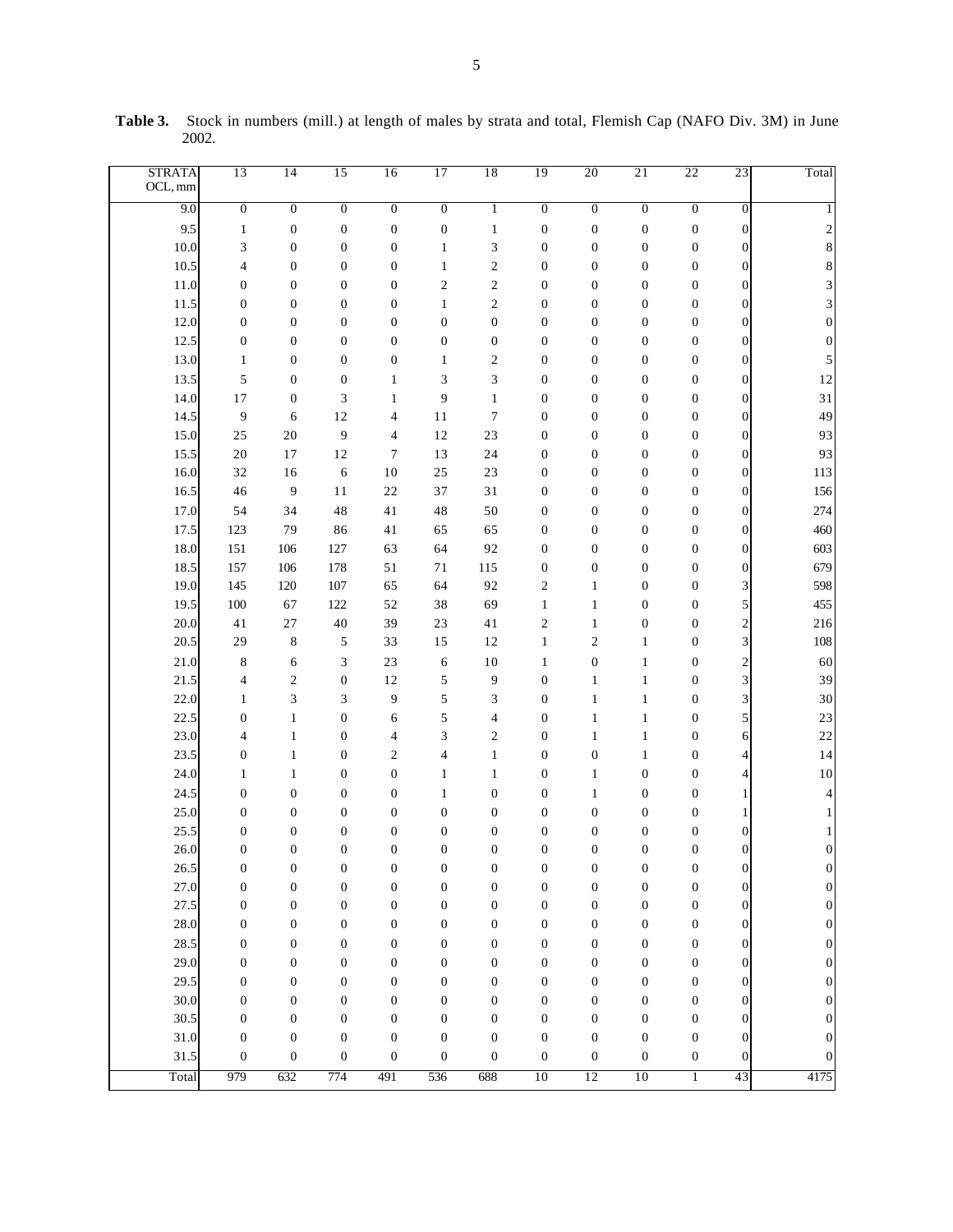| <b>STRATA</b><br>OCL, mm | 13               | 14               | 15               | 16                       | 17                      | 18               | 19                      | 20               | 21               | 22               | 23                      | Total                   |
|--------------------------|------------------|------------------|------------------|--------------------------|-------------------------|------------------|-------------------------|------------------|------------------|------------------|-------------------------|-------------------------|
| 9.0                      | $\overline{0}$   | $\overline{0}$   | $\overline{0}$   | $\overline{0}$           | $\overline{0}$          | $\overline{0}$   | $\overline{0}$          | $\overline{0}$   | $\overline{0}$   | $\overline{0}$   | $\boldsymbol{0}$        | $\boldsymbol{0}$        |
| 9.5                      | $\boldsymbol{0}$ | $\boldsymbol{0}$ | $\boldsymbol{0}$ | $\boldsymbol{0}$         | $\boldsymbol{0}$        | $\boldsymbol{0}$ | $\boldsymbol{0}$        | $\boldsymbol{0}$ | $\boldsymbol{0}$ | 0                | $\boldsymbol{0}$        | $\boldsymbol{0}$        |
| 10.0                     | $\boldsymbol{0}$ | $\boldsymbol{0}$ | $\boldsymbol{0}$ | $\boldsymbol{0}$         | $\boldsymbol{0}$        | $\boldsymbol{0}$ | $\boldsymbol{0}$        | $\boldsymbol{0}$ | $\boldsymbol{0}$ | $\boldsymbol{0}$ | $\boldsymbol{0}$        | $\boldsymbol{0}$        |
| 10.5                     | $\boldsymbol{0}$ | $\boldsymbol{0}$ | $\boldsymbol{0}$ | 0                        | $\boldsymbol{0}$        | $\boldsymbol{0}$ | $\boldsymbol{0}$        | $\boldsymbol{0}$ | $\boldsymbol{0}$ | 0                | $\boldsymbol{0}$        | $\boldsymbol{0}$        |
| 11.0                     | $\boldsymbol{0}$ | $\boldsymbol{0}$ | $\boldsymbol{0}$ | $\boldsymbol{0}$         | $\boldsymbol{0}$        | $\boldsymbol{0}$ | $\boldsymbol{0}$        | $\boldsymbol{0}$ | $\boldsymbol{0}$ | $\boldsymbol{0}$ | $\boldsymbol{0}$        | $\boldsymbol{0}$        |
| 11.5                     | $\boldsymbol{0}$ | $\boldsymbol{0}$ | $\boldsymbol{0}$ | $\boldsymbol{0}$         | $\boldsymbol{0}$        | $\boldsymbol{0}$ | $\boldsymbol{0}$        | $\boldsymbol{0}$ | $\boldsymbol{0}$ | $\boldsymbol{0}$ | $\boldsymbol{0}$        | $\boldsymbol{0}$        |
| 12.0                     | $\boldsymbol{0}$ | $\boldsymbol{0}$ | $\boldsymbol{0}$ | $\boldsymbol{0}$         | $\boldsymbol{0}$        | $\boldsymbol{0}$ | $\boldsymbol{0}$        | $\boldsymbol{0}$ | $\boldsymbol{0}$ | $\boldsymbol{0}$ | $\boldsymbol{0}$        | $\boldsymbol{0}$        |
| 12.5                     | $\boldsymbol{0}$ | $\boldsymbol{0}$ | $\boldsymbol{0}$ | $\boldsymbol{0}$         | $\boldsymbol{0}$        | $\boldsymbol{0}$ | $\boldsymbol{0}$        | $\boldsymbol{0}$ | $\boldsymbol{0}$ | $\boldsymbol{0}$ | $\boldsymbol{0}$        | $\boldsymbol{0}$        |
| 13.0                     | $\boldsymbol{0}$ | $\boldsymbol{0}$ | $\boldsymbol{0}$ | $\boldsymbol{0}$         | $\boldsymbol{0}$        | $\boldsymbol{0}$ | $\boldsymbol{0}$        | $\boldsymbol{0}$ | $\boldsymbol{0}$ | $\boldsymbol{0}$ | $\boldsymbol{0}$        | $\boldsymbol{0}$        |
| 13.5                     | $\boldsymbol{0}$ | $\boldsymbol{0}$ | $\boldsymbol{0}$ | $\boldsymbol{0}$         | $\boldsymbol{0}$        | $\boldsymbol{0}$ | $\boldsymbol{0}$        | $\boldsymbol{0}$ | $\boldsymbol{0}$ | $\boldsymbol{0}$ | $\boldsymbol{0}$        | $\boldsymbol{0}$        |
| 14.0                     | $\boldsymbol{0}$ | $\boldsymbol{0}$ | $\boldsymbol{0}$ | $\boldsymbol{0}$         | $\boldsymbol{0}$        | $\boldsymbol{0}$ | $\boldsymbol{0}$        | $\boldsymbol{0}$ | $\boldsymbol{0}$ | $\boldsymbol{0}$ | $\boldsymbol{0}$        | $\boldsymbol{0}$        |
| 14.5                     | $\boldsymbol{0}$ | $\boldsymbol{0}$ | $\boldsymbol{0}$ | $\boldsymbol{0}$         | $\boldsymbol{0}$        | $\boldsymbol{0}$ | $\boldsymbol{0}$        | $\boldsymbol{0}$ | $\boldsymbol{0}$ | $\boldsymbol{0}$ | $\boldsymbol{0}$        | $\boldsymbol{0}$        |
| 15.0                     | $\boldsymbol{0}$ | $\boldsymbol{0}$ | $\boldsymbol{0}$ | $\boldsymbol{0}$         | $\boldsymbol{0}$        | $\boldsymbol{0}$ | $\boldsymbol{0}$        | $\boldsymbol{0}$ | $\boldsymbol{0}$ | $\boldsymbol{0}$ | $\boldsymbol{0}$        | $\boldsymbol{0}$        |
| 15.5                     | $\boldsymbol{0}$ | $\boldsymbol{0}$ | $\boldsymbol{0}$ | $\boldsymbol{0}$         | $\boldsymbol{0}$        | $\boldsymbol{0}$ | $\boldsymbol{0}$        | $\boldsymbol{0}$ | $\boldsymbol{0}$ | $\boldsymbol{0}$ | $\boldsymbol{0}$        | $\boldsymbol{0}$        |
| 16.0                     | $\boldsymbol{0}$ | $\boldsymbol{0}$ | $\boldsymbol{0}$ | $\boldsymbol{0}$         | $\boldsymbol{0}$        | $\boldsymbol{0}$ | $\boldsymbol{0}$        | $\boldsymbol{0}$ | $\boldsymbol{0}$ | $\boldsymbol{0}$ | $\boldsymbol{0}$        | $\boldsymbol{0}$        |
| 16.5                     | $\boldsymbol{0}$ | $\boldsymbol{0}$ | $\boldsymbol{0}$ | $\boldsymbol{0}$         | $\boldsymbol{0}$        | $\boldsymbol{0}$ | $\boldsymbol{0}$        | $\boldsymbol{0}$ | $\boldsymbol{0}$ | $\boldsymbol{0}$ | $\boldsymbol{0}$        | $\boldsymbol{0}$        |
| 17.0                     | $\boldsymbol{0}$ | $\boldsymbol{0}$ | $\boldsymbol{0}$ | $\boldsymbol{0}$         | $\boldsymbol{0}$        | $\boldsymbol{0}$ | $\boldsymbol{0}$        | $\boldsymbol{0}$ | $\boldsymbol{0}$ | $\boldsymbol{0}$ | $\boldsymbol{0}$        | $\boldsymbol{0}$        |
| 17.5                     | $\boldsymbol{0}$ | $\boldsymbol{0}$ | $\boldsymbol{0}$ | $\boldsymbol{0}$         | $\boldsymbol{0}$        | $\boldsymbol{0}$ | $\boldsymbol{0}$        | $\boldsymbol{0}$ | $\boldsymbol{0}$ | $\boldsymbol{0}$ | $\boldsymbol{0}$        | $\overline{0}$          |
| 18.0                     | $\boldsymbol{0}$ | $\boldsymbol{0}$ | $\boldsymbol{0}$ | $\boldsymbol{0}$         | $\boldsymbol{0}$        | $\boldsymbol{0}$ | $\boldsymbol{0}$        | $\boldsymbol{0}$ | $\boldsymbol{0}$ | $\boldsymbol{0}$ | $\boldsymbol{0}$        |                         |
| 18.5                     | $\boldsymbol{0}$ | $\boldsymbol{0}$ | $\boldsymbol{0}$ | $\boldsymbol{0}$         | $\overline{\mathbf{c}}$ | $\mathbf{1}$     | $\boldsymbol{0}$        | $\boldsymbol{0}$ | $\boldsymbol{0}$ | $\boldsymbol{0}$ | $\boldsymbol{0}$        | 3                       |
| 19.0                     | $\mathfrak{2}$   | $\boldsymbol{0}$ | 3                | $\mathbf{1}$             | $\mathbf{1}$            | $\mathbf{1}$     | $\boldsymbol{0}$        | $\boldsymbol{0}$ | $\boldsymbol{0}$ | $\boldsymbol{0}$ | $\boldsymbol{0}$        | $\tau$                  |
| 19.5                     | 9                | 5                | $\boldsymbol{0}$ | $\mathfrak{2}$           | 5                       | 4                | $\boldsymbol{0}$        | $\boldsymbol{0}$ | $\boldsymbol{0}$ | $\boldsymbol{0}$ | $\boldsymbol{0}$        | 24                      |
| 20.0                     | 8                | 6                | $\mathbf{1}$     | $\overline{\mathcal{L}}$ | 5                       | 3                | $\boldsymbol{0}$        | $\boldsymbol{0}$ | $\boldsymbol{0}$ | $\boldsymbol{0}$ | $\boldsymbol{0}$        | 28                      |
| 20.5                     | 10               | 14               | 9                | $\tau$                   | 10                      | 7                | $\boldsymbol{0}$        | $\boldsymbol{0}$ | $\boldsymbol{0}$ | $\boldsymbol{0}$ | $\boldsymbol{0}$        | 57                      |
| 21.0                     | 12               | 6                | 11               | 14                       | 11                      | 8                | $\boldsymbol{0}$        | $\boldsymbol{0}$ | $\boldsymbol{0}$ | $\boldsymbol{0}$ | $\boldsymbol{0}$        | 62                      |
| 21.5                     | $\boldsymbol{7}$ | 11               | 12               | 17                       | 20                      | 12               | $\boldsymbol{0}$        | $\mathbf{1}$     | $\boldsymbol{0}$ | $\boldsymbol{0}$ | 1                       | 79                      |
| 22.0                     | 10               | 12               | 11               | $25\,$                   | 16                      | 12               | $\boldsymbol{0}$        | 1                | $\boldsymbol{0}$ | $\boldsymbol{0}$ | $\boldsymbol{0}$        | 88                      |
| 22.5                     | 11               | 9                | $\boldsymbol{7}$ | $25\,$                   | 13                      | 11               | $\boldsymbol{0}$        | $\boldsymbol{2}$ | $\boldsymbol{0}$ | $\boldsymbol{0}$ | 1                       | 80                      |
| 23.0                     | 20               | 15               | 10               | $23\,$                   | 14                      | 13               | $\mathbf{1}$            | 3                | $\boldsymbol{0}$ | 0                | 1                       | 100                     |
| 23.5                     | 24               | 13               | 9                | $25\,$                   | 12                      | 12               | $\mathbf{1}$            | 5                | $\boldsymbol{0}$ | $\boldsymbol{0}$ | 5                       | 107                     |
| 24.0                     | 14               | 16               | 11               | 19                       | 17                      | 14               | $\overline{\mathbf{c}}$ | 10               | $\mathbf{1}$     | 0                | 6                       | 110                     |
| 24.5                     | 12               | 13               | $\sqrt{2}$       | 11                       | $\boldsymbol{7}$        | $\tau$           | $\overline{\mathbf{c}}$ | 12               | 4                | 0                | 8                       | 77                      |
| 25.0                     | $12\,$           | 6                | $\boldsymbol{0}$ | 4                        | $\mathfrak{Z}$          | 7                | 3                       | 10               | 3                | 0                | 5                       | 54                      |
| 25.5                     | $\boldsymbol{2}$ | 3                | $\boldsymbol{0}$ | 5                        | 3                       | 3                | $\overline{\mathbf{c}}$ | 8                | $\sqrt{2}$       | 0                | 4                       | 32                      |
| 26.0                     | 5                | $\mathbf{1}$     | $\boldsymbol{0}$ | $\mathbf{1}$             | $\boldsymbol{0}$        | $\boldsymbol{0}$ | $\overline{2}$          | 5                | $\mathbf{1}$     | $\boldsymbol{0}$ | $\overline{\mathbf{c}}$ | $1\,8$                  |
| 26.5                     | $\boldsymbol{0}$ | $\boldsymbol{0}$ | $\boldsymbol{0}$ | $\boldsymbol{0}$         | $\,1\,$                 | $\boldsymbol{0}$ | $\,1\,$                 | $\mathbf{1}$     | $\boldsymbol{0}$ | $\boldsymbol{0}$ | 1                       | 6                       |
| 27.0                     | $\boldsymbol{0}$ | $\boldsymbol{0}$ | $\boldsymbol{0}$ | $\boldsymbol{0}$         | $\boldsymbol{0}$        | $\boldsymbol{0}$ | $\mathbf{1}$            | $\boldsymbol{0}$ | $\boldsymbol{0}$ | $\boldsymbol{0}$ | $\boldsymbol{0}$        | $\overline{\mathbf{c}}$ |
| 27.5                     | $\boldsymbol{0}$ | $\boldsymbol{0}$ | $\boldsymbol{0}$ | $\boldsymbol{0}$         | $\boldsymbol{0}$        | $\boldsymbol{0}$ | $\boldsymbol{0}$        | $\boldsymbol{0}$ | $\boldsymbol{0}$ | $\boldsymbol{0}$ | $\boldsymbol{0}$        | $\boldsymbol{0}$        |
| 28.0                     | $\boldsymbol{0}$ | $\boldsymbol{0}$ | $\boldsymbol{0}$ | $\boldsymbol{0}$         | $\boldsymbol{0}$        | $\boldsymbol{0}$ | $\boldsymbol{0}$        | $\boldsymbol{0}$ | $\boldsymbol{0}$ | $\boldsymbol{0}$ | $\boldsymbol{0}$        | $\boldsymbol{0}$        |
| 28.5                     | $\boldsymbol{0}$ | $\boldsymbol{0}$ | $\boldsymbol{0}$ | $\boldsymbol{0}$         | $\boldsymbol{0}$        | $\boldsymbol{0}$ | $\boldsymbol{0}$        | $\boldsymbol{0}$ | $\boldsymbol{0}$ | $\boldsymbol{0}$ | $\boldsymbol{0}$        | $\boldsymbol{0}$        |
| 29.0                     | $\boldsymbol{0}$ | $\boldsymbol{0}$ | $\boldsymbol{0}$ | $\boldsymbol{0}$         | $\boldsymbol{0}$        | $\boldsymbol{0}$ | $\boldsymbol{0}$        | $\boldsymbol{0}$ | $\boldsymbol{0}$ | $\boldsymbol{0}$ | $\boldsymbol{0}$        | $\boldsymbol{0}$        |
| 29.5                     | $\boldsymbol{0}$ | $\boldsymbol{0}$ | $\boldsymbol{0}$ | $\boldsymbol{0}$         | $\boldsymbol{0}$        | $\boldsymbol{0}$ | $\boldsymbol{0}$        | $\boldsymbol{0}$ | $\boldsymbol{0}$ | $\boldsymbol{0}$ | $\boldsymbol{0}$        | $\boldsymbol{0}$        |
| 30.0                     | $\boldsymbol{0}$ | $\boldsymbol{0}$ | $\boldsymbol{0}$ | $\boldsymbol{0}$         | $\boldsymbol{0}$        | $\boldsymbol{0}$ | $\boldsymbol{0}$        | $\boldsymbol{0}$ | $\boldsymbol{0}$ | $\boldsymbol{0}$ | $\mathbf{0}$            | $\boldsymbol{0}$        |
| 30.5                     | $\boldsymbol{0}$ | $\boldsymbol{0}$ | $\boldsymbol{0}$ | $\boldsymbol{0}$         | $\boldsymbol{0}$        | $\boldsymbol{0}$ | $\boldsymbol{0}$        | $\boldsymbol{0}$ | $\boldsymbol{0}$ | $\boldsymbol{0}$ | $\boldsymbol{0}$        | $\boldsymbol{0}$        |
| 31.0                     | $\boldsymbol{0}$ | $\boldsymbol{0}$ | $\boldsymbol{0}$ | $\boldsymbol{0}$         | $\boldsymbol{0}$        | $\boldsymbol{0}$ | $\boldsymbol{0}$        | $\boldsymbol{0}$ | $\boldsymbol{0}$ | $\boldsymbol{0}$ | $\boldsymbol{0}$        | $\boldsymbol{0}$        |
| 31.5                     | $\boldsymbol{0}$ | $\boldsymbol{0}$ | $\boldsymbol{0}$ | $\boldsymbol{0}$         | $\boldsymbol{0}$        | $\boldsymbol{0}$ | $\boldsymbol{0}$        | $\boldsymbol{0}$ | $\boldsymbol{0}$ | $\boldsymbol{0}$ | $\mathbf{0}$            | $\boldsymbol{0}$        |
| Total                    | 159              | 130              | 85               | 185                      | 141                     | 116              | 15                      | 58               | $\overline{11}$  | $\mathbf{1}$     | 36                      | 937                     |

**Table 4.** Stock in numbers (mill.) at length of primiparous by strata and total, Flemish Cap (NAFO Div. 3M) in June 2002.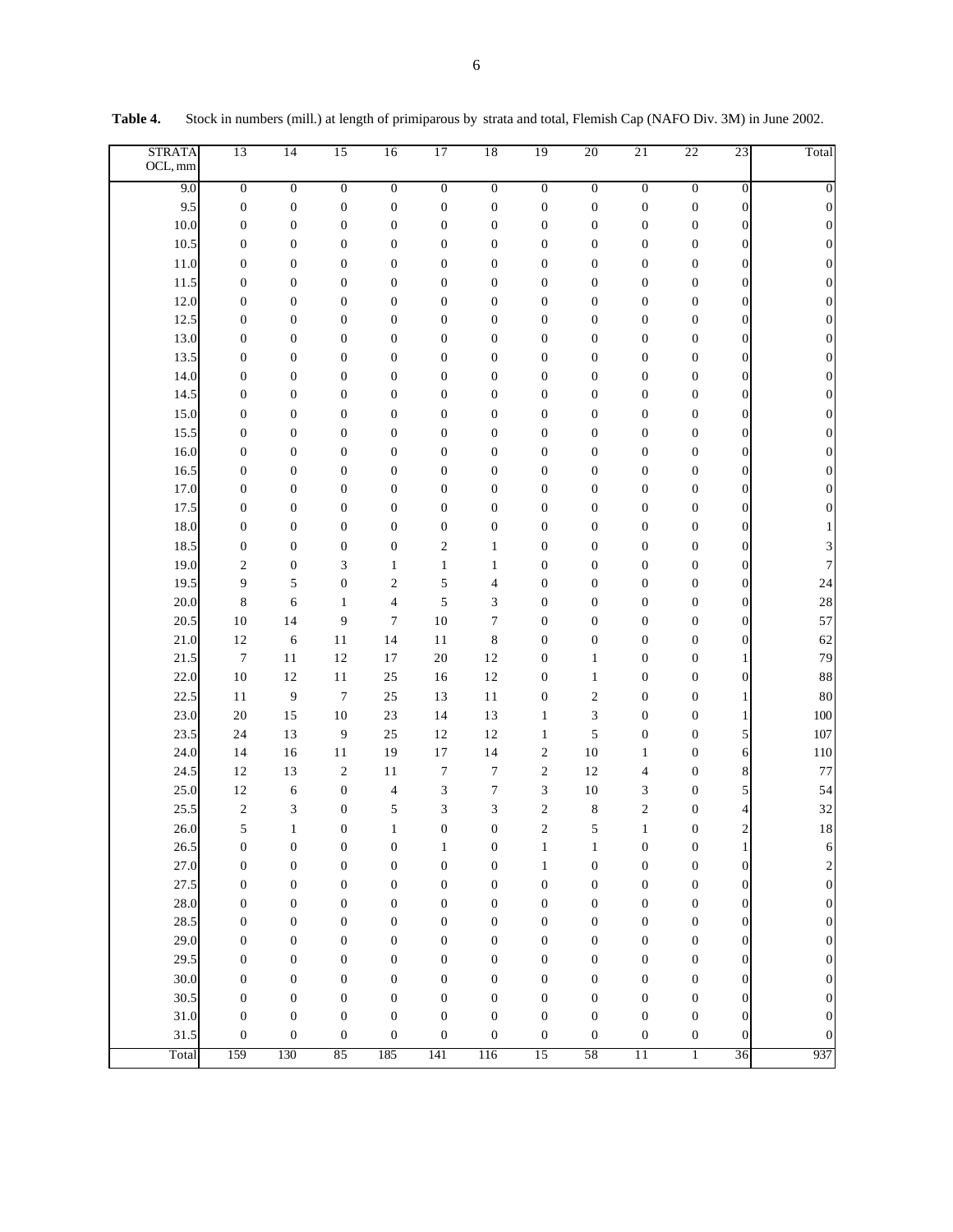| <b>STRATA</b><br>OCL, mm | 13               | 14               | 15               | 16               | 17                       | 18               | 19                      | 20               | 21                       | 22               | 23                      | Total                   |
|--------------------------|------------------|------------------|------------------|------------------|--------------------------|------------------|-------------------------|------------------|--------------------------|------------------|-------------------------|-------------------------|
| 9.0                      | $\overline{0}$   | $\overline{0}$   | $\overline{0}$   | $\boldsymbol{0}$ | $\overline{0}$           | $\overline{0}$   | $\overline{0}$          | $\overline{0}$   | $\overline{0}$           | $\boldsymbol{0}$ | $\boldsymbol{0}$        | $\mathbf{0}$            |
| 9.5                      | $\boldsymbol{0}$ | $\boldsymbol{0}$ | $\boldsymbol{0}$ | $\boldsymbol{0}$ | $\boldsymbol{0}$         | $\boldsymbol{0}$ | $\boldsymbol{0}$        | $\boldsymbol{0}$ | $\boldsymbol{0}$         | 0                | $\boldsymbol{0}$        | $\boldsymbol{0}$        |
| 10.0                     | $\boldsymbol{0}$ | $\boldsymbol{0}$ | $\boldsymbol{0}$ | $\boldsymbol{0}$ | $\boldsymbol{0}$         | $\boldsymbol{0}$ | $\boldsymbol{0}$        | $\boldsymbol{0}$ | $\boldsymbol{0}$         | $\boldsymbol{0}$ | $\boldsymbol{0}$        | $\boldsymbol{0}$        |
| 10.5                     | $\boldsymbol{0}$ | $\boldsymbol{0}$ | $\boldsymbol{0}$ | 0                | $\boldsymbol{0}$         | $\boldsymbol{0}$ | $\boldsymbol{0}$        | $\boldsymbol{0}$ | $\boldsymbol{0}$         | 0                | $\boldsymbol{0}$        | $\boldsymbol{0}$        |
| 11.0                     | $\boldsymbol{0}$ | $\boldsymbol{0}$ | $\boldsymbol{0}$ | 0                | $\boldsymbol{0}$         | 0                | $\boldsymbol{0}$        | $\boldsymbol{0}$ | $\boldsymbol{0}$         | $\boldsymbol{0}$ | $\boldsymbol{0}$        | $\boldsymbol{0}$        |
| 11.5                     | $\boldsymbol{0}$ | $\boldsymbol{0}$ | $\boldsymbol{0}$ | 0                | $\boldsymbol{0}$         | $\boldsymbol{0}$ | $\boldsymbol{0}$        | $\boldsymbol{0}$ | $\boldsymbol{0}$         | 0                | $\boldsymbol{0}$        | $\mathbf{0}$            |
| 12.0                     | $\boldsymbol{0}$ | $\boldsymbol{0}$ | $\boldsymbol{0}$ | $\boldsymbol{0}$ | $\boldsymbol{0}$         | 0                | $\boldsymbol{0}$        | $\boldsymbol{0}$ | $\boldsymbol{0}$         | $\boldsymbol{0}$ | $\boldsymbol{0}$        | $\mathbf{0}$            |
| 12.5                     | $\boldsymbol{0}$ | $\boldsymbol{0}$ | $\boldsymbol{0}$ | 0                | $\boldsymbol{0}$         | $\boldsymbol{0}$ | $\boldsymbol{0}$        | $\boldsymbol{0}$ | $\boldsymbol{0}$         | 0                | $\boldsymbol{0}$        | $\mathbf{0}$            |
| 13.0                     | $\boldsymbol{0}$ | $\boldsymbol{0}$ | $\boldsymbol{0}$ | 0                | $\boldsymbol{0}$         | $\boldsymbol{0}$ | $\boldsymbol{0}$        | $\boldsymbol{0}$ | $\boldsymbol{0}$         | $\boldsymbol{0}$ | $\boldsymbol{0}$        | $\mathbf{0}$            |
| 13.5                     | $\boldsymbol{0}$ | $\boldsymbol{0}$ | $\boldsymbol{0}$ | 0                | $\boldsymbol{0}$         | $\mathbf{1}$     | $\boldsymbol{0}$        | $\boldsymbol{0}$ | $\boldsymbol{0}$         | 0                | $\boldsymbol{0}$        |                         |
| 14.0                     | $\boldsymbol{0}$ | $\boldsymbol{0}$ | $\boldsymbol{0}$ | 0                | $\boldsymbol{0}$         | $\boldsymbol{0}$ | $\boldsymbol{0}$        | $\boldsymbol{0}$ | $\boldsymbol{0}$         | $\boldsymbol{0}$ | $\boldsymbol{0}$        | $\mathbf{0}$            |
| 14.5                     | $\boldsymbol{0}$ | $\boldsymbol{0}$ | $\boldsymbol{0}$ | 0                | $\boldsymbol{0}$         | $\boldsymbol{0}$ | $\boldsymbol{0}$        | $\boldsymbol{0}$ | $\boldsymbol{0}$         | 0                | $\boldsymbol{0}$        | $\mathbf{0}$            |
| 15.0                     | $\boldsymbol{0}$ | $\boldsymbol{0}$ | $\boldsymbol{0}$ | $\boldsymbol{0}$ | $\boldsymbol{0}$         | $\boldsymbol{0}$ | $\boldsymbol{0}$        | $\boldsymbol{0}$ | $\boldsymbol{0}$         | $\boldsymbol{0}$ | $\boldsymbol{0}$        | $\boldsymbol{0}$        |
| 15.5                     | $\boldsymbol{0}$ | $\boldsymbol{0}$ | $\boldsymbol{0}$ | $\mathbf{1}$     | $\boldsymbol{0}$         | $\boldsymbol{0}$ | $\boldsymbol{0}$        | $\boldsymbol{0}$ | $\boldsymbol{0}$         | $\boldsymbol{0}$ | $\boldsymbol{0}$        |                         |
| 16.0                     | $\boldsymbol{0}$ | $\boldsymbol{0}$ | $\boldsymbol{0}$ | $\boldsymbol{0}$ | $\mathbf{1}$             | $\boldsymbol{0}$ | $\boldsymbol{0}$        | $\boldsymbol{0}$ | $\boldsymbol{0}$         | $\boldsymbol{0}$ | $\boldsymbol{0}$        | $\overline{\mathbf{c}}$ |
| 16.5                     | $\boldsymbol{0}$ | $\boldsymbol{0}$ | $\boldsymbol{0}$ | $\boldsymbol{0}$ | $\boldsymbol{0}$         | $\boldsymbol{0}$ | $\boldsymbol{0}$        | $\boldsymbol{0}$ | $\boldsymbol{0}$         | $\boldsymbol{0}$ | $\boldsymbol{0}$        | $\boldsymbol{0}$        |
| 17.0                     | $\boldsymbol{0}$ | $\boldsymbol{0}$ | $\boldsymbol{0}$ | $\boldsymbol{0}$ | $\mathbf{1}$             | $\boldsymbol{0}$ | $\boldsymbol{0}$        | $\boldsymbol{0}$ | $\boldsymbol{0}$         | $\boldsymbol{0}$ | $\boldsymbol{0}$        |                         |
| 17.5                     | $\boldsymbol{0}$ | $\boldsymbol{0}$ | $\boldsymbol{0}$ | $\mathbf{1}$     | $\boldsymbol{0}$         | $\boldsymbol{0}$ | $\boldsymbol{0}$        | $\boldsymbol{0}$ | $\boldsymbol{0}$         | $\boldsymbol{0}$ | $\boldsymbol{0}$        |                         |
| 18.0                     | $\mathfrak{2}$   | $\boldsymbol{0}$ | $\boldsymbol{0}$ | $\boldsymbol{0}$ | $\boldsymbol{0}$         | $\boldsymbol{0}$ | $\boldsymbol{0}$        | $\boldsymbol{0}$ | $\boldsymbol{0}$         | $\boldsymbol{0}$ | $\boldsymbol{0}$        | $\overline{\mathbf{c}}$ |
| 18.5                     | $\boldsymbol{0}$ | $\boldsymbol{0}$ | $\boldsymbol{0}$ | $\boldsymbol{0}$ | $\boldsymbol{0}$         | $\boldsymbol{0}$ | $\boldsymbol{0}$        | $\boldsymbol{0}$ | $\boldsymbol{0}$         | $\boldsymbol{0}$ | $\boldsymbol{0}$        | $\boldsymbol{0}$        |
| 19.0                     | $\boldsymbol{0}$ | $\boldsymbol{0}$ | $\boldsymbol{0}$ | $\boldsymbol{0}$ | $\boldsymbol{0}$         | $\boldsymbol{0}$ | $\boldsymbol{0}$        | $\boldsymbol{0}$ | $\boldsymbol{0}$         | $\boldsymbol{0}$ | $\boldsymbol{0}$        | $\boldsymbol{0}$        |
| 19.5                     | $\boldsymbol{0}$ | $\mathbf{1}$     | $\mathbf{1}$     | $\mathbf{1}$     | $\boldsymbol{0}$         | $\boldsymbol{0}$ | $\boldsymbol{0}$        | $\boldsymbol{0}$ | $\boldsymbol{0}$         | $\boldsymbol{0}$ | $\boldsymbol{0}$        | 3                       |
| 20.0                     | $\boldsymbol{0}$ | $\mathbf{1}$     | $\boldsymbol{0}$ | $\mathfrak{2}$   | $\mathbf{1}$             | $\mathbf{1}$     | $\boldsymbol{0}$        | $\boldsymbol{0}$ | $\boldsymbol{0}$         | 0                | $\boldsymbol{0}$        | 5                       |
| 20.5                     | $\boldsymbol{0}$ | $\mathbf{1}$     | $\boldsymbol{0}$ | $\mathfrak{2}$   | $\mathbf{1}$             | $\boldsymbol{0}$ | $\boldsymbol{0}$        | $\boldsymbol{0}$ | $\boldsymbol{0}$         | $\boldsymbol{0}$ | $\boldsymbol{0}$        | 5                       |
| 21.0                     | $\boldsymbol{0}$ | $\boldsymbol{0}$ | $\boldsymbol{0}$ | 3                | 3                        | $\mathbf{1}$     | $\boldsymbol{0}$        | $\boldsymbol{0}$ | $\boldsymbol{0}$         | 0                | $\boldsymbol{0}$        | 7                       |
| 21.5                     | $\mathfrak{2}$   | $\boldsymbol{0}$ | $\boldsymbol{0}$ | 6                | 3                        | $\mathfrak{2}$   | $\boldsymbol{0}$        | $\boldsymbol{0}$ | $\boldsymbol{0}$         | $\boldsymbol{0}$ | $\boldsymbol{0}$        | 13                      |
| 22.0                     | 3                | $\mathbf{1}$     | $\mathbf{1}$     | 11               | $\,$ 8 $\,$              | $\mathfrak{2}$   | $\boldsymbol{0}$        | $\boldsymbol{0}$ | $\boldsymbol{0}$         | 0                | $\boldsymbol{0}$        | 27                      |
| 22.5                     | $\mathfrak z$    | $\boldsymbol{0}$ | $\sqrt{2}$       | 16               | 10                       | $\overline{c}$   | $\boldsymbol{0}$        | $\boldsymbol{0}$ | $\boldsymbol{0}$         | $\boldsymbol{0}$ | $\boldsymbol{0}$        | 33                      |
| 23.0                     | 4                | $\tau$           | $\mathbf{1}$     | 21               | 16                       | $\boldsymbol{7}$ | $\boldsymbol{0}$        | $\boldsymbol{0}$ | $\boldsymbol{0}$         | 0                | $\boldsymbol{0}$        | 58                      |
| 23.5                     | $\tau$           | 3                | $\sqrt{2}$       | 23               | 17                       | 10               | $\boldsymbol{0}$        | $\boldsymbol{0}$ | $\boldsymbol{0}$         | $\boldsymbol{0}$ | 1                       | 64                      |
| 24.0                     | 11               | 10               | $\boldsymbol{7}$ | $22\,$           | 15                       | 11               | $\boldsymbol{0}$        | $\mathbf{1}$     | $\mathbf{1}$             | 0                | 1                       | 80                      |
| 24.5                     | 6                | 4                | $\mathfrak{2}$   | 22               | 17                       | 10               | $\boldsymbol{0}$        | 1                | $\overline{4}$           | $\boldsymbol{0}$ | 1                       | 68                      |
| 25.0                     | 4                | 4                | $\boldsymbol{0}$ | 13               | 11                       | 9                | $\mathbf{1}$            | $\mathfrak{2}$   | $\overline{4}$           | 0                | 3                       | 52                      |
| 25.5                     | 5                | 3                | $\boldsymbol{0}$ | 8                | 10                       | 3                | $\mathbf{1}$            | $\overline{c}$   | 5                        | $\mathbf{1}$     | 3                       | 42                      |
| 26.0                     | $\mathfrak{2}$   | $\mathbf{1}$     | 3                | 6                | $\boldsymbol{7}$         | $\boldsymbol{7}$ | $\mathbf{1}$            | $\mathbf{1}$     | 6                        | $\mathbf{1}$     | $\overline{\mathbf{c}}$ | 37                      |
| 26.5                     | $\sqrt{2}$       | $\boldsymbol{0}$ | $\boldsymbol{0}$ | 5                | $\mathfrak{Z}$           | 5                | $\overline{\mathbf{c}}$ | $\mathbf{1}$     | 6                        | $\mathbf{1}$     | $\boldsymbol{0}$        | 24                      |
| 27.0                     | $\mathbf{1}$     | $\mathbf{1}$     | $\boldsymbol{0}$ | $\,1$            | $\overline{\mathcal{L}}$ | $\,1$            | $\mathbf{1}$            | $\,1\,$          | $\overline{\mathcal{A}}$ | $\mathbf{1}$     | $\mathbf{1}$            | $16\,$                  |
| 27.5                     | $\boldsymbol{0}$ | $\boldsymbol{0}$ | $\boldsymbol{0}$ | $\sqrt{2}$       | $\sqrt{2}$               | $\overline{c}$   | $\mathbf{1}$            | $\mathbf{1}$     | 3                        | $\mathbf{1}$     | $\boldsymbol{0}$        | $1\,1$                  |
| 28.0                     | 3                | $\boldsymbol{0}$ | $\boldsymbol{0}$ | $\boldsymbol{0}$ | $\sqrt{3}$               | $\boldsymbol{0}$ | $\mathbf{1}$            | $\boldsymbol{0}$ | $\,1\,$                  | $\mathbf{1}$     | $\boldsymbol{0}$        | 9                       |
| 28.5                     | $\boldsymbol{0}$ | $\boldsymbol{0}$ | $\boldsymbol{0}$ | $\boldsymbol{0}$ | $\,1$                    | $\boldsymbol{0}$ | $\mathbf{1}$            | $\boldsymbol{0}$ | $\,1\,$                  | $\boldsymbol{0}$ | $\boldsymbol{0}$        | 3                       |
| 29.0                     | $\boldsymbol{0}$ | $\boldsymbol{0}$ | $\boldsymbol{0}$ | $\boldsymbol{0}$ | $\,1\,$                  | $\boldsymbol{0}$ | $\boldsymbol{0}$        | $\boldsymbol{0}$ | $\boldsymbol{0}$         | $\boldsymbol{0}$ | $\boldsymbol{0}$        | $\overline{\mathbf{c}}$ |
| 29.5                     | $\boldsymbol{0}$ | $\boldsymbol{0}$ | $\boldsymbol{0}$ | $\boldsymbol{0}$ | $\boldsymbol{0}$         | $\boldsymbol{0}$ | $\boldsymbol{0}$        | $\boldsymbol{0}$ | $\boldsymbol{0}$         | $\boldsymbol{0}$ | $\boldsymbol{0}$        | $\mathbf{1}$            |
| 30.0                     | $\boldsymbol{0}$ | $\boldsymbol{0}$ | $\boldsymbol{0}$ | $\boldsymbol{0}$ | $\boldsymbol{0}$         | $\boldsymbol{0}$ | $\boldsymbol{0}$        | $\boldsymbol{0}$ | $\boldsymbol{0}$         | $\boldsymbol{0}$ | $\boldsymbol{0}$        | $\boldsymbol{0}$        |
| 30.5                     | $\boldsymbol{0}$ | $\boldsymbol{0}$ | $\boldsymbol{0}$ | $\boldsymbol{0}$ | $\boldsymbol{0}$         | $\boldsymbol{0}$ | $\boldsymbol{0}$        | $\boldsymbol{0}$ | $\boldsymbol{0}$         | $\boldsymbol{0}$ | $\boldsymbol{0}$        | 1                       |
| 31.0                     | $\boldsymbol{0}$ | $\boldsymbol{0}$ | $\boldsymbol{0}$ | $\boldsymbol{0}$ | $\boldsymbol{0}$         | $\boldsymbol{0}$ | $\boldsymbol{0}$        | $\boldsymbol{0}$ | $\boldsymbol{0}$         | $\boldsymbol{0}$ | $\boldsymbol{0}$        | $\boldsymbol{0}$        |
| 31.5                     | $\boldsymbol{0}$ | $\boldsymbol{0}$ | $\boldsymbol{0}$ | $\boldsymbol{0}$ | $\boldsymbol{0}$         | $\boldsymbol{0}$ | $\boldsymbol{0}$        | $\boldsymbol{0}$ | $\boldsymbol{0}$         | $\boldsymbol{0}$ | $\boldsymbol{0}$        | $\boldsymbol{0}$        |
| Total                    | 55               | 39               | 20               | 166              | 135                      | 76               | 10                      | 10               | 37                       | $\overline{6}$   | 13                      | 568                     |

**Table 5.** Stock in numbers (mill.) at length of multiparous by strata and total, Flemish Cap (NAFO Div. 3M) in June 2002.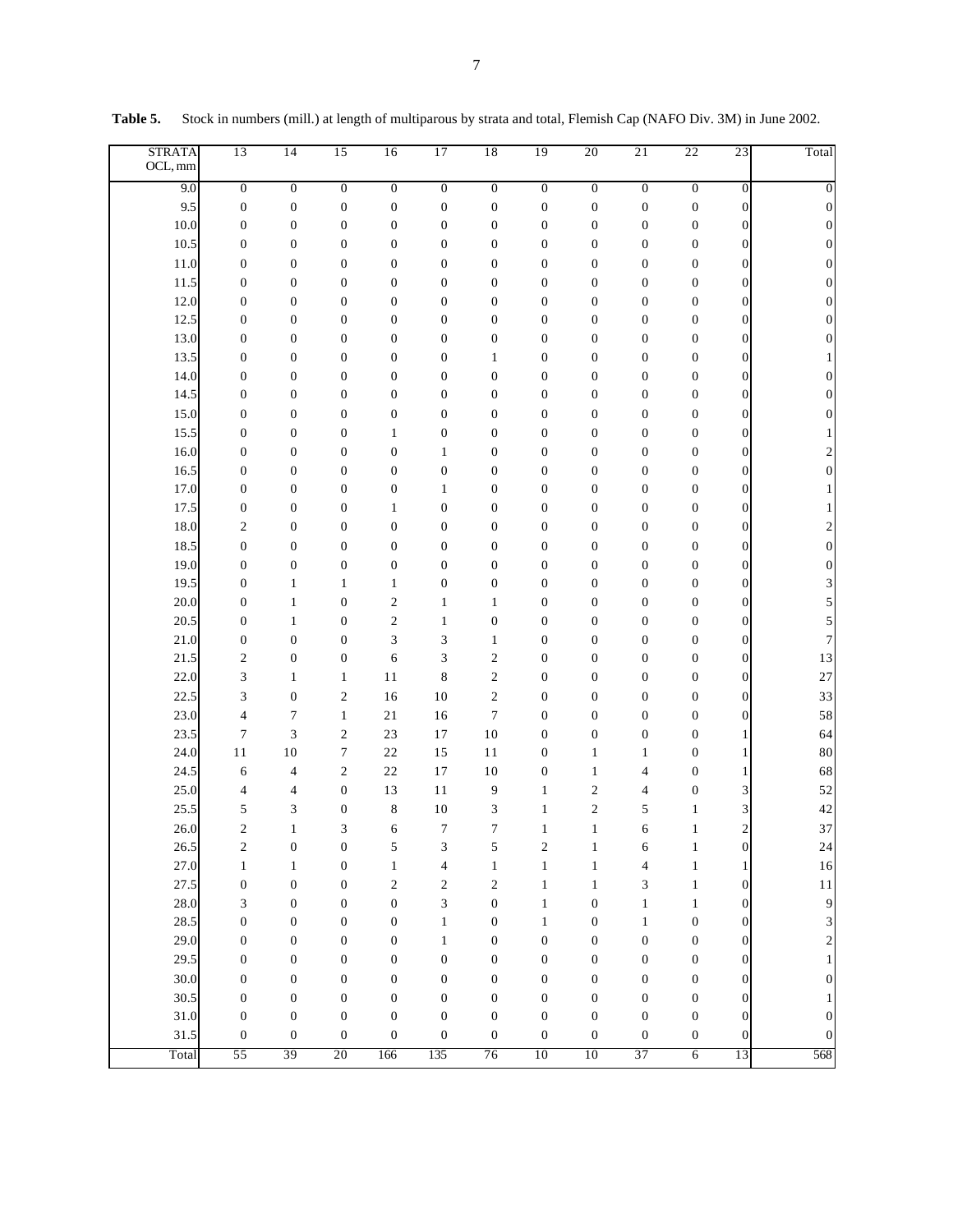| <b>STRATA</b><br>OCL, mm | 13               | 14               | 15               | 16               | 17               | 18               | 19               | 20                       | 21               | 22                                   | 23                      | Total            |
|--------------------------|------------------|------------------|------------------|------------------|------------------|------------------|------------------|--------------------------|------------------|--------------------------------------|-------------------------|------------------|
| 9.0                      | $\boldsymbol{0}$ | $\overline{0}$   | $\boldsymbol{0}$ | $\boldsymbol{0}$ | $\overline{0}$   | $\boldsymbol{0}$ | $\boldsymbol{0}$ | $\boldsymbol{0}$         | $\overline{0}$   | $\overline{0}$                       | $\boldsymbol{0}$        | $\boldsymbol{0}$ |
| 9.5                      | $\mathbf{1}$     | $\boldsymbol{0}$ | $\boldsymbol{0}$ | $\boldsymbol{0}$ | $\boldsymbol{0}$ | $\boldsymbol{0}$ | $\boldsymbol{0}$ | $\boldsymbol{0}$         | $\boldsymbol{0}$ | $\boldsymbol{0}$                     | $\boldsymbol{0}$        | 1                |
| 10.0                     | $\mathfrak{2}$   | $\boldsymbol{0}$ | $\boldsymbol{0}$ | $\boldsymbol{0}$ | 1                | $\mathfrak{2}$   | $\boldsymbol{0}$ | $\boldsymbol{0}$         | $\boldsymbol{0}$ | $\boldsymbol{0}$                     | $\boldsymbol{0}$        | 5                |
| 10.5                     | 3                | $\boldsymbol{0}$ | $\boldsymbol{0}$ | $\boldsymbol{0}$ | $\mathbf{1}$     | $\mathbf{1}$     | $\boldsymbol{0}$ | $\boldsymbol{0}$         | $\boldsymbol{0}$ | $\boldsymbol{0}$                     | $\boldsymbol{0}$        | 5                |
| 11.0                     | $\boldsymbol{0}$ | $\mathbf{0}$     | $\boldsymbol{0}$ | $\boldsymbol{0}$ | $\mathbf{1}$     | $\mathbf{1}$     | $\boldsymbol{0}$ | $\boldsymbol{0}$         | $\boldsymbol{0}$ | $\boldsymbol{0}$                     | $\boldsymbol{0}$        | 3                |
| 11.5                     | 0                | $\mathbf{0}$     | $\boldsymbol{0}$ | $\boldsymbol{0}$ | $\mathbf{1}$     | $\mathbf{1}$     | $\boldsymbol{0}$ | $\boldsymbol{0}$         | $\boldsymbol{0}$ | $\boldsymbol{0}$                     | $\boldsymbol{0}$        | 3                |
| 12.0                     | 0                | $\mathbf{0}$     | $\boldsymbol{0}$ | $\boldsymbol{0}$ | $\boldsymbol{0}$ | $\boldsymbol{0}$ | $\boldsymbol{0}$ | $\boldsymbol{0}$         | $\boldsymbol{0}$ | $\boldsymbol{0}$                     | $\boldsymbol{0}$        | $\boldsymbol{0}$ |
| 12.5                     | 0                | $\mathbf{0}$     | $\boldsymbol{0}$ | $\boldsymbol{0}$ | $\boldsymbol{0}$ | $\boldsymbol{0}$ | 0                | $\boldsymbol{0}$         | $\boldsymbol{0}$ | $\boldsymbol{0}$                     | $\boldsymbol{0}$        | $\boldsymbol{0}$ |
| 13.0                     | $\mathfrak{2}$   | $\mathbf{0}$     | $\boldsymbol{0}$ | $\boldsymbol{0}$ | 2                | 3                | $\boldsymbol{0}$ | $\boldsymbol{0}$         | $\boldsymbol{0}$ | $\boldsymbol{0}$                     | $\boldsymbol{0}$        | 7                |
| 13.5                     | 7                | $\boldsymbol{0}$ | $\boldsymbol{0}$ | $\mathbf{1}$     | 5                | 6                | $\boldsymbol{0}$ | $\boldsymbol{0}$         | $\boldsymbol{0}$ | $\boldsymbol{0}$                     | $\boldsymbol{0}$        | 19               |
| 14.0                     | 29               | $\boldsymbol{0}$ | 5                | 2                | 15               | $\mathbf{1}$     | $\boldsymbol{0}$ | $\boldsymbol{0}$         | $\boldsymbol{0}$ | $\boldsymbol{0}$                     | $\boldsymbol{0}$        | 52               |
| 14.5                     | 16               | 11               | 23               | 7                | $20\,$           | 13               | 0                | $\boldsymbol{0}$         | $\boldsymbol{0}$ | $\boldsymbol{0}$                     | $\boldsymbol{0}$        | 91               |
| 15.0                     | 51               | 42               | 19               | 8                | 26               | 47               | $\boldsymbol{0}$ | $\boldsymbol{0}$         | $\boldsymbol{0}$ | $\boldsymbol{0}$                     | $\boldsymbol{0}$        | 193              |
| 15.5                     | 45               | 39               | 27               | 18               | 30               | 54               | $\boldsymbol{0}$ | $\boldsymbol{0}$         | $\boldsymbol{0}$ | $\boldsymbol{0}$                     | $\boldsymbol{0}$        | 214              |
| 16.0                     | 81               | 40               | 16               | 26               | 66               | 58               | $\boldsymbol{0}$ | $\boldsymbol{0}$         | $\boldsymbol{0}$ | $\boldsymbol{0}$                     | $\boldsymbol{0}$        | 287              |
| 16.5                     | 125              | 26               | 31               | 60               | 103              | 85               | $\boldsymbol{0}$ | $\boldsymbol{0}$         | $\boldsymbol{0}$ | $\boldsymbol{0}$                     | $\boldsymbol{0}$        | 430              |
| 17.0                     | 163              | 101              | 143              | 123              | 147              | 149              | $\boldsymbol{0}$ | $\boldsymbol{0}$         | $\boldsymbol{0}$ | $\boldsymbol{0}$                     | $\boldsymbol{0}$        | 825              |
| 17.5                     | 403              | 260              | 283              | 136              | 213              | 214              | $\boldsymbol{0}$ | $\boldsymbol{0}$         | $\boldsymbol{0}$ | $\boldsymbol{0}$                     | $\boldsymbol{0}$        | 1509             |
| 18.0                     | 544              | 379              | 452              | 225              | 227              | 328              | $\mathbf{1}$     | $\boldsymbol{0}$         | $\boldsymbol{0}$ | $\boldsymbol{0}$                     | $\mathbf{1}$            | 2157             |
| 18.5                     | 605              | 410              | 689              | 200              | 284              | 446              | $\mathbf{1}$     | $\mathbf{1}$             | $\mathbf{1}$     | $\boldsymbol{0}$                     | $\sqrt{2}$              | 2637             |
| 19.0                     | 612              | 502              | 462              | 276              | 269              | 390              | 7                | 3                        | 1                | $\boldsymbol{0}$                     | 12                      | 2533             |
| 19.5                     | 495              | 330              | 559              | 246              | 195              | 328              | 5                | 4<br>7                   | $\mathfrak{2}$   | $\boldsymbol{0}$                     | $2\sqrt{1}$             | 2184             |
| 20.0<br>20.5             | 240<br>202       | 168              | 197<br>77        | 220<br>226       | 143<br>134       | 220<br>101       | $10$<br>4        | 9                        | $\mathfrak{2}$   | $\boldsymbol{0}$<br>$\boldsymbol{0}$ | 8<br>15                 | 1215<br>893      |
| 21.0                     | 111              | 121<br>68        | 79               | 221              | 110              | 106              | 5                | $\overline{c}$           | 4<br>6           | $\boldsymbol{0}$                     | $1\,8$                  | 725              |
| 21.5                     | 76               | 79               | 74               | 211              | 166              | 141              | 4                | 11                       | 9                | $\boldsymbol{0}$                     | 24                      | 794              |
| 22.0                     | 94               | 109              | 95               | 289              | 188              | 111              | 4                | 16                       | $\overline{7}$   | $\mathbf{1}$                         | 25                      | 939              |
| 22.5                     | 101              | 72               | 59               | 330              | 190              | 120              | 4                | 21                       | $\tau$           | $\mathbf{1}$                         | $40\,$                  | 945              |
| 23.0                     | 208              | 170              | 79               | 355              | 242              | 161              | 9                | 32                       | 13               | $\mathbf{1}$                         | 53                      | 1323             |
| 23.5                     | 251              | 133              | 90               | 390              | 265              | 179              | 11               | 45                       | 10               | $\mathbf{1}$                         | $7\,$                   | 1453             |
| 24.0                     | 218              | 224              | 150              | 344              | 279              | 221              | 19               | 99                       | 25               | $\mathfrak{2}$                       | 93                      | 1675             |
| 24.5                     | 155              | 157              | 32               | 300              | 221              | 156              | 20               | 122                      | 69               | 3                                    | 93                      | 1328             |
| 25.0                     | 151              | 100              | $\boldsymbol{0}$ | 161              | 138              | 152              | 41               | 117                      | 68               | 7                                    | 82                      | 1015             |
| 25.5                     | 70               | 58               | 3                | 128              | 134              | 67               | 34               | 104                      | $70\,$           | 9                                    | 77                      | 753              |
| 26.0                     | 83               | 22               | 33               | 75               | 78               | 75               | 36               | 58                       | 71               | 9                                    | 43                      | 582              |
| 26.5                     | $18\,$           | 8                | $\boldsymbol{0}$ | 57               | 44               | 61               | 29               | 21                       | 74               | 9                                    | 18                      | 339              |
| 27.0                     | 9                | $16$             | $\boldsymbol{0}$ | $2\sqrt{2}$      | $5\sqrt{1}$      | 15               | 20               | 10                       | 49               | 12                                   | 12                      | 216              |
| 27.5                     | $\boldsymbol{0}$ | $\boldsymbol{0}$ | $\boldsymbol{0}$ | $20\,$           | $25\,$           | $27\,$           | 18               | 9                        | 33               | $11\,$                               | $\overline{\mathbf{c}}$ | 144              |
| $28.0\,$                 | 36               | $\boldsymbol{0}$ | $\boldsymbol{0}$ | $\mathbf{1}$     | 37               | $\boldsymbol{7}$ | $11\,$           | $\overline{\mathcal{L}}$ | 14               | $\overline{7}$                       | 5                       | 122              |
| 28.5                     | $\boldsymbol{0}$ | $\boldsymbol{0}$ | $\boldsymbol{0}$ | 6                | $\,8$            | $\mathfrak{Z}$   | 9                | $\boldsymbol{0}$         | $17\,$           | 5                                    | 4                       | 52               |
| 29.0                     | $\boldsymbol{0}$ | $\boldsymbol{0}$ | $\boldsymbol{0}$ | $\tau$           | $1\,1$           | $\boldsymbol{0}$ | 3                | $\boldsymbol{0}$         | 5                | 4                                    | $\boldsymbol{0}$        | $30\,$           |
| 29.5                     | $\boldsymbol{0}$ | $\boldsymbol{0}$ | $\boldsymbol{0}$ | $\boldsymbol{0}$ | $\boldsymbol{0}$ | 8                | $\boldsymbol{0}$ | 0                        | 5                | 4                                    | 0                       | 16               |
| 30.0                     | $\boldsymbol{0}$ | $\boldsymbol{0}$ | $\boldsymbol{0}$ | $\boldsymbol{0}$ | $\boldsymbol{0}$ | $\boldsymbol{0}$ | $\boldsymbol{0}$ | 0                        | 5                | $\mathbf{1}$                         | 0                       | 6                |
| 30.5                     | $\boldsymbol{0}$ | $\boldsymbol{0}$ | $\boldsymbol{0}$ | $\boldsymbol{0}$ | 7                | $\boldsymbol{0}$ | 0                | 0                        | $\boldsymbol{0}$ | $\boldsymbol{2}$                     | 0                       | 10               |
| 31.0                     | $\boldsymbol{0}$ | $\boldsymbol{0}$ | $\boldsymbol{0}$ | $\boldsymbol{0}$ | $\boldsymbol{0}$ | $\boldsymbol{0}$ | $\boldsymbol{0}$ | 0                        | $\boldsymbol{0}$ | $\boldsymbol{0}$                     | $\boldsymbol{0}$        | $\boldsymbol{0}$ |
| 31.5                     | $\boldsymbol{0}$ | $\boldsymbol{0}$ | $\boldsymbol{0}$ | $\boldsymbol{0}$ | $\boldsymbol{0}$ | $\boldsymbol{0}$ | $\boldsymbol{0}$ | 0                        | $\boldsymbol{0}$ | $\mathbf{1}$                         | 0                       |                  |
| Total                    | 5204             | 3643             | 3675             | 4692             | 4077             | 4056             | 305              | 694                      | 569              | 91                                   | 725                     | 27732            |

Table 6. Stock weight (t) at length by strata and total, Flemish Cap (NAFO Div. 3M) in June 2002.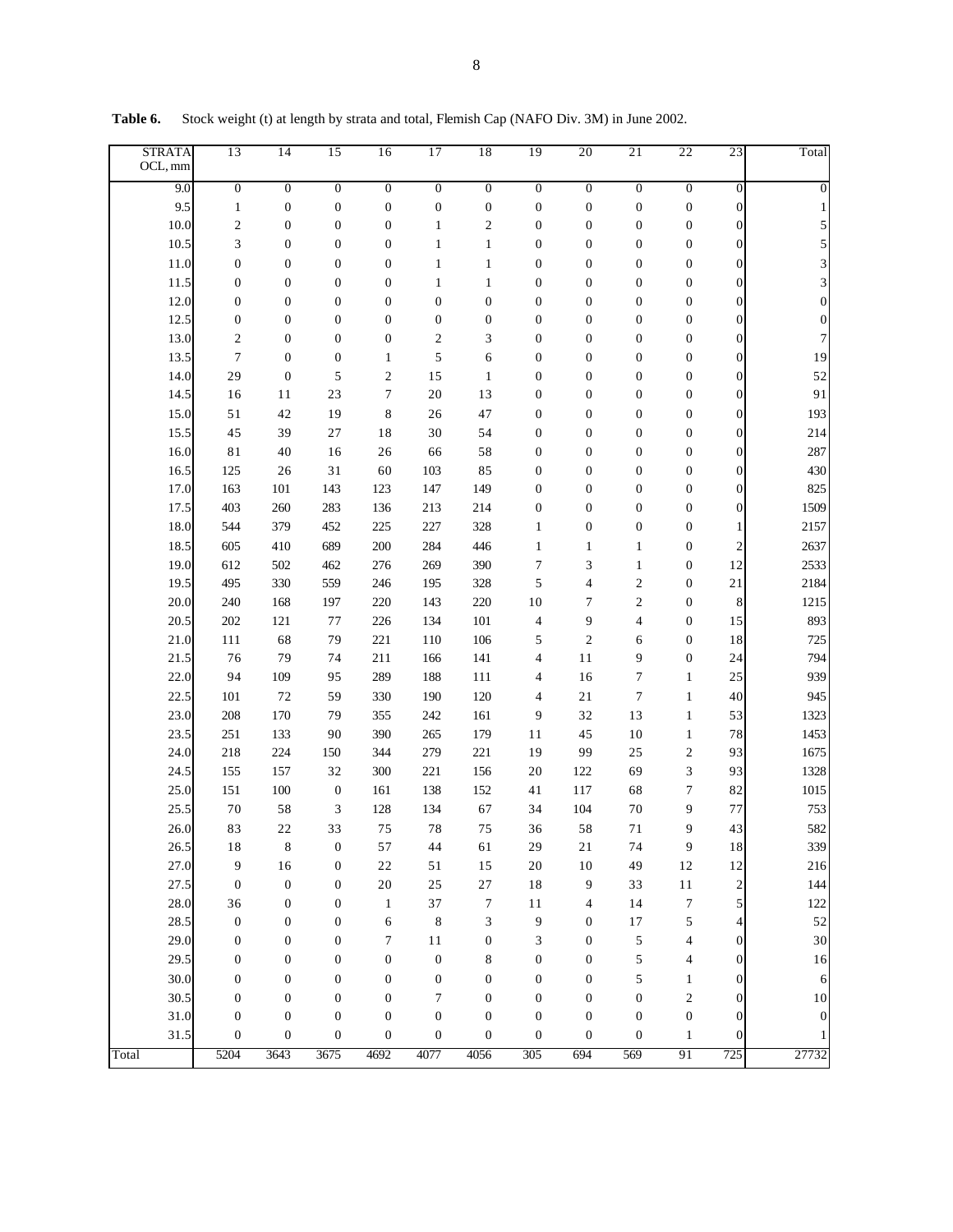| 9.0<br>$\overline{0}$<br>$\overline{0}$<br>$\overline{0}$<br>$\overline{0}$<br>$\boldsymbol{0}$<br>$\boldsymbol{0}$<br>$\boldsymbol{0}$<br>$\boldsymbol{0}$<br>$\boldsymbol{0}$<br>$\boldsymbol{0}$<br>0<br>$\boldsymbol{0}$<br>9.5<br>$\mathbf{1}$<br>$\boldsymbol{0}$<br>$\boldsymbol{0}$<br>$\boldsymbol{0}$<br>$\boldsymbol{0}$<br>$\boldsymbol{0}$<br>$\boldsymbol{0}$<br>$\boldsymbol{0}$<br>$\boldsymbol{0}$<br>0<br>0<br>1<br>10.0<br>2<br>$\boldsymbol{0}$<br>$\boldsymbol{0}$<br>$\boldsymbol{0}$<br>$\overline{c}$<br>$\boldsymbol{0}$<br>$\boldsymbol{0}$<br>$\boldsymbol{0}$<br>0<br>5<br>1<br>0<br>$\boldsymbol{0}$<br>10.5<br>3<br>$\boldsymbol{0}$<br>$\boldsymbol{0}$<br>$\mathbf{1}$<br>$\boldsymbol{0}$<br>$\boldsymbol{0}$<br>$\boldsymbol{0}$<br>5<br>$\bf{0}$<br>1<br>0<br>$\boldsymbol{0}$<br>$\boldsymbol{0}$<br>$\boldsymbol{0}$<br>3<br>11.0<br>$\boldsymbol{0}$<br>$\boldsymbol{0}$<br>$\mathbf{1}$<br>$\boldsymbol{0}$<br>$\boldsymbol{0}$<br>$\boldsymbol{0}$<br>0<br>1<br>11.5<br>$\boldsymbol{0}$<br>$\boldsymbol{0}$<br>$\boldsymbol{0}$<br>$\boldsymbol{0}$<br>3<br>$\boldsymbol{0}$<br>$\boldsymbol{0}$<br>$\boldsymbol{0}$<br>$\mathbf{1}$<br>$\boldsymbol{0}$<br>0<br>1<br>12.0<br>$\boldsymbol{0}$<br>$\boldsymbol{0}$<br>$\boldsymbol{0}$<br>$\boldsymbol{0}$<br>$\overline{0}$<br>$\boldsymbol{0}$<br>$\boldsymbol{0}$<br>$\boldsymbol{0}$<br>$\boldsymbol{0}$<br>$\boldsymbol{0}$<br>0<br>$\mathbf{0}$<br>12.5<br>$\boldsymbol{0}$<br>$\boldsymbol{0}$<br>$\boldsymbol{0}$<br>0<br>$\boldsymbol{0}$<br>$\boldsymbol{0}$<br>$\boldsymbol{0}$<br>$\boldsymbol{0}$<br>$\boldsymbol{0}$<br>$\boldsymbol{0}$<br>0<br>$\boldsymbol{0}$<br>13.0<br>$\mathfrak{2}$<br>$\boldsymbol{0}$<br>$\boldsymbol{0}$<br>$\mathfrak{2}$<br>3<br>$\boldsymbol{0}$<br>$\boldsymbol{0}$<br>7<br>$\boldsymbol{0}$<br>$\boldsymbol{0}$<br>$\boldsymbol{0}$<br>0<br>5<br>13.5<br>$\tau$<br>$\boldsymbol{0}$<br>5<br>$\boldsymbol{0}$<br>18<br>$\boldsymbol{0}$<br>$\boldsymbol{0}$<br>$\boldsymbol{0}$<br>$\boldsymbol{0}$<br>0<br>1<br>52<br>29<br>$\boldsymbol{0}$<br>5<br>15<br>$\boldsymbol{0}$<br>14.0<br>2<br>$\mathbf{1}$<br>$\boldsymbol{0}$<br>$\boldsymbol{0}$<br>$\boldsymbol{0}$<br>0<br>23<br>$\overline{7}$<br>20<br>13<br>$\boldsymbol{0}$<br>91<br>14.5<br>11<br>$\boldsymbol{0}$<br>$\boldsymbol{0}$<br>$\boldsymbol{0}$<br>0<br>16<br>15.0<br>42<br>8<br>47<br>$\boldsymbol{0}$<br>193<br>51<br>19<br>$\boldsymbol{0}$<br>$\boldsymbol{0}$<br>$\boldsymbol{0}$<br>0<br>26<br>212<br>15.5<br>39<br>$\boldsymbol{0}$<br>45<br>27<br>16<br>30<br>54<br>$\boldsymbol{0}$<br>$\boldsymbol{0}$<br>$\boldsymbol{0}$<br>0<br>40<br>$\boldsymbol{0}$<br>282<br>16.0<br>81<br>16<br>25<br>62<br>58<br>$\boldsymbol{0}$<br>$\boldsymbol{0}$<br>$\boldsymbol{0}$<br>0<br>$\boldsymbol{0}$<br>430<br>16.5<br>125<br>26<br>31<br>60<br>103<br>85<br>$\boldsymbol{0}$<br>$\boldsymbol{0}$<br>$\boldsymbol{0}$<br>0<br>$\boldsymbol{0}$<br>823<br>17.0<br>163<br>101<br>143<br>122<br>145<br>149<br>$\boldsymbol{0}$<br>$\boldsymbol{0}$<br>$\boldsymbol{0}$<br>0<br>$\boldsymbol{0}$<br>1506<br>17.5<br>403<br>260<br>283<br>133<br>213<br>214<br>$\boldsymbol{0}$<br>$\boldsymbol{0}$<br>$\boldsymbol{0}$<br>0<br>18.0<br>538<br>379<br>451<br>224<br>227<br>326<br>$\boldsymbol{0}$<br>$\boldsymbol{0}$<br>0<br>$\mathbf{1}$<br>2148<br>$\mathbf{1}$<br>$\overline{\mathbf{c}}$<br>18.5<br>197<br>2624<br>605<br>410<br>689<br>276<br>443<br>$\mathbf{1}$<br>0<br>1<br>1<br>12<br>19.0<br>271<br>$\tau$<br>3<br>2503<br>606<br>502<br>449<br>266<br>386<br>$\mathbf{1}$<br>0<br>5<br>$\overline{4}$<br>$\overline{2}$<br>2058<br>19.5<br>452<br>304<br>552<br>235<br>171<br>311<br>0<br>21<br>199<br>191<br>201<br>10<br>7<br>$\overline{2}$<br>8<br>1054<br>20.0<br>130<br>193<br>112<br>0<br>20.5<br>39<br>28<br>79<br>8<br>13<br>567<br>152<br>175<br>63<br>4<br>4<br>0<br>55<br>5<br>$\mathfrak{2}$<br>14<br>21.0<br>44<br>31<br>17<br>127<br>34<br>0<br>336<br>6<br>15<br>$\overline{c}$<br>3<br>9<br>21.5<br>23<br>75<br>29<br>55<br>6<br>0<br>21<br>236<br>5<br>23<br>19<br>$\mathfrak{2}$<br>$\overline{7}$<br>$\tau$<br>22<br>193<br>22.0<br>56<br>32<br>20<br>$\mathbf{1}$<br>$\tau$<br>$\tau$<br>32<br>22.5<br>$\boldsymbol{0}$<br>10<br>$\boldsymbol{0}$<br>43<br>32<br>28<br>$\overline{c}$<br>161<br>1<br>23.0<br>8<br>19<br>3<br>$\tau$<br>9<br>41<br>27<br>$\mathbf{1}$<br>30<br>13<br>159<br>1<br>23.5<br>$\tau$<br>32<br>9<br>35<br>$\boldsymbol{0}$<br>$\boldsymbol{0}$<br>$\overline{c}$<br>4<br>0<br>111<br>16<br>6<br>37<br>$\tau$<br>$\tau$<br>3<br>84<br>24.0<br>$\boldsymbol{0}$<br>$\boldsymbol{0}$<br>10<br>4<br>9<br>6<br>1<br>9<br>5<br>5<br>36<br>24.5<br>$\boldsymbol{0}$<br>4<br>$\boldsymbol{0}$<br>4<br>$\overline{\mathbf{c}}$<br>0<br>4<br>4<br>5<br>25.0<br>$\boldsymbol{0}$<br>$\boldsymbol{0}$<br>$\boldsymbol{0}$<br>$\boldsymbol{0}$<br>$\boldsymbol{0}$<br>$\boldsymbol{0}$<br>4<br>3<br>$\overline{c}$<br>0<br>14<br>$\overline{c}$<br>$\overline{2}$<br>25.5<br>$\boldsymbol{0}$<br>$\boldsymbol{0}$<br>$\boldsymbol{0}$<br>$\boldsymbol{0}$<br>$\boldsymbol{0}$<br>$\boldsymbol{0}$<br>3<br>0<br>4<br>11<br>$\overline{c}$<br>$\boldsymbol{0}$<br>$\boldsymbol{0}$<br>$\boldsymbol{0}$<br>$\boldsymbol{0}$<br>$\boldsymbol{0}$<br>$\boldsymbol{0}$<br>$\boldsymbol{0}$<br>$\overline{0}$<br>$\boldsymbol{0}$<br>$\boldsymbol{0}$<br>$\boldsymbol{2}$<br>26.0<br>26.5<br>$\boldsymbol{0}$<br>$\boldsymbol{0}$<br>$\boldsymbol{0}$<br>$\boldsymbol{0}$<br>$\boldsymbol{0}$<br>$\boldsymbol{0}$<br>$\boldsymbol{0}$<br>$\boldsymbol{0}$<br>$\boldsymbol{0}$<br>$\boldsymbol{0}$<br>0<br>0<br>27.0<br>$\boldsymbol{0}$<br>$\boldsymbol{0}$<br>$\boldsymbol{0}$<br>$\boldsymbol{0}$<br>$\boldsymbol{0}$<br>$\boldsymbol{0}$<br>$\boldsymbol{0}$<br>$\boldsymbol{0}$<br>$\boldsymbol{0}$<br>$\boldsymbol{0}$<br>$\boldsymbol{0}$<br>0<br>27.5<br>$\boldsymbol{0}$<br>$\boldsymbol{0}$<br>$\boldsymbol{0}$<br>$\boldsymbol{0}$<br>$\boldsymbol{0}$<br>$\boldsymbol{0}$<br>$\boldsymbol{0}$<br>$\boldsymbol{0}$<br>$\boldsymbol{0}$<br>$\boldsymbol{0}$<br>$\boldsymbol{0}$<br>$\boldsymbol{0}$<br>28.0<br>$\boldsymbol{0}$<br>$\boldsymbol{0}$<br>$\boldsymbol{0}$<br>$\boldsymbol{0}$<br>$\boldsymbol{0}$<br>$\boldsymbol{0}$<br>$\boldsymbol{0}$<br>$\boldsymbol{0}$<br>$\boldsymbol{0}$<br>$\boldsymbol{0}$<br>0<br>$\boldsymbol{0}$<br>28.5<br>$\boldsymbol{0}$<br>$\boldsymbol{0}$<br>$\boldsymbol{0}$<br>$\boldsymbol{0}$<br>$\boldsymbol{0}$<br>$\boldsymbol{0}$<br>$\boldsymbol{0}$<br>$\boldsymbol{0}$<br>$\boldsymbol{0}$<br>$\boldsymbol{0}$<br>0<br>$\boldsymbol{0}$<br>29.0<br>$\boldsymbol{0}$<br>$\boldsymbol{0}$<br>$\boldsymbol{0}$<br>$\boldsymbol{0}$<br>$\boldsymbol{0}$<br>$\boldsymbol{0}$<br>$\boldsymbol{0}$<br>$\boldsymbol{0}$<br>$\boldsymbol{0}$<br>$\boldsymbol{0}$<br>0<br>$\boldsymbol{0}$<br>29.5<br>$\boldsymbol{0}$<br>$\boldsymbol{0}$<br>$\boldsymbol{0}$<br>$\boldsymbol{0}$<br>$\boldsymbol{0}$<br>$\boldsymbol{0}$<br>$\boldsymbol{0}$<br>$\boldsymbol{0}$<br>$\boldsymbol{0}$<br>$\boldsymbol{0}$<br>0<br>$\boldsymbol{0}$<br>30.0<br>$\boldsymbol{0}$<br>$\boldsymbol{0}$<br>$\boldsymbol{0}$<br>$\boldsymbol{0}$<br>$\boldsymbol{0}$<br>$\boldsymbol{0}$<br>$\boldsymbol{0}$<br>$\boldsymbol{0}$<br>$\boldsymbol{0}$<br>0<br>0<br>$\boldsymbol{0}$<br>30.5<br>$\boldsymbol{0}$<br>$\boldsymbol{0}$<br>$\boldsymbol{0}$<br>$\boldsymbol{0}$<br>$\boldsymbol{0}$<br>$\boldsymbol{0}$<br>$\boldsymbol{0}$<br>$\boldsymbol{0}$<br>$\boldsymbol{0}$<br>$\boldsymbol{0}$<br>0<br>$\boldsymbol{0}$<br>31.0<br>$\boldsymbol{0}$<br>$\boldsymbol{0}$<br>$\boldsymbol{0}$<br>$\boldsymbol{0}$<br>$\boldsymbol{0}$<br>$\boldsymbol{0}$<br>$\boldsymbol{0}$<br>$\boldsymbol{0}$<br>$\boldsymbol{0}$<br>$\boldsymbol{0}$<br>0<br>$\boldsymbol{0}$<br>31.5<br>$\boldsymbol{0}$<br>$\boldsymbol{0}$<br>$\boldsymbol{0}$<br>$\boldsymbol{0}$<br>$\boldsymbol{0}$<br>$\boldsymbol{0}$<br>$\boldsymbol{0}$<br>$\boldsymbol{0}$<br>$\boldsymbol{0}$<br>$\boldsymbol{0}$<br>0<br>0 | <b>STRATA</b><br>OCL, mm | 13   | 14   | 15   | 16   | 17   | 18   | 19 | 20 | 21 | 22             | 23  | Total |
|--------------------------------------------------------------------------------------------------------------------------------------------------------------------------------------------------------------------------------------------------------------------------------------------------------------------------------------------------------------------------------------------------------------------------------------------------------------------------------------------------------------------------------------------------------------------------------------------------------------------------------------------------------------------------------------------------------------------------------------------------------------------------------------------------------------------------------------------------------------------------------------------------------------------------------------------------------------------------------------------------------------------------------------------------------------------------------------------------------------------------------------------------------------------------------------------------------------------------------------------------------------------------------------------------------------------------------------------------------------------------------------------------------------------------------------------------------------------------------------------------------------------------------------------------------------------------------------------------------------------------------------------------------------------------------------------------------------------------------------------------------------------------------------------------------------------------------------------------------------------------------------------------------------------------------------------------------------------------------------------------------------------------------------------------------------------------------------------------------------------------------------------------------------------------------------------------------------------------------------------------------------------------------------------------------------------------------------------------------------------------------------------------------------------------------------------------------------------------------------------------------------------------------------------------------------------------------------------------------------------------------------------------------------------------------------------------------------------------------------------------------------------------------------------------------------------------------------------------------------------------------------------------------------------------------------------------------------------------------------------------------------------------------------------------------------------------------------------------------------------------------------------------------------------------------------------------------------------------------------------------------------------------------------------------------------------------------------------------------------------------------------------------------------------------------------------------------------------------------------------------------------------------------------------------------------------------------------------------------------------------------------------------------------------------------------------------------------------------------------------------------------------------------------------------------------------------------------------------------------------------------------------------------------------------------------------------------------------------------------------------------------------------------------------------------------------------------------------------------------------------------------------------------------------------------------------------------------------------------------------------------------------------------------------------------------------------------------------------------------------------------------------------------------------------------------------------------------------------------------------------------------------------------------------------------------------------------------------------------------------------------------------------------------------------------------------------------------------------------------------------------------------------------------------------------------------------------------------------------------------------------------------------------------------------------------------------------------------------------------------------------------------------------------------------------------------------------------------------------------------------------------------------------------------------------------------------------------------------------------------------------------------------------------------------------------------------------------------------------------------------------------------------------------------------------------------------------------------------------------------------------------------------------------------------------------------------------------------------------------------------------------------------------------------------------------------------------------------------------------------------------------------------------------------------------------------------------------------------------------------------------------------------------------------------------------------------------------------------------------------------------------------------------------------------------------------------------------------------------------------------------------------------------------------------------------------------------------------------------------------------------------------------------------------------------------------------------------------------------------------------------------------------------------------------------------------------------------------------------------------------------------------------------------------------------------------------------------------------------------------------------------------------------------------------------------------------------------------------------------------------------------------------------------------------------------------------------------------------------------------------------------------------------------------------------------------------------------------------------------------------------------------------------------------------------------------------------------------------------------------------------------------------------------------------------------------------------------------------------------------------------------------------------------------------------------------------------------------------------------------------------------------------------------------------------------------------------------------------------------------------------------------------------------------------------------------------------------------------------------------------------------------------------------------------------------------------------------------------------------------------------------------------------------------------------------------------------------------------------------------------------------------------------------------------------------------------------------------------------------------------------------------------------------------------------------------|--------------------------|------|------|------|------|------|------|----|----|----|----------------|-----|-------|
|                                                                                                                                                                                                                                                                                                                                                                                                                                                                                                                                                                                                                                                                                                                                                                                                                                                                                                                                                                                                                                                                                                                                                                                                                                                                                                                                                                                                                                                                                                                                                                                                                                                                                                                                                                                                                                                                                                                                                                                                                                                                                                                                                                                                                                                                                                                                                                                                                                                                                                                                                                                                                                                                                                                                                                                                                                                                                                                                                                                                                                                                                                                                                                                                                                                                                                                                                                                                                                                                                                                                                                                                                                                                                                                                                                                                                                                                                                                                                                                                                                                                                                                                                                                                                                                                                                                                                                                                                                                                                                                                                                                                                                                                                                                                                                                                                                                                                                                                                                                                                                                                                                                                                                                                                                                                                                                                                                                                                                                                                                                                                                                                                                                                                                                                                                                                                                                                                                                                                                                                                                                                                                                                                                                                                                                                                                                                                                                                                                                                                                                                                                                                                                                                                                                                                                                                                                                                                                                                                                                                                                                                                                                                                                                                                                                                                                                                                                                                                                                                                                                                                                                                                                                                                                                                                                                                                                                                                                                                                                                                                                                                    |                          |      |      |      |      |      |      |    |    |    |                |     |       |
|                                                                                                                                                                                                                                                                                                                                                                                                                                                                                                                                                                                                                                                                                                                                                                                                                                                                                                                                                                                                                                                                                                                                                                                                                                                                                                                                                                                                                                                                                                                                                                                                                                                                                                                                                                                                                                                                                                                                                                                                                                                                                                                                                                                                                                                                                                                                                                                                                                                                                                                                                                                                                                                                                                                                                                                                                                                                                                                                                                                                                                                                                                                                                                                                                                                                                                                                                                                                                                                                                                                                                                                                                                                                                                                                                                                                                                                                                                                                                                                                                                                                                                                                                                                                                                                                                                                                                                                                                                                                                                                                                                                                                                                                                                                                                                                                                                                                                                                                                                                                                                                                                                                                                                                                                                                                                                                                                                                                                                                                                                                                                                                                                                                                                                                                                                                                                                                                                                                                                                                                                                                                                                                                                                                                                                                                                                                                                                                                                                                                                                                                                                                                                                                                                                                                                                                                                                                                                                                                                                                                                                                                                                                                                                                                                                                                                                                                                                                                                                                                                                                                                                                                                                                                                                                                                                                                                                                                                                                                                                                                                                                                    |                          |      |      |      |      |      |      |    |    |    |                |     |       |
|                                                                                                                                                                                                                                                                                                                                                                                                                                                                                                                                                                                                                                                                                                                                                                                                                                                                                                                                                                                                                                                                                                                                                                                                                                                                                                                                                                                                                                                                                                                                                                                                                                                                                                                                                                                                                                                                                                                                                                                                                                                                                                                                                                                                                                                                                                                                                                                                                                                                                                                                                                                                                                                                                                                                                                                                                                                                                                                                                                                                                                                                                                                                                                                                                                                                                                                                                                                                                                                                                                                                                                                                                                                                                                                                                                                                                                                                                                                                                                                                                                                                                                                                                                                                                                                                                                                                                                                                                                                                                                                                                                                                                                                                                                                                                                                                                                                                                                                                                                                                                                                                                                                                                                                                                                                                                                                                                                                                                                                                                                                                                                                                                                                                                                                                                                                                                                                                                                                                                                                                                                                                                                                                                                                                                                                                                                                                                                                                                                                                                                                                                                                                                                                                                                                                                                                                                                                                                                                                                                                                                                                                                                                                                                                                                                                                                                                                                                                                                                                                                                                                                                                                                                                                                                                                                                                                                                                                                                                                                                                                                                                                    |                          |      |      |      |      |      |      |    |    |    |                |     |       |
|                                                                                                                                                                                                                                                                                                                                                                                                                                                                                                                                                                                                                                                                                                                                                                                                                                                                                                                                                                                                                                                                                                                                                                                                                                                                                                                                                                                                                                                                                                                                                                                                                                                                                                                                                                                                                                                                                                                                                                                                                                                                                                                                                                                                                                                                                                                                                                                                                                                                                                                                                                                                                                                                                                                                                                                                                                                                                                                                                                                                                                                                                                                                                                                                                                                                                                                                                                                                                                                                                                                                                                                                                                                                                                                                                                                                                                                                                                                                                                                                                                                                                                                                                                                                                                                                                                                                                                                                                                                                                                                                                                                                                                                                                                                                                                                                                                                                                                                                                                                                                                                                                                                                                                                                                                                                                                                                                                                                                                                                                                                                                                                                                                                                                                                                                                                                                                                                                                                                                                                                                                                                                                                                                                                                                                                                                                                                                                                                                                                                                                                                                                                                                                                                                                                                                                                                                                                                                                                                                                                                                                                                                                                                                                                                                                                                                                                                                                                                                                                                                                                                                                                                                                                                                                                                                                                                                                                                                                                                                                                                                                                                    |                          |      |      |      |      |      |      |    |    |    |                |     |       |
|                                                                                                                                                                                                                                                                                                                                                                                                                                                                                                                                                                                                                                                                                                                                                                                                                                                                                                                                                                                                                                                                                                                                                                                                                                                                                                                                                                                                                                                                                                                                                                                                                                                                                                                                                                                                                                                                                                                                                                                                                                                                                                                                                                                                                                                                                                                                                                                                                                                                                                                                                                                                                                                                                                                                                                                                                                                                                                                                                                                                                                                                                                                                                                                                                                                                                                                                                                                                                                                                                                                                                                                                                                                                                                                                                                                                                                                                                                                                                                                                                                                                                                                                                                                                                                                                                                                                                                                                                                                                                                                                                                                                                                                                                                                                                                                                                                                                                                                                                                                                                                                                                                                                                                                                                                                                                                                                                                                                                                                                                                                                                                                                                                                                                                                                                                                                                                                                                                                                                                                                                                                                                                                                                                                                                                                                                                                                                                                                                                                                                                                                                                                                                                                                                                                                                                                                                                                                                                                                                                                                                                                                                                                                                                                                                                                                                                                                                                                                                                                                                                                                                                                                                                                                                                                                                                                                                                                                                                                                                                                                                                                                    |                          |      |      |      |      |      |      |    |    |    |                |     |       |
|                                                                                                                                                                                                                                                                                                                                                                                                                                                                                                                                                                                                                                                                                                                                                                                                                                                                                                                                                                                                                                                                                                                                                                                                                                                                                                                                                                                                                                                                                                                                                                                                                                                                                                                                                                                                                                                                                                                                                                                                                                                                                                                                                                                                                                                                                                                                                                                                                                                                                                                                                                                                                                                                                                                                                                                                                                                                                                                                                                                                                                                                                                                                                                                                                                                                                                                                                                                                                                                                                                                                                                                                                                                                                                                                                                                                                                                                                                                                                                                                                                                                                                                                                                                                                                                                                                                                                                                                                                                                                                                                                                                                                                                                                                                                                                                                                                                                                                                                                                                                                                                                                                                                                                                                                                                                                                                                                                                                                                                                                                                                                                                                                                                                                                                                                                                                                                                                                                                                                                                                                                                                                                                                                                                                                                                                                                                                                                                                                                                                                                                                                                                                                                                                                                                                                                                                                                                                                                                                                                                                                                                                                                                                                                                                                                                                                                                                                                                                                                                                                                                                                                                                                                                                                                                                                                                                                                                                                                                                                                                                                                                                    |                          |      |      |      |      |      |      |    |    |    |                |     |       |
|                                                                                                                                                                                                                                                                                                                                                                                                                                                                                                                                                                                                                                                                                                                                                                                                                                                                                                                                                                                                                                                                                                                                                                                                                                                                                                                                                                                                                                                                                                                                                                                                                                                                                                                                                                                                                                                                                                                                                                                                                                                                                                                                                                                                                                                                                                                                                                                                                                                                                                                                                                                                                                                                                                                                                                                                                                                                                                                                                                                                                                                                                                                                                                                                                                                                                                                                                                                                                                                                                                                                                                                                                                                                                                                                                                                                                                                                                                                                                                                                                                                                                                                                                                                                                                                                                                                                                                                                                                                                                                                                                                                                                                                                                                                                                                                                                                                                                                                                                                                                                                                                                                                                                                                                                                                                                                                                                                                                                                                                                                                                                                                                                                                                                                                                                                                                                                                                                                                                                                                                                                                                                                                                                                                                                                                                                                                                                                                                                                                                                                                                                                                                                                                                                                                                                                                                                                                                                                                                                                                                                                                                                                                                                                                                                                                                                                                                                                                                                                                                                                                                                                                                                                                                                                                                                                                                                                                                                                                                                                                                                                                                    |                          |      |      |      |      |      |      |    |    |    |                |     |       |
|                                                                                                                                                                                                                                                                                                                                                                                                                                                                                                                                                                                                                                                                                                                                                                                                                                                                                                                                                                                                                                                                                                                                                                                                                                                                                                                                                                                                                                                                                                                                                                                                                                                                                                                                                                                                                                                                                                                                                                                                                                                                                                                                                                                                                                                                                                                                                                                                                                                                                                                                                                                                                                                                                                                                                                                                                                                                                                                                                                                                                                                                                                                                                                                                                                                                                                                                                                                                                                                                                                                                                                                                                                                                                                                                                                                                                                                                                                                                                                                                                                                                                                                                                                                                                                                                                                                                                                                                                                                                                                                                                                                                                                                                                                                                                                                                                                                                                                                                                                                                                                                                                                                                                                                                                                                                                                                                                                                                                                                                                                                                                                                                                                                                                                                                                                                                                                                                                                                                                                                                                                                                                                                                                                                                                                                                                                                                                                                                                                                                                                                                                                                                                                                                                                                                                                                                                                                                                                                                                                                                                                                                                                                                                                                                                                                                                                                                                                                                                                                                                                                                                                                                                                                                                                                                                                                                                                                                                                                                                                                                                                                                    |                          |      |      |      |      |      |      |    |    |    |                |     |       |
|                                                                                                                                                                                                                                                                                                                                                                                                                                                                                                                                                                                                                                                                                                                                                                                                                                                                                                                                                                                                                                                                                                                                                                                                                                                                                                                                                                                                                                                                                                                                                                                                                                                                                                                                                                                                                                                                                                                                                                                                                                                                                                                                                                                                                                                                                                                                                                                                                                                                                                                                                                                                                                                                                                                                                                                                                                                                                                                                                                                                                                                                                                                                                                                                                                                                                                                                                                                                                                                                                                                                                                                                                                                                                                                                                                                                                                                                                                                                                                                                                                                                                                                                                                                                                                                                                                                                                                                                                                                                                                                                                                                                                                                                                                                                                                                                                                                                                                                                                                                                                                                                                                                                                                                                                                                                                                                                                                                                                                                                                                                                                                                                                                                                                                                                                                                                                                                                                                                                                                                                                                                                                                                                                                                                                                                                                                                                                                                                                                                                                                                                                                                                                                                                                                                                                                                                                                                                                                                                                                                                                                                                                                                                                                                                                                                                                                                                                                                                                                                                                                                                                                                                                                                                                                                                                                                                                                                                                                                                                                                                                                                                    |                          |      |      |      |      |      |      |    |    |    |                |     |       |
|                                                                                                                                                                                                                                                                                                                                                                                                                                                                                                                                                                                                                                                                                                                                                                                                                                                                                                                                                                                                                                                                                                                                                                                                                                                                                                                                                                                                                                                                                                                                                                                                                                                                                                                                                                                                                                                                                                                                                                                                                                                                                                                                                                                                                                                                                                                                                                                                                                                                                                                                                                                                                                                                                                                                                                                                                                                                                                                                                                                                                                                                                                                                                                                                                                                                                                                                                                                                                                                                                                                                                                                                                                                                                                                                                                                                                                                                                                                                                                                                                                                                                                                                                                                                                                                                                                                                                                                                                                                                                                                                                                                                                                                                                                                                                                                                                                                                                                                                                                                                                                                                                                                                                                                                                                                                                                                                                                                                                                                                                                                                                                                                                                                                                                                                                                                                                                                                                                                                                                                                                                                                                                                                                                                                                                                                                                                                                                                                                                                                                                                                                                                                                                                                                                                                                                                                                                                                                                                                                                                                                                                                                                                                                                                                                                                                                                                                                                                                                                                                                                                                                                                                                                                                                                                                                                                                                                                                                                                                                                                                                                                                    |                          |      |      |      |      |      |      |    |    |    |                |     |       |
|                                                                                                                                                                                                                                                                                                                                                                                                                                                                                                                                                                                                                                                                                                                                                                                                                                                                                                                                                                                                                                                                                                                                                                                                                                                                                                                                                                                                                                                                                                                                                                                                                                                                                                                                                                                                                                                                                                                                                                                                                                                                                                                                                                                                                                                                                                                                                                                                                                                                                                                                                                                                                                                                                                                                                                                                                                                                                                                                                                                                                                                                                                                                                                                                                                                                                                                                                                                                                                                                                                                                                                                                                                                                                                                                                                                                                                                                                                                                                                                                                                                                                                                                                                                                                                                                                                                                                                                                                                                                                                                                                                                                                                                                                                                                                                                                                                                                                                                                                                                                                                                                                                                                                                                                                                                                                                                                                                                                                                                                                                                                                                                                                                                                                                                                                                                                                                                                                                                                                                                                                                                                                                                                                                                                                                                                                                                                                                                                                                                                                                                                                                                                                                                                                                                                                                                                                                                                                                                                                                                                                                                                                                                                                                                                                                                                                                                                                                                                                                                                                                                                                                                                                                                                                                                                                                                                                                                                                                                                                                                                                                                                    |                          |      |      |      |      |      |      |    |    |    |                |     |       |
|                                                                                                                                                                                                                                                                                                                                                                                                                                                                                                                                                                                                                                                                                                                                                                                                                                                                                                                                                                                                                                                                                                                                                                                                                                                                                                                                                                                                                                                                                                                                                                                                                                                                                                                                                                                                                                                                                                                                                                                                                                                                                                                                                                                                                                                                                                                                                                                                                                                                                                                                                                                                                                                                                                                                                                                                                                                                                                                                                                                                                                                                                                                                                                                                                                                                                                                                                                                                                                                                                                                                                                                                                                                                                                                                                                                                                                                                                                                                                                                                                                                                                                                                                                                                                                                                                                                                                                                                                                                                                                                                                                                                                                                                                                                                                                                                                                                                                                                                                                                                                                                                                                                                                                                                                                                                                                                                                                                                                                                                                                                                                                                                                                                                                                                                                                                                                                                                                                                                                                                                                                                                                                                                                                                                                                                                                                                                                                                                                                                                                                                                                                                                                                                                                                                                                                                                                                                                                                                                                                                                                                                                                                                                                                                                                                                                                                                                                                                                                                                                                                                                                                                                                                                                                                                                                                                                                                                                                                                                                                                                                                                                    |                          |      |      |      |      |      |      |    |    |    |                |     |       |
|                                                                                                                                                                                                                                                                                                                                                                                                                                                                                                                                                                                                                                                                                                                                                                                                                                                                                                                                                                                                                                                                                                                                                                                                                                                                                                                                                                                                                                                                                                                                                                                                                                                                                                                                                                                                                                                                                                                                                                                                                                                                                                                                                                                                                                                                                                                                                                                                                                                                                                                                                                                                                                                                                                                                                                                                                                                                                                                                                                                                                                                                                                                                                                                                                                                                                                                                                                                                                                                                                                                                                                                                                                                                                                                                                                                                                                                                                                                                                                                                                                                                                                                                                                                                                                                                                                                                                                                                                                                                                                                                                                                                                                                                                                                                                                                                                                                                                                                                                                                                                                                                                                                                                                                                                                                                                                                                                                                                                                                                                                                                                                                                                                                                                                                                                                                                                                                                                                                                                                                                                                                                                                                                                                                                                                                                                                                                                                                                                                                                                                                                                                                                                                                                                                                                                                                                                                                                                                                                                                                                                                                                                                                                                                                                                                                                                                                                                                                                                                                                                                                                                                                                                                                                                                                                                                                                                                                                                                                                                                                                                                                                    |                          |      |      |      |      |      |      |    |    |    |                |     |       |
|                                                                                                                                                                                                                                                                                                                                                                                                                                                                                                                                                                                                                                                                                                                                                                                                                                                                                                                                                                                                                                                                                                                                                                                                                                                                                                                                                                                                                                                                                                                                                                                                                                                                                                                                                                                                                                                                                                                                                                                                                                                                                                                                                                                                                                                                                                                                                                                                                                                                                                                                                                                                                                                                                                                                                                                                                                                                                                                                                                                                                                                                                                                                                                                                                                                                                                                                                                                                                                                                                                                                                                                                                                                                                                                                                                                                                                                                                                                                                                                                                                                                                                                                                                                                                                                                                                                                                                                                                                                                                                                                                                                                                                                                                                                                                                                                                                                                                                                                                                                                                                                                                                                                                                                                                                                                                                                                                                                                                                                                                                                                                                                                                                                                                                                                                                                                                                                                                                                                                                                                                                                                                                                                                                                                                                                                                                                                                                                                                                                                                                                                                                                                                                                                                                                                                                                                                                                                                                                                                                                                                                                                                                                                                                                                                                                                                                                                                                                                                                                                                                                                                                                                                                                                                                                                                                                                                                                                                                                                                                                                                                                                    |                          |      |      |      |      |      |      |    |    |    |                |     |       |
|                                                                                                                                                                                                                                                                                                                                                                                                                                                                                                                                                                                                                                                                                                                                                                                                                                                                                                                                                                                                                                                                                                                                                                                                                                                                                                                                                                                                                                                                                                                                                                                                                                                                                                                                                                                                                                                                                                                                                                                                                                                                                                                                                                                                                                                                                                                                                                                                                                                                                                                                                                                                                                                                                                                                                                                                                                                                                                                                                                                                                                                                                                                                                                                                                                                                                                                                                                                                                                                                                                                                                                                                                                                                                                                                                                                                                                                                                                                                                                                                                                                                                                                                                                                                                                                                                                                                                                                                                                                                                                                                                                                                                                                                                                                                                                                                                                                                                                                                                                                                                                                                                                                                                                                                                                                                                                                                                                                                                                                                                                                                                                                                                                                                                                                                                                                                                                                                                                                                                                                                                                                                                                                                                                                                                                                                                                                                                                                                                                                                                                                                                                                                                                                                                                                                                                                                                                                                                                                                                                                                                                                                                                                                                                                                                                                                                                                                                                                                                                                                                                                                                                                                                                                                                                                                                                                                                                                                                                                                                                                                                                                                    |                          |      |      |      |      |      |      |    |    |    |                |     |       |
|                                                                                                                                                                                                                                                                                                                                                                                                                                                                                                                                                                                                                                                                                                                                                                                                                                                                                                                                                                                                                                                                                                                                                                                                                                                                                                                                                                                                                                                                                                                                                                                                                                                                                                                                                                                                                                                                                                                                                                                                                                                                                                                                                                                                                                                                                                                                                                                                                                                                                                                                                                                                                                                                                                                                                                                                                                                                                                                                                                                                                                                                                                                                                                                                                                                                                                                                                                                                                                                                                                                                                                                                                                                                                                                                                                                                                                                                                                                                                                                                                                                                                                                                                                                                                                                                                                                                                                                                                                                                                                                                                                                                                                                                                                                                                                                                                                                                                                                                                                                                                                                                                                                                                                                                                                                                                                                                                                                                                                                                                                                                                                                                                                                                                                                                                                                                                                                                                                                                                                                                                                                                                                                                                                                                                                                                                                                                                                                                                                                                                                                                                                                                                                                                                                                                                                                                                                                                                                                                                                                                                                                                                                                                                                                                                                                                                                                                                                                                                                                                                                                                                                                                                                                                                                                                                                                                                                                                                                                                                                                                                                                                    |                          |      |      |      |      |      |      |    |    |    |                |     |       |
|                                                                                                                                                                                                                                                                                                                                                                                                                                                                                                                                                                                                                                                                                                                                                                                                                                                                                                                                                                                                                                                                                                                                                                                                                                                                                                                                                                                                                                                                                                                                                                                                                                                                                                                                                                                                                                                                                                                                                                                                                                                                                                                                                                                                                                                                                                                                                                                                                                                                                                                                                                                                                                                                                                                                                                                                                                                                                                                                                                                                                                                                                                                                                                                                                                                                                                                                                                                                                                                                                                                                                                                                                                                                                                                                                                                                                                                                                                                                                                                                                                                                                                                                                                                                                                                                                                                                                                                                                                                                                                                                                                                                                                                                                                                                                                                                                                                                                                                                                                                                                                                                                                                                                                                                                                                                                                                                                                                                                                                                                                                                                                                                                                                                                                                                                                                                                                                                                                                                                                                                                                                                                                                                                                                                                                                                                                                                                                                                                                                                                                                                                                                                                                                                                                                                                                                                                                                                                                                                                                                                                                                                                                                                                                                                                                                                                                                                                                                                                                                                                                                                                                                                                                                                                                                                                                                                                                                                                                                                                                                                                                                                    |                          |      |      |      |      |      |      |    |    |    |                |     |       |
|                                                                                                                                                                                                                                                                                                                                                                                                                                                                                                                                                                                                                                                                                                                                                                                                                                                                                                                                                                                                                                                                                                                                                                                                                                                                                                                                                                                                                                                                                                                                                                                                                                                                                                                                                                                                                                                                                                                                                                                                                                                                                                                                                                                                                                                                                                                                                                                                                                                                                                                                                                                                                                                                                                                                                                                                                                                                                                                                                                                                                                                                                                                                                                                                                                                                                                                                                                                                                                                                                                                                                                                                                                                                                                                                                                                                                                                                                                                                                                                                                                                                                                                                                                                                                                                                                                                                                                                                                                                                                                                                                                                                                                                                                                                                                                                                                                                                                                                                                                                                                                                                                                                                                                                                                                                                                                                                                                                                                                                                                                                                                                                                                                                                                                                                                                                                                                                                                                                                                                                                                                                                                                                                                                                                                                                                                                                                                                                                                                                                                                                                                                                                                                                                                                                                                                                                                                                                                                                                                                                                                                                                                                                                                                                                                                                                                                                                                                                                                                                                                                                                                                                                                                                                                                                                                                                                                                                                                                                                                                                                                                                                    |                          |      |      |      |      |      |      |    |    |    |                |     |       |
|                                                                                                                                                                                                                                                                                                                                                                                                                                                                                                                                                                                                                                                                                                                                                                                                                                                                                                                                                                                                                                                                                                                                                                                                                                                                                                                                                                                                                                                                                                                                                                                                                                                                                                                                                                                                                                                                                                                                                                                                                                                                                                                                                                                                                                                                                                                                                                                                                                                                                                                                                                                                                                                                                                                                                                                                                                                                                                                                                                                                                                                                                                                                                                                                                                                                                                                                                                                                                                                                                                                                                                                                                                                                                                                                                                                                                                                                                                                                                                                                                                                                                                                                                                                                                                                                                                                                                                                                                                                                                                                                                                                                                                                                                                                                                                                                                                                                                                                                                                                                                                                                                                                                                                                                                                                                                                                                                                                                                                                                                                                                                                                                                                                                                                                                                                                                                                                                                                                                                                                                                                                                                                                                                                                                                                                                                                                                                                                                                                                                                                                                                                                                                                                                                                                                                                                                                                                                                                                                                                                                                                                                                                                                                                                                                                                                                                                                                                                                                                                                                                                                                                                                                                                                                                                                                                                                                                                                                                                                                                                                                                                                    |                          |      |      |      |      |      |      |    |    |    |                |     |       |
|                                                                                                                                                                                                                                                                                                                                                                                                                                                                                                                                                                                                                                                                                                                                                                                                                                                                                                                                                                                                                                                                                                                                                                                                                                                                                                                                                                                                                                                                                                                                                                                                                                                                                                                                                                                                                                                                                                                                                                                                                                                                                                                                                                                                                                                                                                                                                                                                                                                                                                                                                                                                                                                                                                                                                                                                                                                                                                                                                                                                                                                                                                                                                                                                                                                                                                                                                                                                                                                                                                                                                                                                                                                                                                                                                                                                                                                                                                                                                                                                                                                                                                                                                                                                                                                                                                                                                                                                                                                                                                                                                                                                                                                                                                                                                                                                                                                                                                                                                                                                                                                                                                                                                                                                                                                                                                                                                                                                                                                                                                                                                                                                                                                                                                                                                                                                                                                                                                                                                                                                                                                                                                                                                                                                                                                                                                                                                                                                                                                                                                                                                                                                                                                                                                                                                                                                                                                                                                                                                                                                                                                                                                                                                                                                                                                                                                                                                                                                                                                                                                                                                                                                                                                                                                                                                                                                                                                                                                                                                                                                                                                                    |                          |      |      |      |      |      |      |    |    |    |                |     |       |
|                                                                                                                                                                                                                                                                                                                                                                                                                                                                                                                                                                                                                                                                                                                                                                                                                                                                                                                                                                                                                                                                                                                                                                                                                                                                                                                                                                                                                                                                                                                                                                                                                                                                                                                                                                                                                                                                                                                                                                                                                                                                                                                                                                                                                                                                                                                                                                                                                                                                                                                                                                                                                                                                                                                                                                                                                                                                                                                                                                                                                                                                                                                                                                                                                                                                                                                                                                                                                                                                                                                                                                                                                                                                                                                                                                                                                                                                                                                                                                                                                                                                                                                                                                                                                                                                                                                                                                                                                                                                                                                                                                                                                                                                                                                                                                                                                                                                                                                                                                                                                                                                                                                                                                                                                                                                                                                                                                                                                                                                                                                                                                                                                                                                                                                                                                                                                                                                                                                                                                                                                                                                                                                                                                                                                                                                                                                                                                                                                                                                                                                                                                                                                                                                                                                                                                                                                                                                                                                                                                                                                                                                                                                                                                                                                                                                                                                                                                                                                                                                                                                                                                                                                                                                                                                                                                                                                                                                                                                                                                                                                                                                    |                          |      |      |      |      |      |      |    |    |    |                |     |       |
|                                                                                                                                                                                                                                                                                                                                                                                                                                                                                                                                                                                                                                                                                                                                                                                                                                                                                                                                                                                                                                                                                                                                                                                                                                                                                                                                                                                                                                                                                                                                                                                                                                                                                                                                                                                                                                                                                                                                                                                                                                                                                                                                                                                                                                                                                                                                                                                                                                                                                                                                                                                                                                                                                                                                                                                                                                                                                                                                                                                                                                                                                                                                                                                                                                                                                                                                                                                                                                                                                                                                                                                                                                                                                                                                                                                                                                                                                                                                                                                                                                                                                                                                                                                                                                                                                                                                                                                                                                                                                                                                                                                                                                                                                                                                                                                                                                                                                                                                                                                                                                                                                                                                                                                                                                                                                                                                                                                                                                                                                                                                                                                                                                                                                                                                                                                                                                                                                                                                                                                                                                                                                                                                                                                                                                                                                                                                                                                                                                                                                                                                                                                                                                                                                                                                                                                                                                                                                                                                                                                                                                                                                                                                                                                                                                                                                                                                                                                                                                                                                                                                                                                                                                                                                                                                                                                                                                                                                                                                                                                                                                                                    |                          |      |      |      |      |      |      |    |    |    |                |     |       |
|                                                                                                                                                                                                                                                                                                                                                                                                                                                                                                                                                                                                                                                                                                                                                                                                                                                                                                                                                                                                                                                                                                                                                                                                                                                                                                                                                                                                                                                                                                                                                                                                                                                                                                                                                                                                                                                                                                                                                                                                                                                                                                                                                                                                                                                                                                                                                                                                                                                                                                                                                                                                                                                                                                                                                                                                                                                                                                                                                                                                                                                                                                                                                                                                                                                                                                                                                                                                                                                                                                                                                                                                                                                                                                                                                                                                                                                                                                                                                                                                                                                                                                                                                                                                                                                                                                                                                                                                                                                                                                                                                                                                                                                                                                                                                                                                                                                                                                                                                                                                                                                                                                                                                                                                                                                                                                                                                                                                                                                                                                                                                                                                                                                                                                                                                                                                                                                                                                                                                                                                                                                                                                                                                                                                                                                                                                                                                                                                                                                                                                                                                                                                                                                                                                                                                                                                                                                                                                                                                                                                                                                                                                                                                                                                                                                                                                                                                                                                                                                                                                                                                                                                                                                                                                                                                                                                                                                                                                                                                                                                                                                                    |                          |      |      |      |      |      |      |    |    |    |                |     |       |
|                                                                                                                                                                                                                                                                                                                                                                                                                                                                                                                                                                                                                                                                                                                                                                                                                                                                                                                                                                                                                                                                                                                                                                                                                                                                                                                                                                                                                                                                                                                                                                                                                                                                                                                                                                                                                                                                                                                                                                                                                                                                                                                                                                                                                                                                                                                                                                                                                                                                                                                                                                                                                                                                                                                                                                                                                                                                                                                                                                                                                                                                                                                                                                                                                                                                                                                                                                                                                                                                                                                                                                                                                                                                                                                                                                                                                                                                                                                                                                                                                                                                                                                                                                                                                                                                                                                                                                                                                                                                                                                                                                                                                                                                                                                                                                                                                                                                                                                                                                                                                                                                                                                                                                                                                                                                                                                                                                                                                                                                                                                                                                                                                                                                                                                                                                                                                                                                                                                                                                                                                                                                                                                                                                                                                                                                                                                                                                                                                                                                                                                                                                                                                                                                                                                                                                                                                                                                                                                                                                                                                                                                                                                                                                                                                                                                                                                                                                                                                                                                                                                                                                                                                                                                                                                                                                                                                                                                                                                                                                                                                                                                    |                          |      |      |      |      |      |      |    |    |    |                |     |       |
|                                                                                                                                                                                                                                                                                                                                                                                                                                                                                                                                                                                                                                                                                                                                                                                                                                                                                                                                                                                                                                                                                                                                                                                                                                                                                                                                                                                                                                                                                                                                                                                                                                                                                                                                                                                                                                                                                                                                                                                                                                                                                                                                                                                                                                                                                                                                                                                                                                                                                                                                                                                                                                                                                                                                                                                                                                                                                                                                                                                                                                                                                                                                                                                                                                                                                                                                                                                                                                                                                                                                                                                                                                                                                                                                                                                                                                                                                                                                                                                                                                                                                                                                                                                                                                                                                                                                                                                                                                                                                                                                                                                                                                                                                                                                                                                                                                                                                                                                                                                                                                                                                                                                                                                                                                                                                                                                                                                                                                                                                                                                                                                                                                                                                                                                                                                                                                                                                                                                                                                                                                                                                                                                                                                                                                                                                                                                                                                                                                                                                                                                                                                                                                                                                                                                                                                                                                                                                                                                                                                                                                                                                                                                                                                                                                                                                                                                                                                                                                                                                                                                                                                                                                                                                                                                                                                                                                                                                                                                                                                                                                                                    |                          |      |      |      |      |      |      |    |    |    |                |     |       |
|                                                                                                                                                                                                                                                                                                                                                                                                                                                                                                                                                                                                                                                                                                                                                                                                                                                                                                                                                                                                                                                                                                                                                                                                                                                                                                                                                                                                                                                                                                                                                                                                                                                                                                                                                                                                                                                                                                                                                                                                                                                                                                                                                                                                                                                                                                                                                                                                                                                                                                                                                                                                                                                                                                                                                                                                                                                                                                                                                                                                                                                                                                                                                                                                                                                                                                                                                                                                                                                                                                                                                                                                                                                                                                                                                                                                                                                                                                                                                                                                                                                                                                                                                                                                                                                                                                                                                                                                                                                                                                                                                                                                                                                                                                                                                                                                                                                                                                                                                                                                                                                                                                                                                                                                                                                                                                                                                                                                                                                                                                                                                                                                                                                                                                                                                                                                                                                                                                                                                                                                                                                                                                                                                                                                                                                                                                                                                                                                                                                                                                                                                                                                                                                                                                                                                                                                                                                                                                                                                                                                                                                                                                                                                                                                                                                                                                                                                                                                                                                                                                                                                                                                                                                                                                                                                                                                                                                                                                                                                                                                                                                                    |                          |      |      |      |      |      |      |    |    |    |                |     |       |
|                                                                                                                                                                                                                                                                                                                                                                                                                                                                                                                                                                                                                                                                                                                                                                                                                                                                                                                                                                                                                                                                                                                                                                                                                                                                                                                                                                                                                                                                                                                                                                                                                                                                                                                                                                                                                                                                                                                                                                                                                                                                                                                                                                                                                                                                                                                                                                                                                                                                                                                                                                                                                                                                                                                                                                                                                                                                                                                                                                                                                                                                                                                                                                                                                                                                                                                                                                                                                                                                                                                                                                                                                                                                                                                                                                                                                                                                                                                                                                                                                                                                                                                                                                                                                                                                                                                                                                                                                                                                                                                                                                                                                                                                                                                                                                                                                                                                                                                                                                                                                                                                                                                                                                                                                                                                                                                                                                                                                                                                                                                                                                                                                                                                                                                                                                                                                                                                                                                                                                                                                                                                                                                                                                                                                                                                                                                                                                                                                                                                                                                                                                                                                                                                                                                                                                                                                                                                                                                                                                                                                                                                                                                                                                                                                                                                                                                                                                                                                                                                                                                                                                                                                                                                                                                                                                                                                                                                                                                                                                                                                                                                    |                          |      |      |      |      |      |      |    |    |    |                |     |       |
|                                                                                                                                                                                                                                                                                                                                                                                                                                                                                                                                                                                                                                                                                                                                                                                                                                                                                                                                                                                                                                                                                                                                                                                                                                                                                                                                                                                                                                                                                                                                                                                                                                                                                                                                                                                                                                                                                                                                                                                                                                                                                                                                                                                                                                                                                                                                                                                                                                                                                                                                                                                                                                                                                                                                                                                                                                                                                                                                                                                                                                                                                                                                                                                                                                                                                                                                                                                                                                                                                                                                                                                                                                                                                                                                                                                                                                                                                                                                                                                                                                                                                                                                                                                                                                                                                                                                                                                                                                                                                                                                                                                                                                                                                                                                                                                                                                                                                                                                                                                                                                                                                                                                                                                                                                                                                                                                                                                                                                                                                                                                                                                                                                                                                                                                                                                                                                                                                                                                                                                                                                                                                                                                                                                                                                                                                                                                                                                                                                                                                                                                                                                                                                                                                                                                                                                                                                                                                                                                                                                                                                                                                                                                                                                                                                                                                                                                                                                                                                                                                                                                                                                                                                                                                                                                                                                                                                                                                                                                                                                                                                                                    |                          |      |      |      |      |      |      |    |    |    |                |     |       |
|                                                                                                                                                                                                                                                                                                                                                                                                                                                                                                                                                                                                                                                                                                                                                                                                                                                                                                                                                                                                                                                                                                                                                                                                                                                                                                                                                                                                                                                                                                                                                                                                                                                                                                                                                                                                                                                                                                                                                                                                                                                                                                                                                                                                                                                                                                                                                                                                                                                                                                                                                                                                                                                                                                                                                                                                                                                                                                                                                                                                                                                                                                                                                                                                                                                                                                                                                                                                                                                                                                                                                                                                                                                                                                                                                                                                                                                                                                                                                                                                                                                                                                                                                                                                                                                                                                                                                                                                                                                                                                                                                                                                                                                                                                                                                                                                                                                                                                                                                                                                                                                                                                                                                                                                                                                                                                                                                                                                                                                                                                                                                                                                                                                                                                                                                                                                                                                                                                                                                                                                                                                                                                                                                                                                                                                                                                                                                                                                                                                                                                                                                                                                                                                                                                                                                                                                                                                                                                                                                                                                                                                                                                                                                                                                                                                                                                                                                                                                                                                                                                                                                                                                                                                                                                                                                                                                                                                                                                                                                                                                                                                                    |                          |      |      |      |      |      |      |    |    |    |                |     |       |
|                                                                                                                                                                                                                                                                                                                                                                                                                                                                                                                                                                                                                                                                                                                                                                                                                                                                                                                                                                                                                                                                                                                                                                                                                                                                                                                                                                                                                                                                                                                                                                                                                                                                                                                                                                                                                                                                                                                                                                                                                                                                                                                                                                                                                                                                                                                                                                                                                                                                                                                                                                                                                                                                                                                                                                                                                                                                                                                                                                                                                                                                                                                                                                                                                                                                                                                                                                                                                                                                                                                                                                                                                                                                                                                                                                                                                                                                                                                                                                                                                                                                                                                                                                                                                                                                                                                                                                                                                                                                                                                                                                                                                                                                                                                                                                                                                                                                                                                                                                                                                                                                                                                                                                                                                                                                                                                                                                                                                                                                                                                                                                                                                                                                                                                                                                                                                                                                                                                                                                                                                                                                                                                                                                                                                                                                                                                                                                                                                                                                                                                                                                                                                                                                                                                                                                                                                                                                                                                                                                                                                                                                                                                                                                                                                                                                                                                                                                                                                                                                                                                                                                                                                                                                                                                                                                                                                                                                                                                                                                                                                                                                    |                          |      |      |      |      |      |      |    |    |    |                |     |       |
|                                                                                                                                                                                                                                                                                                                                                                                                                                                                                                                                                                                                                                                                                                                                                                                                                                                                                                                                                                                                                                                                                                                                                                                                                                                                                                                                                                                                                                                                                                                                                                                                                                                                                                                                                                                                                                                                                                                                                                                                                                                                                                                                                                                                                                                                                                                                                                                                                                                                                                                                                                                                                                                                                                                                                                                                                                                                                                                                                                                                                                                                                                                                                                                                                                                                                                                                                                                                                                                                                                                                                                                                                                                                                                                                                                                                                                                                                                                                                                                                                                                                                                                                                                                                                                                                                                                                                                                                                                                                                                                                                                                                                                                                                                                                                                                                                                                                                                                                                                                                                                                                                                                                                                                                                                                                                                                                                                                                                                                                                                                                                                                                                                                                                                                                                                                                                                                                                                                                                                                                                                                                                                                                                                                                                                                                                                                                                                                                                                                                                                                                                                                                                                                                                                                                                                                                                                                                                                                                                                                                                                                                                                                                                                                                                                                                                                                                                                                                                                                                                                                                                                                                                                                                                                                                                                                                                                                                                                                                                                                                                                                                    |                          |      |      |      |      |      |      |    |    |    |                |     |       |
|                                                                                                                                                                                                                                                                                                                                                                                                                                                                                                                                                                                                                                                                                                                                                                                                                                                                                                                                                                                                                                                                                                                                                                                                                                                                                                                                                                                                                                                                                                                                                                                                                                                                                                                                                                                                                                                                                                                                                                                                                                                                                                                                                                                                                                                                                                                                                                                                                                                                                                                                                                                                                                                                                                                                                                                                                                                                                                                                                                                                                                                                                                                                                                                                                                                                                                                                                                                                                                                                                                                                                                                                                                                                                                                                                                                                                                                                                                                                                                                                                                                                                                                                                                                                                                                                                                                                                                                                                                                                                                                                                                                                                                                                                                                                                                                                                                                                                                                                                                                                                                                                                                                                                                                                                                                                                                                                                                                                                                                                                                                                                                                                                                                                                                                                                                                                                                                                                                                                                                                                                                                                                                                                                                                                                                                                                                                                                                                                                                                                                                                                                                                                                                                                                                                                                                                                                                                                                                                                                                                                                                                                                                                                                                                                                                                                                                                                                                                                                                                                                                                                                                                                                                                                                                                                                                                                                                                                                                                                                                                                                                                                    |                          |      |      |      |      |      |      |    |    |    |                |     |       |
|                                                                                                                                                                                                                                                                                                                                                                                                                                                                                                                                                                                                                                                                                                                                                                                                                                                                                                                                                                                                                                                                                                                                                                                                                                                                                                                                                                                                                                                                                                                                                                                                                                                                                                                                                                                                                                                                                                                                                                                                                                                                                                                                                                                                                                                                                                                                                                                                                                                                                                                                                                                                                                                                                                                                                                                                                                                                                                                                                                                                                                                                                                                                                                                                                                                                                                                                                                                                                                                                                                                                                                                                                                                                                                                                                                                                                                                                                                                                                                                                                                                                                                                                                                                                                                                                                                                                                                                                                                                                                                                                                                                                                                                                                                                                                                                                                                                                                                                                                                                                                                                                                                                                                                                                                                                                                                                                                                                                                                                                                                                                                                                                                                                                                                                                                                                                                                                                                                                                                                                                                                                                                                                                                                                                                                                                                                                                                                                                                                                                                                                                                                                                                                                                                                                                                                                                                                                                                                                                                                                                                                                                                                                                                                                                                                                                                                                                                                                                                                                                                                                                                                                                                                                                                                                                                                                                                                                                                                                                                                                                                                                                    |                          |      |      |      |      |      |      |    |    |    |                |     |       |
|                                                                                                                                                                                                                                                                                                                                                                                                                                                                                                                                                                                                                                                                                                                                                                                                                                                                                                                                                                                                                                                                                                                                                                                                                                                                                                                                                                                                                                                                                                                                                                                                                                                                                                                                                                                                                                                                                                                                                                                                                                                                                                                                                                                                                                                                                                                                                                                                                                                                                                                                                                                                                                                                                                                                                                                                                                                                                                                                                                                                                                                                                                                                                                                                                                                                                                                                                                                                                                                                                                                                                                                                                                                                                                                                                                                                                                                                                                                                                                                                                                                                                                                                                                                                                                                                                                                                                                                                                                                                                                                                                                                                                                                                                                                                                                                                                                                                                                                                                                                                                                                                                                                                                                                                                                                                                                                                                                                                                                                                                                                                                                                                                                                                                                                                                                                                                                                                                                                                                                                                                                                                                                                                                                                                                                                                                                                                                                                                                                                                                                                                                                                                                                                                                                                                                                                                                                                                                                                                                                                                                                                                                                                                                                                                                                                                                                                                                                                                                                                                                                                                                                                                                                                                                                                                                                                                                                                                                                                                                                                                                                                                    |                          |      |      |      |      |      |      |    |    |    |                |     |       |
|                                                                                                                                                                                                                                                                                                                                                                                                                                                                                                                                                                                                                                                                                                                                                                                                                                                                                                                                                                                                                                                                                                                                                                                                                                                                                                                                                                                                                                                                                                                                                                                                                                                                                                                                                                                                                                                                                                                                                                                                                                                                                                                                                                                                                                                                                                                                                                                                                                                                                                                                                                                                                                                                                                                                                                                                                                                                                                                                                                                                                                                                                                                                                                                                                                                                                                                                                                                                                                                                                                                                                                                                                                                                                                                                                                                                                                                                                                                                                                                                                                                                                                                                                                                                                                                                                                                                                                                                                                                                                                                                                                                                                                                                                                                                                                                                                                                                                                                                                                                                                                                                                                                                                                                                                                                                                                                                                                                                                                                                                                                                                                                                                                                                                                                                                                                                                                                                                                                                                                                                                                                                                                                                                                                                                                                                                                                                                                                                                                                                                                                                                                                                                                                                                                                                                                                                                                                                                                                                                                                                                                                                                                                                                                                                                                                                                                                                                                                                                                                                                                                                                                                                                                                                                                                                                                                                                                                                                                                                                                                                                                                                    |                          |      |      |      |      |      |      |    |    |    |                |     |       |
|                                                                                                                                                                                                                                                                                                                                                                                                                                                                                                                                                                                                                                                                                                                                                                                                                                                                                                                                                                                                                                                                                                                                                                                                                                                                                                                                                                                                                                                                                                                                                                                                                                                                                                                                                                                                                                                                                                                                                                                                                                                                                                                                                                                                                                                                                                                                                                                                                                                                                                                                                                                                                                                                                                                                                                                                                                                                                                                                                                                                                                                                                                                                                                                                                                                                                                                                                                                                                                                                                                                                                                                                                                                                                                                                                                                                                                                                                                                                                                                                                                                                                                                                                                                                                                                                                                                                                                                                                                                                                                                                                                                                                                                                                                                                                                                                                                                                                                                                                                                                                                                                                                                                                                                                                                                                                                                                                                                                                                                                                                                                                                                                                                                                                                                                                                                                                                                                                                                                                                                                                                                                                                                                                                                                                                                                                                                                                                                                                                                                                                                                                                                                                                                                                                                                                                                                                                                                                                                                                                                                                                                                                                                                                                                                                                                                                                                                                                                                                                                                                                                                                                                                                                                                                                                                                                                                                                                                                                                                                                                                                                                                    |                          |      |      |      |      |      |      |    |    |    |                |     |       |
|                                                                                                                                                                                                                                                                                                                                                                                                                                                                                                                                                                                                                                                                                                                                                                                                                                                                                                                                                                                                                                                                                                                                                                                                                                                                                                                                                                                                                                                                                                                                                                                                                                                                                                                                                                                                                                                                                                                                                                                                                                                                                                                                                                                                                                                                                                                                                                                                                                                                                                                                                                                                                                                                                                                                                                                                                                                                                                                                                                                                                                                                                                                                                                                                                                                                                                                                                                                                                                                                                                                                                                                                                                                                                                                                                                                                                                                                                                                                                                                                                                                                                                                                                                                                                                                                                                                                                                                                                                                                                                                                                                                                                                                                                                                                                                                                                                                                                                                                                                                                                                                                                                                                                                                                                                                                                                                                                                                                                                                                                                                                                                                                                                                                                                                                                                                                                                                                                                                                                                                                                                                                                                                                                                                                                                                                                                                                                                                                                                                                                                                                                                                                                                                                                                                                                                                                                                                                                                                                                                                                                                                                                                                                                                                                                                                                                                                                                                                                                                                                                                                                                                                                                                                                                                                                                                                                                                                                                                                                                                                                                                                                    |                          |      |      |      |      |      |      |    |    |    |                |     |       |
|                                                                                                                                                                                                                                                                                                                                                                                                                                                                                                                                                                                                                                                                                                                                                                                                                                                                                                                                                                                                                                                                                                                                                                                                                                                                                                                                                                                                                                                                                                                                                                                                                                                                                                                                                                                                                                                                                                                                                                                                                                                                                                                                                                                                                                                                                                                                                                                                                                                                                                                                                                                                                                                                                                                                                                                                                                                                                                                                                                                                                                                                                                                                                                                                                                                                                                                                                                                                                                                                                                                                                                                                                                                                                                                                                                                                                                                                                                                                                                                                                                                                                                                                                                                                                                                                                                                                                                                                                                                                                                                                                                                                                                                                                                                                                                                                                                                                                                                                                                                                                                                                                                                                                                                                                                                                                                                                                                                                                                                                                                                                                                                                                                                                                                                                                                                                                                                                                                                                                                                                                                                                                                                                                                                                                                                                                                                                                                                                                                                                                                                                                                                                                                                                                                                                                                                                                                                                                                                                                                                                                                                                                                                                                                                                                                                                                                                                                                                                                                                                                                                                                                                                                                                                                                                                                                                                                                                                                                                                                                                                                                                                    |                          |      |      |      |      |      |      |    |    |    |                |     |       |
|                                                                                                                                                                                                                                                                                                                                                                                                                                                                                                                                                                                                                                                                                                                                                                                                                                                                                                                                                                                                                                                                                                                                                                                                                                                                                                                                                                                                                                                                                                                                                                                                                                                                                                                                                                                                                                                                                                                                                                                                                                                                                                                                                                                                                                                                                                                                                                                                                                                                                                                                                                                                                                                                                                                                                                                                                                                                                                                                                                                                                                                                                                                                                                                                                                                                                                                                                                                                                                                                                                                                                                                                                                                                                                                                                                                                                                                                                                                                                                                                                                                                                                                                                                                                                                                                                                                                                                                                                                                                                                                                                                                                                                                                                                                                                                                                                                                                                                                                                                                                                                                                                                                                                                                                                                                                                                                                                                                                                                                                                                                                                                                                                                                                                                                                                                                                                                                                                                                                                                                                                                                                                                                                                                                                                                                                                                                                                                                                                                                                                                                                                                                                                                                                                                                                                                                                                                                                                                                                                                                                                                                                                                                                                                                                                                                                                                                                                                                                                                                                                                                                                                                                                                                                                                                                                                                                                                                                                                                                                                                                                                                                    |                          |      |      |      |      |      |      |    |    |    |                |     |       |
|                                                                                                                                                                                                                                                                                                                                                                                                                                                                                                                                                                                                                                                                                                                                                                                                                                                                                                                                                                                                                                                                                                                                                                                                                                                                                                                                                                                                                                                                                                                                                                                                                                                                                                                                                                                                                                                                                                                                                                                                                                                                                                                                                                                                                                                                                                                                                                                                                                                                                                                                                                                                                                                                                                                                                                                                                                                                                                                                                                                                                                                                                                                                                                                                                                                                                                                                                                                                                                                                                                                                                                                                                                                                                                                                                                                                                                                                                                                                                                                                                                                                                                                                                                                                                                                                                                                                                                                                                                                                                                                                                                                                                                                                                                                                                                                                                                                                                                                                                                                                                                                                                                                                                                                                                                                                                                                                                                                                                                                                                                                                                                                                                                                                                                                                                                                                                                                                                                                                                                                                                                                                                                                                                                                                                                                                                                                                                                                                                                                                                                                                                                                                                                                                                                                                                                                                                                                                                                                                                                                                                                                                                                                                                                                                                                                                                                                                                                                                                                                                                                                                                                                                                                                                                                                                                                                                                                                                                                                                                                                                                                                                    |                          |      |      |      |      |      |      |    |    |    |                |     |       |
|                                                                                                                                                                                                                                                                                                                                                                                                                                                                                                                                                                                                                                                                                                                                                                                                                                                                                                                                                                                                                                                                                                                                                                                                                                                                                                                                                                                                                                                                                                                                                                                                                                                                                                                                                                                                                                                                                                                                                                                                                                                                                                                                                                                                                                                                                                                                                                                                                                                                                                                                                                                                                                                                                                                                                                                                                                                                                                                                                                                                                                                                                                                                                                                                                                                                                                                                                                                                                                                                                                                                                                                                                                                                                                                                                                                                                                                                                                                                                                                                                                                                                                                                                                                                                                                                                                                                                                                                                                                                                                                                                                                                                                                                                                                                                                                                                                                                                                                                                                                                                                                                                                                                                                                                                                                                                                                                                                                                                                                                                                                                                                                                                                                                                                                                                                                                                                                                                                                                                                                                                                                                                                                                                                                                                                                                                                                                                                                                                                                                                                                                                                                                                                                                                                                                                                                                                                                                                                                                                                                                                                                                                                                                                                                                                                                                                                                                                                                                                                                                                                                                                                                                                                                                                                                                                                                                                                                                                                                                                                                                                                                                    |                          |      |      |      |      |      |      |    |    |    |                |     |       |
|                                                                                                                                                                                                                                                                                                                                                                                                                                                                                                                                                                                                                                                                                                                                                                                                                                                                                                                                                                                                                                                                                                                                                                                                                                                                                                                                                                                                                                                                                                                                                                                                                                                                                                                                                                                                                                                                                                                                                                                                                                                                                                                                                                                                                                                                                                                                                                                                                                                                                                                                                                                                                                                                                                                                                                                                                                                                                                                                                                                                                                                                                                                                                                                                                                                                                                                                                                                                                                                                                                                                                                                                                                                                                                                                                                                                                                                                                                                                                                                                                                                                                                                                                                                                                                                                                                                                                                                                                                                                                                                                                                                                                                                                                                                                                                                                                                                                                                                                                                                                                                                                                                                                                                                                                                                                                                                                                                                                                                                                                                                                                                                                                                                                                                                                                                                                                                                                                                                                                                                                                                                                                                                                                                                                                                                                                                                                                                                                                                                                                                                                                                                                                                                                                                                                                                                                                                                                                                                                                                                                                                                                                                                                                                                                                                                                                                                                                                                                                                                                                                                                                                                                                                                                                                                                                                                                                                                                                                                                                                                                                                                                    |                          |      |      |      |      |      |      |    |    |    |                |     |       |
|                                                                                                                                                                                                                                                                                                                                                                                                                                                                                                                                                                                                                                                                                                                                                                                                                                                                                                                                                                                                                                                                                                                                                                                                                                                                                                                                                                                                                                                                                                                                                                                                                                                                                                                                                                                                                                                                                                                                                                                                                                                                                                                                                                                                                                                                                                                                                                                                                                                                                                                                                                                                                                                                                                                                                                                                                                                                                                                                                                                                                                                                                                                                                                                                                                                                                                                                                                                                                                                                                                                                                                                                                                                                                                                                                                                                                                                                                                                                                                                                                                                                                                                                                                                                                                                                                                                                                                                                                                                                                                                                                                                                                                                                                                                                                                                                                                                                                                                                                                                                                                                                                                                                                                                                                                                                                                                                                                                                                                                                                                                                                                                                                                                                                                                                                                                                                                                                                                                                                                                                                                                                                                                                                                                                                                                                                                                                                                                                                                                                                                                                                                                                                                                                                                                                                                                                                                                                                                                                                                                                                                                                                                                                                                                                                                                                                                                                                                                                                                                                                                                                                                                                                                                                                                                                                                                                                                                                                                                                                                                                                                                                    |                          |      |      |      |      |      |      |    |    |    |                |     |       |
|                                                                                                                                                                                                                                                                                                                                                                                                                                                                                                                                                                                                                                                                                                                                                                                                                                                                                                                                                                                                                                                                                                                                                                                                                                                                                                                                                                                                                                                                                                                                                                                                                                                                                                                                                                                                                                                                                                                                                                                                                                                                                                                                                                                                                                                                                                                                                                                                                                                                                                                                                                                                                                                                                                                                                                                                                                                                                                                                                                                                                                                                                                                                                                                                                                                                                                                                                                                                                                                                                                                                                                                                                                                                                                                                                                                                                                                                                                                                                                                                                                                                                                                                                                                                                                                                                                                                                                                                                                                                                                                                                                                                                                                                                                                                                                                                                                                                                                                                                                                                                                                                                                                                                                                                                                                                                                                                                                                                                                                                                                                                                                                                                                                                                                                                                                                                                                                                                                                                                                                                                                                                                                                                                                                                                                                                                                                                                                                                                                                                                                                                                                                                                                                                                                                                                                                                                                                                                                                                                                                                                                                                                                                                                                                                                                                                                                                                                                                                                                                                                                                                                                                                                                                                                                                                                                                                                                                                                                                                                                                                                                                                    |                          |      |      |      |      |      |      |    |    |    |                |     |       |
|                                                                                                                                                                                                                                                                                                                                                                                                                                                                                                                                                                                                                                                                                                                                                                                                                                                                                                                                                                                                                                                                                                                                                                                                                                                                                                                                                                                                                                                                                                                                                                                                                                                                                                                                                                                                                                                                                                                                                                                                                                                                                                                                                                                                                                                                                                                                                                                                                                                                                                                                                                                                                                                                                                                                                                                                                                                                                                                                                                                                                                                                                                                                                                                                                                                                                                                                                                                                                                                                                                                                                                                                                                                                                                                                                                                                                                                                                                                                                                                                                                                                                                                                                                                                                                                                                                                                                                                                                                                                                                                                                                                                                                                                                                                                                                                                                                                                                                                                                                                                                                                                                                                                                                                                                                                                                                                                                                                                                                                                                                                                                                                                                                                                                                                                                                                                                                                                                                                                                                                                                                                                                                                                                                                                                                                                                                                                                                                                                                                                                                                                                                                                                                                                                                                                                                                                                                                                                                                                                                                                                                                                                                                                                                                                                                                                                                                                                                                                                                                                                                                                                                                                                                                                                                                                                                                                                                                                                                                                                                                                                                                                    |                          |      |      |      |      |      |      |    |    |    |                |     |       |
|                                                                                                                                                                                                                                                                                                                                                                                                                                                                                                                                                                                                                                                                                                                                                                                                                                                                                                                                                                                                                                                                                                                                                                                                                                                                                                                                                                                                                                                                                                                                                                                                                                                                                                                                                                                                                                                                                                                                                                                                                                                                                                                                                                                                                                                                                                                                                                                                                                                                                                                                                                                                                                                                                                                                                                                                                                                                                                                                                                                                                                                                                                                                                                                                                                                                                                                                                                                                                                                                                                                                                                                                                                                                                                                                                                                                                                                                                                                                                                                                                                                                                                                                                                                                                                                                                                                                                                                                                                                                                                                                                                                                                                                                                                                                                                                                                                                                                                                                                                                                                                                                                                                                                                                                                                                                                                                                                                                                                                                                                                                                                                                                                                                                                                                                                                                                                                                                                                                                                                                                                                                                                                                                                                                                                                                                                                                                                                                                                                                                                                                                                                                                                                                                                                                                                                                                                                                                                                                                                                                                                                                                                                                                                                                                                                                                                                                                                                                                                                                                                                                                                                                                                                                                                                                                                                                                                                                                                                                                                                                                                                                                    | Total                    | 3584 | 2388 | 2947 | 2022 | 1952 | 2556 | 54 | 76 | 65 | $\overline{6}$ | 277 | 15929 |

**Table 7.** Stock weight (t) at length of males by strata and total, Flemish Cap (NAFO Div. 3M) in June 2002.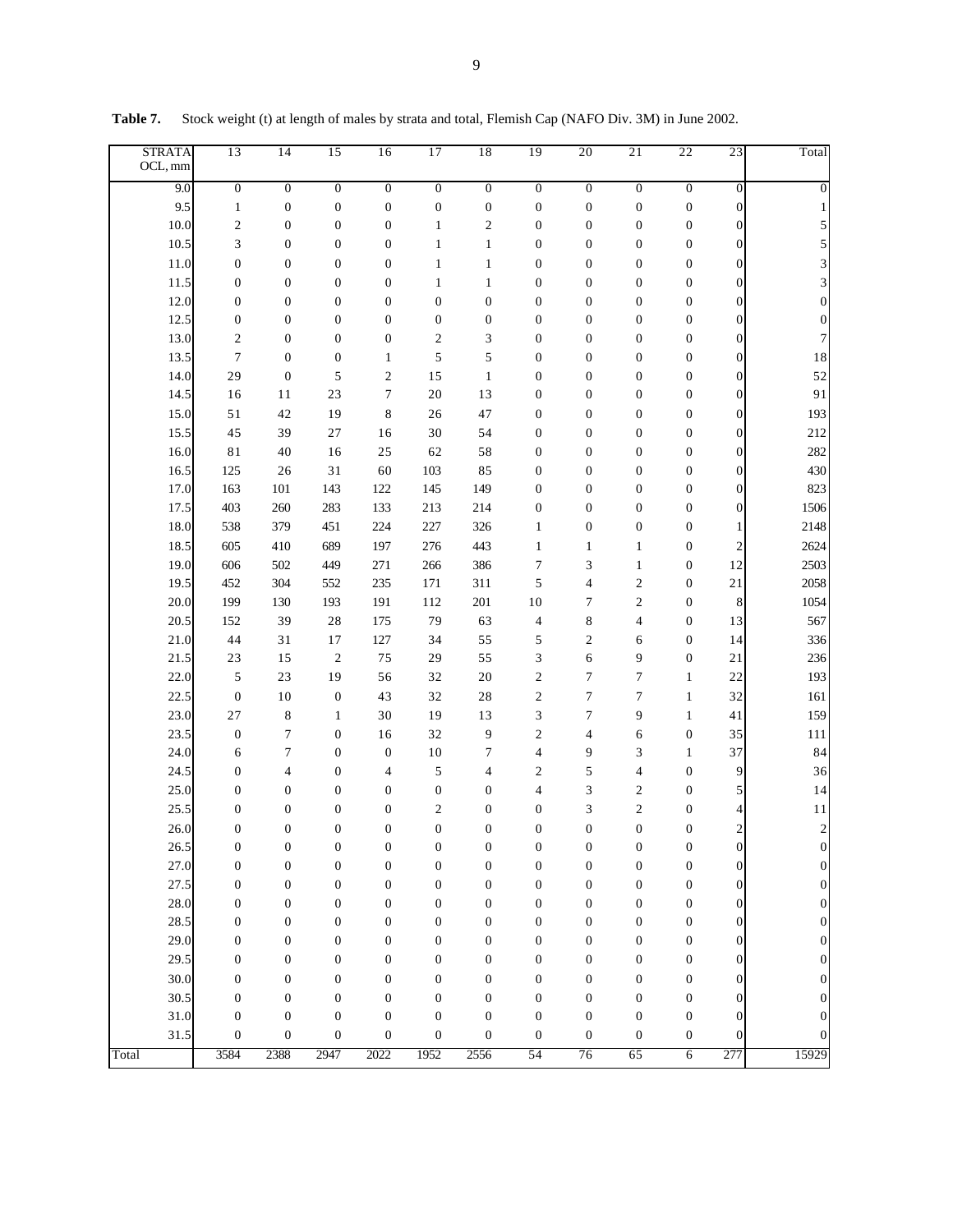| <b>STRATA</b><br>OCL, mm | 13               | 14               | 15               | 16               | 17               | 18               | 19               | 20               | 21               | 22               | 23                      | Total            |
|--------------------------|------------------|------------------|------------------|------------------|------------------|------------------|------------------|------------------|------------------|------------------|-------------------------|------------------|
| 9.0                      | $\boldsymbol{0}$ | $\overline{0}$   | $\overline{0}$   | $\boldsymbol{0}$ | $\overline{0}$   | $\overline{0}$   | $\boldsymbol{0}$ | $\overline{0}$   | $\overline{0}$   | $\overline{0}$   | $\mathbf{0}$            | $\boldsymbol{0}$ |
| 9.5                      | $\boldsymbol{0}$ | $\boldsymbol{0}$ | $\boldsymbol{0}$ | $\boldsymbol{0}$ | $\boldsymbol{0}$ | $\boldsymbol{0}$ | $\boldsymbol{0}$ | $\boldsymbol{0}$ | $\boldsymbol{0}$ | $\boldsymbol{0}$ | $\mathbf{0}$            | $\mathbf{0}$     |
| 10.0                     | $\boldsymbol{0}$ | $\boldsymbol{0}$ | $\boldsymbol{0}$ | $\boldsymbol{0}$ | $\boldsymbol{0}$ | $\boldsymbol{0}$ | $\boldsymbol{0}$ | $\boldsymbol{0}$ | $\boldsymbol{0}$ | $\boldsymbol{0}$ | $\boldsymbol{0}$        | $\mathbf{0}$     |
| 10.5                     | 0                | $\boldsymbol{0}$ | $\boldsymbol{0}$ | $\boldsymbol{0}$ | $\boldsymbol{0}$ | $\boldsymbol{0}$ | $\boldsymbol{0}$ | $\boldsymbol{0}$ | $\boldsymbol{0}$ | $\boldsymbol{0}$ | $\boldsymbol{0}$        | $\mathbf{0}$     |
| 11.0                     | 0                | $\boldsymbol{0}$ | $\boldsymbol{0}$ | $\boldsymbol{0}$ | $\boldsymbol{0}$ | $\boldsymbol{0}$ | $\boldsymbol{0}$ | $\boldsymbol{0}$ | $\boldsymbol{0}$ | $\boldsymbol{0}$ | 0                       | $\boldsymbol{0}$ |
| 11.5                     | 0                | $\boldsymbol{0}$ | $\boldsymbol{0}$ | $\boldsymbol{0}$ | $\boldsymbol{0}$ | $\boldsymbol{0}$ | $\boldsymbol{0}$ | $\boldsymbol{0}$ | $\boldsymbol{0}$ | $\boldsymbol{0}$ | $\boldsymbol{0}$        | $\boldsymbol{0}$ |
| 12.0                     | 0                | $\boldsymbol{0}$ | $\boldsymbol{0}$ | $\boldsymbol{0}$ | $\boldsymbol{0}$ | $\boldsymbol{0}$ | $\boldsymbol{0}$ | $\boldsymbol{0}$ | $\boldsymbol{0}$ | $\boldsymbol{0}$ | $\boldsymbol{0}$        | $\boldsymbol{0}$ |
| 12.5                     | 0                | $\boldsymbol{0}$ | $\boldsymbol{0}$ | $\boldsymbol{0}$ | $\boldsymbol{0}$ | $\boldsymbol{0}$ | $\boldsymbol{0}$ | $\boldsymbol{0}$ | $\boldsymbol{0}$ | $\boldsymbol{0}$ | $\boldsymbol{0}$        | $\boldsymbol{0}$ |
| 13.0                     | 0                | $\boldsymbol{0}$ | $\boldsymbol{0}$ | $\boldsymbol{0}$ | $\boldsymbol{0}$ | $\boldsymbol{0}$ | $\boldsymbol{0}$ | $\boldsymbol{0}$ | $\boldsymbol{0}$ | $\boldsymbol{0}$ | $\boldsymbol{0}$        | $\boldsymbol{0}$ |
| 13.5                     | 0                | $\boldsymbol{0}$ | $\boldsymbol{0}$ | $\boldsymbol{0}$ | $\boldsymbol{0}$ | $\boldsymbol{0}$ | $\boldsymbol{0}$ | $\boldsymbol{0}$ | $\boldsymbol{0}$ | $\boldsymbol{0}$ | $\boldsymbol{0}$        | $\boldsymbol{0}$ |
| 14.0                     | 0                | $\boldsymbol{0}$ | $\boldsymbol{0}$ | $\boldsymbol{0}$ | $\boldsymbol{0}$ | $\boldsymbol{0}$ | $\boldsymbol{0}$ | $\boldsymbol{0}$ | $\boldsymbol{0}$ | $\boldsymbol{0}$ | $\boldsymbol{0}$        | 0                |
| 14.5                     | 0                | $\boldsymbol{0}$ | $\boldsymbol{0}$ | $\boldsymbol{0}$ | $\boldsymbol{0}$ | $\boldsymbol{0}$ | $\boldsymbol{0}$ | $\boldsymbol{0}$ | $\boldsymbol{0}$ | $\boldsymbol{0}$ | $\boldsymbol{0}$        | $\boldsymbol{0}$ |
| 15.0                     | 0                | $\boldsymbol{0}$ | $\boldsymbol{0}$ | $\boldsymbol{0}$ | $\boldsymbol{0}$ | $\boldsymbol{0}$ | $\boldsymbol{0}$ | $\boldsymbol{0}$ | $\boldsymbol{0}$ | $\boldsymbol{0}$ | $\boldsymbol{0}$        | $\boldsymbol{0}$ |
| 15.5                     | $\boldsymbol{0}$ | $\boldsymbol{0}$ | $\boldsymbol{0}$ | $\boldsymbol{0}$ | $\boldsymbol{0}$ | $\boldsymbol{0}$ | $\boldsymbol{0}$ | $\boldsymbol{0}$ | $\boldsymbol{0}$ | $\boldsymbol{0}$ | $\boldsymbol{0}$        | $\boldsymbol{0}$ |
| 16.0                     | $\boldsymbol{0}$ | $\boldsymbol{0}$ | $\boldsymbol{0}$ | $\boldsymbol{0}$ | $\boldsymbol{0}$ | $\boldsymbol{0}$ | $\boldsymbol{0}$ | $\boldsymbol{0}$ | $\boldsymbol{0}$ | $\boldsymbol{0}$ | $\boldsymbol{0}$        | $\boldsymbol{0}$ |
| 16.5                     | $\boldsymbol{0}$ | $\boldsymbol{0}$ | $\boldsymbol{0}$ | $\boldsymbol{0}$ | $\boldsymbol{0}$ | $\boldsymbol{0}$ | $\boldsymbol{0}$ | $\boldsymbol{0}$ | $\boldsymbol{0}$ | $\boldsymbol{0}$ | $\boldsymbol{0}$        | $\boldsymbol{0}$ |
| 17.0                     | 0                | $\boldsymbol{0}$ | $\boldsymbol{0}$ | $\boldsymbol{0}$ | $\boldsymbol{0}$ | $\boldsymbol{0}$ | $\boldsymbol{0}$ | $\boldsymbol{0}$ | $\boldsymbol{0}$ | $\boldsymbol{0}$ | $\boldsymbol{0}$        | $\boldsymbol{0}$ |
| 17.5                     | 0                | $\boldsymbol{0}$ | $\boldsymbol{0}$ | $\mathbf{1}$     | $\boldsymbol{0}$ | $\boldsymbol{0}$ | $\boldsymbol{0}$ | $\boldsymbol{0}$ | $\boldsymbol{0}$ | $\boldsymbol{0}$ | $\boldsymbol{0}$        |                  |
| 18.0                     | $\boldsymbol{0}$ | $\boldsymbol{0}$ | $\boldsymbol{0}$ | $\boldsymbol{0}$ | $\mathbf{1}$     | $\mathbf{2}$     | $\boldsymbol{0}$ | $\boldsymbol{0}$ | $\boldsymbol{0}$ | $\boldsymbol{0}$ | $\boldsymbol{0}$        | $\overline{2}$   |
| 18.5                     | $\boldsymbol{0}$ | $\boldsymbol{0}$ | $\boldsymbol{0}$ | $\mathbf{1}$     | $\,$ $\,$        | $\mathfrak z$    | $\boldsymbol{0}$ | $\boldsymbol{0}$ | $\boldsymbol{0}$ | $\boldsymbol{0}$ | $\boldsymbol{0}$        | 11               |
| 19.0                     | 6                | $\boldsymbol{0}$ | 13               | 5                | $\mathfrak{2}$   | $\overline{4}$   | $\boldsymbol{0}$ | $\boldsymbol{0}$ | $\boldsymbol{0}$ | $\boldsymbol{0}$ | $\boldsymbol{0}$        | 31               |
| 19.5                     | 43               | 20               | $\boldsymbol{0}$ | 8                | 23               | 16               | $\boldsymbol{0}$ | $\boldsymbol{0}$ | $\boldsymbol{0}$ | $\boldsymbol{0}$ | $\boldsymbol{0}$        | 111              |
| 20.0                     | 41               | 31               | 3                | 21               | 24               | 15               | $\boldsymbol{0}$ | $\boldsymbol{0}$ | $\boldsymbol{0}$ | $\boldsymbol{0}$ | $\boldsymbol{0}$        | 136              |
| 20.5                     | 50               | 75               | 48               | 39               | 50               | 37               | $\boldsymbol{0}$ | 1                | $\boldsymbol{0}$ | $\boldsymbol{0}$ | 1                       | 301              |
| 21.0                     | 67               | 36               | 61               | 77               | 60               | 44               | $\boldsymbol{0}$ | $\boldsymbol{0}$ | $\boldsymbol{0}$ | $\boldsymbol{0}$ | $\overline{\mathbf{c}}$ | 347              |
| 21.5                     | 43               | 64               | 70               | 100              | 120              | 74               | $\mathbf{1}$     | 5                | $\boldsymbol{0}$ | $\boldsymbol{0}$ | 3                       | 480              |
| 22.0                     | 68               | 78               | 73               | 161              | 104              | 75               | $\mathbf{1}$     | 9                | $\boldsymbol{0}$ | $\boldsymbol{0}$ | 3                       | 572              |
| 22.5                     | 79               | 61               | 47               | 175              | 93               | 77               | $\boldsymbol{2}$ | 14               | $\boldsymbol{0}$ | $\boldsymbol{0}$ | 8                       | 555              |
| 23.0                     | 147              | 112              | 70               | 170              | 102              | 95               | 5                | 23               | $\mathfrak{2}$   | $\boldsymbol{0}$ | 9                       | 735              |
| 23.5                     | 192              | 102              | 74               | 195              | 98               | 91               | 8                | 39               | $\sqrt{2}$       | $\boldsymbol{0}$ | 38                      | 841              |
| 24.0                     | 115              | 130              | 91               | 163              | 146              | 121              | 13               | 81               | $10\,$           | $\mathbf{1}$     | 50                      | 922              |
| 24.5                     | 103              | 116              | 17               | $100\,$          | 61               | 66               | 15               | 106              | 33               | $\mathbf{1}$     | 73                      | 690              |
| 25.0                     | 110              | 59               | $\boldsymbol{0}$ | 41               | 32               | 66               | 26               | 97               | 25               | $\boldsymbol{2}$ | 52                      | 509              |
| 25.5                     | $22\,$           | 27               | $\mathbf{1}$     | 47               | 31               | 35               | 22               | 76               | 16               | $\boldsymbol{2}$ | 43                      | 322              |
| 26.0                     | 58               | 14               | $\boldsymbol{0}$ | 7                | 4                | $\boldsymbol{0}$ | 23               | 49               | 8                | 3                | $22\,$                  | 188              |
| 26.5                     | 0                | 5                | $\boldsymbol{0}$ | 3                | $12\,$           | 4                | $11\,$           | 13               | 3                | $\mathbf{1}$     | 12                      | 66               |
| 27.0                     | $\boldsymbol{0}$ | $\boldsymbol{0}$ | $\boldsymbol{0}$ | 5                | 6                | $\boldsymbol{0}$ | $1\,1$           | $\boldsymbol{2}$ | $\boldsymbol{2}$ | $\mathbf{1}$     | $\overline{\mathbf{c}}$ | 29               |
| 27.5                     | $\boldsymbol{0}$ | $\boldsymbol{0}$ | $\boldsymbol{0}$ | $\boldsymbol{0}$ | $\boldsymbol{0}$ | $\boldsymbol{0}$ | 5                | $\boldsymbol{0}$ | $\boldsymbol{0}$ | $\boldsymbol{0}$ | $\boldsymbol{0}$        | 5                |
| 28.0                     | 0                | $\boldsymbol{0}$ | $\boldsymbol{0}$ | $\boldsymbol{0}$ | $\boldsymbol{0}$ | $\boldsymbol{0}$ | $\mathbf{1}$     | $\boldsymbol{0}$ | $\boldsymbol{0}$ | $\boldsymbol{0}$ | $\boldsymbol{0}$        | 1                |
| 28.5                     | 0                | $\boldsymbol{0}$ | $\boldsymbol{0}$ | $\boldsymbol{0}$ | $\boldsymbol{0}$ | 3                | $\boldsymbol{0}$ | $\boldsymbol{0}$ | $\boldsymbol{0}$ | $\boldsymbol{0}$ | $\boldsymbol{0}$        | 3                |
| 29.0                     | 0                | $\boldsymbol{0}$ | $\boldsymbol{0}$ | $\boldsymbol{0}$ | $\boldsymbol{0}$ | $\boldsymbol{0}$ | $\boldsymbol{0}$ | $\boldsymbol{0}$ | $\boldsymbol{0}$ | $\boldsymbol{0}$ | $\boldsymbol{0}$        | $\boldsymbol{0}$ |
| 29.5                     | 0                | $\boldsymbol{0}$ | $\boldsymbol{0}$ | $\boldsymbol{0}$ | $\boldsymbol{0}$ | $\boldsymbol{0}$ | $\boldsymbol{0}$ | 0                | $\boldsymbol{0}$ | $\boldsymbol{0}$ | $\boldsymbol{0}$        | $\boldsymbol{0}$ |
| 30.0                     | $\boldsymbol{0}$ | $\boldsymbol{0}$ | $\boldsymbol{0}$ | $\boldsymbol{0}$ | $\boldsymbol{0}$ | $\boldsymbol{0}$ | $\boldsymbol{0}$ | 0                | $\boldsymbol{0}$ | $\boldsymbol{0}$ | 0                       | $\boldsymbol{0}$ |
| 30.5                     | 0                | $\boldsymbol{0}$ | $\boldsymbol{0}$ | $\boldsymbol{0}$ | $\boldsymbol{0}$ | $\boldsymbol{0}$ | $\boldsymbol{0}$ | 0                | $\boldsymbol{0}$ | $\boldsymbol{0}$ | $\boldsymbol{0}$        | $\mathbf{0}$     |
| 31.0                     | 0                | $\boldsymbol{0}$ | $\boldsymbol{0}$ | $\boldsymbol{0}$ | $\boldsymbol{0}$ | $\boldsymbol{0}$ | $\boldsymbol{0}$ | $\boldsymbol{0}$ | $\boldsymbol{0}$ | $\boldsymbol{0}$ | $\boldsymbol{0}$        | 0                |
| 31.5                     | 0                | $\boldsymbol{0}$ | $\boldsymbol{0}$ | $\boldsymbol{0}$ | $\boldsymbol{0}$ | $\boldsymbol{0}$ | $\boldsymbol{0}$ | 0                | $\boldsymbol{0}$ | $\boldsymbol{0}$ | $\boldsymbol{0}$        | 0                |
| Total                    | 1145             | 931              | 569              | 1321             | 975              | 827              | 144              | 515              | 102              | 12               | 318                     | 6859             |

**Table 8.** Stock weight (t) at length of primiparous by strata and total, Flemish Cap (NAFO Div. 3M) in June 2002.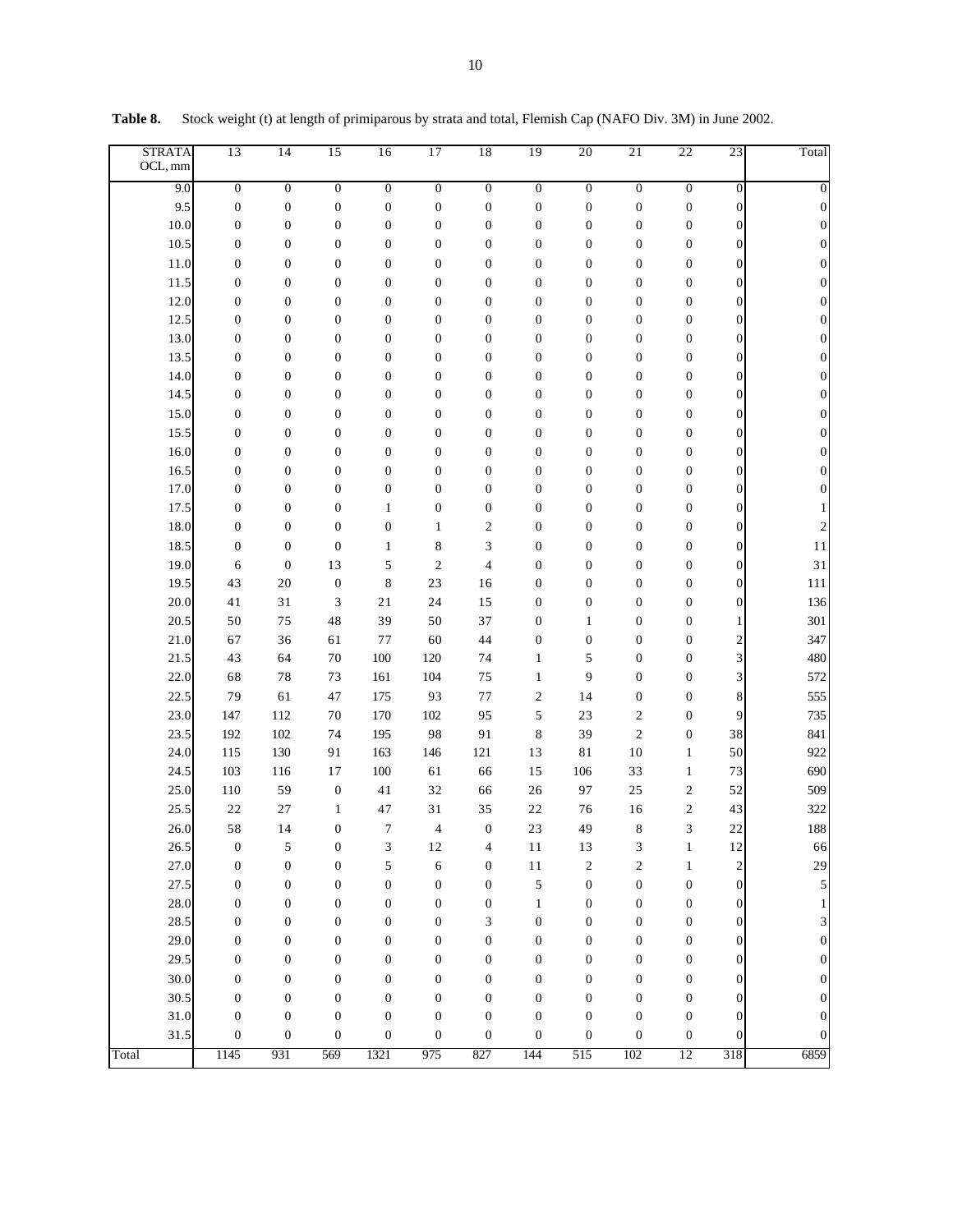| <b>STRATA</b><br>OCL, mm | 13               | $\overline{14}$  | 15               | 16               | 17                       | 18               | 19               | 20                       | 21               | 22                      | 23                      | Total            |
|--------------------------|------------------|------------------|------------------|------------------|--------------------------|------------------|------------------|--------------------------|------------------|-------------------------|-------------------------|------------------|
| 9.0                      | $\overline{0}$   | $\overline{0}$   | $\overline{0}$   | $\overline{0}$   | $\overline{0}$           | $\overline{0}$   | $\boldsymbol{0}$ | $\overline{0}$           | $\overline{0}$   | $\overline{0}$          | 0                       | $\boldsymbol{0}$ |
| 9.5                      | $\boldsymbol{0}$ | $\boldsymbol{0}$ | $\boldsymbol{0}$ | $\boldsymbol{0}$ | $\boldsymbol{0}$         | $\boldsymbol{0}$ | $\boldsymbol{0}$ | $\boldsymbol{0}$         | $\boldsymbol{0}$ | $\boldsymbol{0}$        | 0                       | $\boldsymbol{0}$ |
| 10.0                     | $\boldsymbol{0}$ | $\boldsymbol{0}$ | $\boldsymbol{0}$ | $\boldsymbol{0}$ | $\boldsymbol{0}$         | $\boldsymbol{0}$ | $\boldsymbol{0}$ | $\boldsymbol{0}$         | $\boldsymbol{0}$ | $\boldsymbol{0}$        | 0                       | $\mathbf{0}$     |
| 10.5                     | $\boldsymbol{0}$ | $\boldsymbol{0}$ | $\boldsymbol{0}$ | $\boldsymbol{0}$ | $\boldsymbol{0}$         | $\boldsymbol{0}$ | $\boldsymbol{0}$ | $\boldsymbol{0}$         | $\boldsymbol{0}$ | $\boldsymbol{0}$        | $\overline{0}$          | $\theta$         |
| 11.0                     | $\boldsymbol{0}$ | $\boldsymbol{0}$ | $\boldsymbol{0}$ | $\boldsymbol{0}$ | $\boldsymbol{0}$         | $\boldsymbol{0}$ | $\boldsymbol{0}$ | $\boldsymbol{0}$         | $\boldsymbol{0}$ | 0                       | 0                       | 0                |
| 11.5                     | $\boldsymbol{0}$ | $\boldsymbol{0}$ | $\boldsymbol{0}$ | $\boldsymbol{0}$ | $\boldsymbol{0}$         | $\boldsymbol{0}$ | $\boldsymbol{0}$ | $\boldsymbol{0}$         | $\boldsymbol{0}$ | $\boldsymbol{0}$        | 0                       | 0                |
| 12.0                     | $\boldsymbol{0}$ | $\boldsymbol{0}$ | $\boldsymbol{0}$ | $\boldsymbol{0}$ | $\boldsymbol{0}$         | $\boldsymbol{0}$ | $\boldsymbol{0}$ | $\boldsymbol{0}$         | $\boldsymbol{0}$ | $\boldsymbol{0}$        | 0                       | 0                |
| 12.5                     | $\boldsymbol{0}$ | $\boldsymbol{0}$ | $\boldsymbol{0}$ | $\boldsymbol{0}$ | $\boldsymbol{0}$         | $\boldsymbol{0}$ | $\boldsymbol{0}$ | $\boldsymbol{0}$         | $\boldsymbol{0}$ | $\boldsymbol{0}$        | 0                       | 0                |
| 13.0                     | $\boldsymbol{0}$ | $\boldsymbol{0}$ | $\boldsymbol{0}$ | $\boldsymbol{0}$ | $\boldsymbol{0}$         | $\boldsymbol{0}$ | $\boldsymbol{0}$ | $\boldsymbol{0}$         | $\boldsymbol{0}$ | 0                       | 0                       | $\overline{0}$   |
| 13.5                     | $\boldsymbol{0}$ | $\boldsymbol{0}$ | $\boldsymbol{0}$ | $\boldsymbol{0}$ | $\boldsymbol{0}$         | 1                | $\boldsymbol{0}$ | $\boldsymbol{0}$         | $\boldsymbol{0}$ | 0                       | 0                       |                  |
| 14.0                     | $\boldsymbol{0}$ | $\boldsymbol{0}$ | $\boldsymbol{0}$ | $\boldsymbol{0}$ | $\boldsymbol{0}$         | $\boldsymbol{0}$ | $\boldsymbol{0}$ | $\boldsymbol{0}$         | $\boldsymbol{0}$ | 0                       | 0                       | 0                |
| 14.5                     | $\boldsymbol{0}$ | $\boldsymbol{0}$ | $\boldsymbol{0}$ | $\boldsymbol{0}$ | $\boldsymbol{0}$         | $\boldsymbol{0}$ | $\boldsymbol{0}$ | $\boldsymbol{0}$         | $\boldsymbol{0}$ | 0                       | 0                       | 0                |
| 15.0                     | $\boldsymbol{0}$ | $\boldsymbol{0}$ | $\boldsymbol{0}$ | $\boldsymbol{0}$ | $\boldsymbol{0}$         | $\boldsymbol{0}$ | $\boldsymbol{0}$ | $\boldsymbol{0}$         | $\boldsymbol{0}$ | $\boldsymbol{0}$        | 0                       | $\overline{0}$   |
| 15.5                     | $\boldsymbol{0}$ | $\boldsymbol{0}$ | $\boldsymbol{0}$ | $\mathfrak{2}$   | $\boldsymbol{0}$         | $\boldsymbol{0}$ | $\boldsymbol{0}$ | $\boldsymbol{0}$         | $\boldsymbol{0}$ | $\boldsymbol{0}$        | 0                       | 2                |
| 16.0                     | $\boldsymbol{0}$ | $\boldsymbol{0}$ | $\boldsymbol{0}$ | $\mathbf{1}$     | $\overline{\mathcal{L}}$ | $\boldsymbol{0}$ | $\boldsymbol{0}$ | $\boldsymbol{0}$         | $\boldsymbol{0}$ | $\boldsymbol{0}$        | 0                       |                  |
| 16.5                     | $\boldsymbol{0}$ | $\boldsymbol{0}$ | $\boldsymbol{0}$ | $\boldsymbol{0}$ | $\boldsymbol{0}$         | $\boldsymbol{0}$ | $\boldsymbol{0}$ | $\boldsymbol{0}$         | $\boldsymbol{0}$ | $\boldsymbol{0}$        | 0                       | 0                |
| 17.0                     | $\boldsymbol{0}$ | $\boldsymbol{0}$ | $\boldsymbol{0}$ | $\mathbf{1}$     | $\sqrt{2}$               | $\boldsymbol{0}$ | $\boldsymbol{0}$ | $\boldsymbol{0}$         | $\boldsymbol{0}$ | $\boldsymbol{0}$        | 0                       | 3                |
| 17.5                     | $\boldsymbol{0}$ | $\boldsymbol{0}$ | $\boldsymbol{0}$ | $\mathfrak{2}$   | $\boldsymbol{0}$         | $\boldsymbol{0}$ | $\boldsymbol{0}$ | $\boldsymbol{0}$         | $\boldsymbol{0}$ | $\boldsymbol{0}$        | $\boldsymbol{0}$        | $\overline{c}$   |
| 18.0                     | 6                | $\boldsymbol{0}$ | $\mathbf{1}$     | $\boldsymbol{0}$ | $\boldsymbol{0}$         | $\boldsymbol{0}$ | $\boldsymbol{0}$ | $\boldsymbol{0}$         | $\boldsymbol{0}$ | $\boldsymbol{0}$        | $\boldsymbol{0}$        | 7                |
| 18.5                     | $\boldsymbol{0}$ | $\boldsymbol{0}$ | $\boldsymbol{0}$ | 1                | $\boldsymbol{0}$         | $\boldsymbol{0}$ | $\boldsymbol{0}$ | $\boldsymbol{0}$         | $\boldsymbol{0}$ | 0                       | $\boldsymbol{0}$        | $\overline{c}$   |
| 19.0                     | $\boldsymbol{0}$ | $\boldsymbol{0}$ | $\boldsymbol{0}$ | $\boldsymbol{0}$ | $\boldsymbol{0}$         | $\boldsymbol{0}$ | $\boldsymbol{0}$ | $\boldsymbol{0}$         | $\boldsymbol{0}$ | 0                       | $\boldsymbol{0}$        | $\mathbf{0}$     |
| 19.5                     | $\boldsymbol{0}$ | 5                | $\tau$           | $\mathbf{2}$     | $\mathbf{1}$             | $\boldsymbol{0}$ | $\boldsymbol{0}$ | $\boldsymbol{0}$         | $\boldsymbol{0}$ | 0                       | $\boldsymbol{0}$        | 15               |
| 20.0                     | $\boldsymbol{0}$ | $\tau$           | $\boldsymbol{0}$ | $\,$ 8 $\,$      | 6                        | 4                | $\boldsymbol{0}$ | $\boldsymbol{0}$         | $\boldsymbol{0}$ | 0                       | $\boldsymbol{0}$        | 25               |
| 20.5                     | $\boldsymbol{0}$ | 6                | $\boldsymbol{0}$ | 12               | 5                        | $\mathbf{1}$     | $\boldsymbol{0}$ | $\boldsymbol{0}$         | $\boldsymbol{0}$ | 0                       | $\boldsymbol{0}$        | 24               |
| 21.0                     | $\boldsymbol{0}$ | $\boldsymbol{0}$ | $\boldsymbol{0}$ | 17               | 16                       | 6                | $\boldsymbol{0}$ | $\boldsymbol{0}$         | $\boldsymbol{0}$ | 0                       | 3                       | 42               |
| 21.5                     | 10               | $\boldsymbol{0}$ | $\overline{c}$   | 36               | 17                       | 13               | $\boldsymbol{0}$ | $\boldsymbol{0}$         | $\boldsymbol{0}$ | 0                       | $\boldsymbol{0}$        | 79               |
| 22.0                     | 21               | 8                | $\overline{4}$   | $72\,$           | 52                       | 15               | $\mathbf{1}$     | $\boldsymbol{0}$         | $\boldsymbol{0}$ | 0                       | $\boldsymbol{0}$        | 174              |
| 22.5                     | $22\,$           | $\mathfrak{2}$   | 12               | 112              | 66                       | 16               | $\boldsymbol{0}$ | $\boldsymbol{0}$         | $\boldsymbol{0}$ | $\boldsymbol{0}$        | $\boldsymbol{0}$        | 229              |
| 23.0                     | 33               | 50               | $\,$ 8 $\,$      | 155              | 120                      | 53               | $\mathbf{1}$     | $\mathfrak{2}$           | 3                | $\boldsymbol{0}$        | 3                       | 428              |
| 23.5                     | 59               | 25               | 16               | 178              | 134                      | 79               | $\mathbf{1}$     | 3                        | $\sqrt{2}$       | $\boldsymbol{0}$        | 5                       | 501              |
| 24.0                     | 96               | 87               | 59               | 181              | 123                      | 93               | $\mathfrak{2}$   | 9                        | 12               | $\mathbf{1}$            | 6                       | 669              |
| 24.5                     | 52               | 38               | 16               | 196              | 155                      | 86               | 3                | 10                       | 33               | $\mathfrak{2}$          | 12                      | 603              |
| 25.0                     | 41               | 41               | $\boldsymbol{0}$ | 120              | 106                      | 86               | $10$             | $17$                     | 41               | 4                       | 25                      | 492              |
| 25.5                     | 48               | 31               | $\mathbf{1}$     | 81               | 101                      | 33               | 12               | 25                       | 52               | 7                       | 30                      | 421              |
| 26.0                     | 25               | $\tau$           | 33               | 69               | 74                       | 75               | 13               | 8                        | 63               | 6                       | 19                      | 392              |
| 26.5                     | $1\,8$           | 3                | $\boldsymbol{0}$ | 53               | $32\,$                   | 56               | $1\,8$           | $\tau$                   | $7\sqrt{1}$      | $\boldsymbol{7}$        | 6                       | 273              |
| 27.0                     | $\boldsymbol{9}$ | 16               | $\boldsymbol{0}$ | $17\,$           | $45\,$                   | 15               | $\boldsymbol{9}$ | $\,$ 8 $\,$              | $47\,$           | $11\,$                  | $10\,$                  | 186              |
| 27.5                     | $\boldsymbol{0}$ | $\boldsymbol{0}$ | $\boldsymbol{0}$ | $20\,$           | $25\,$                   | $27\,$           | 13               | 9                        | 33               | $11\,$                  | $\overline{\mathbf{c}}$ | 139              |
| 28.0                     | 36               | $\boldsymbol{0}$ | $\boldsymbol{0}$ | $\mathbf{1}$     | 37                       | $\boldsymbol{7}$ | $10\,$           | $\overline{\mathcal{L}}$ | 14               | $\overline{7}$          | 5                       | $121\,$          |
| 28.5                     | $\boldsymbol{0}$ | $\boldsymbol{0}$ | $\boldsymbol{0}$ | 6                | $\,$ 8 $\,$              | $\boldsymbol{0}$ | 9                | $\boldsymbol{0}$         | $17\,$           | 5                       | 4                       | 49               |
| 29.0                     | $\boldsymbol{0}$ | $\boldsymbol{0}$ | $\boldsymbol{0}$ | $\tau$           | $1\,1$                   | $\boldsymbol{0}$ | 3                | $\boldsymbol{0}$         | $\sqrt{5}$       | 4                       | 0                       | $30\,$           |
| 29.5                     | $\boldsymbol{0}$ | $\boldsymbol{0}$ | $\boldsymbol{0}$ | $\boldsymbol{0}$ | $\boldsymbol{0}$         | 8                | $\boldsymbol{0}$ | $\boldsymbol{0}$         | $\sqrt{5}$       | 4                       | 0                       | 16               |
| 30.0                     | $\boldsymbol{0}$ | $\boldsymbol{0}$ | $\boldsymbol{0}$ | $\boldsymbol{0}$ | $\boldsymbol{0}$         | $\boldsymbol{0}$ | $\boldsymbol{0}$ | $\boldsymbol{0}$         | 5                | $\mathbf{1}$            | 0                       | 6                |
| 30.5                     | $\boldsymbol{0}$ | $\boldsymbol{0}$ | $\boldsymbol{0}$ | $\boldsymbol{0}$ | $\tau$                   | $\boldsymbol{0}$ | $\boldsymbol{0}$ | $\boldsymbol{0}$         | $\boldsymbol{0}$ | $\overline{\mathbf{c}}$ | 0                       | 10               |
| 31.0                     | $\boldsymbol{0}$ | $\boldsymbol{0}$ | $\boldsymbol{0}$ | $\boldsymbol{0}$ | $\boldsymbol{0}$         | $\boldsymbol{0}$ | $\boldsymbol{0}$ | $\boldsymbol{0}$         | $\boldsymbol{0}$ | $\boldsymbol{0}$        | 0                       | $\boldsymbol{0}$ |
| 31.5                     | $\boldsymbol{0}$ | $\boldsymbol{0}$ | $\boldsymbol{0}$ | $\boldsymbol{0}$ | $\boldsymbol{0}$         | $\boldsymbol{0}$ | $\boldsymbol{0}$ | $\boldsymbol{0}$         | $\boldsymbol{0}$ | $\mathbf{1}$            | 0                       |                  |
| Total                    | 475              | 324              | 159              | 1350             | 1150                     | 674              | 107              | 102                      | 402              | 73                      | 130                     | 4944             |

**Table 9.** Stock weight (t) at length of multiparous by strata and total, Flemish Cap (NAFO Div. 3M) in June 2002.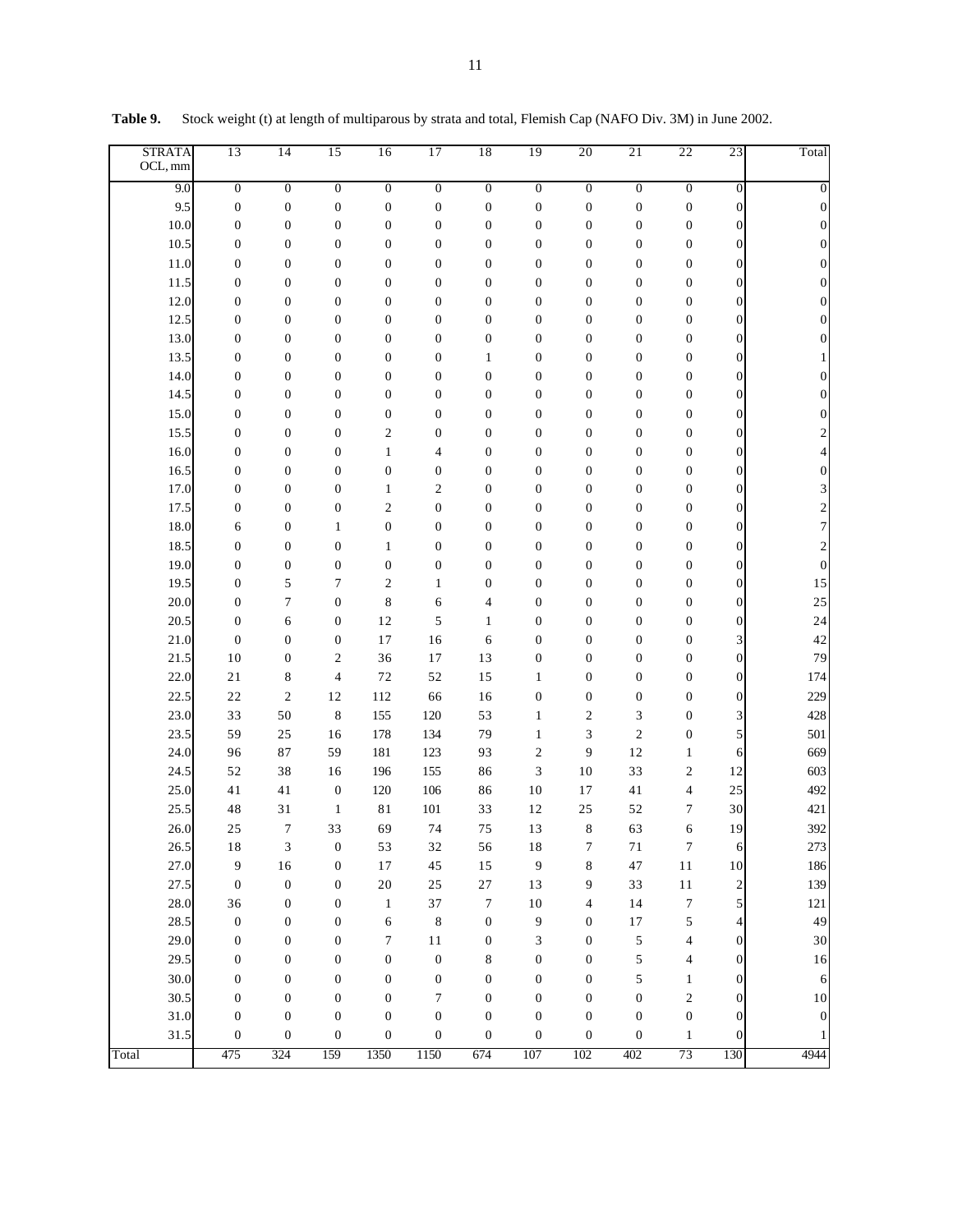| Age | Males   | Primiparous Multiparous |       | Mean            |
|-----|---------|-------------------------|-------|-----------------|
|     | OCL, mm | OCL, mm                 |       | OCL, mm OCL, mm |
|     |         |                         |       |                 |
|     | 10.50   |                         |       | 10.50           |
| 2   | 15.25   |                         |       | 15.25           |
| 3   | 18.50   | 20.25                   | 20.00 | 19.58           |
|     | 20.50   | 22.00                   | 22.25 | 21.58           |
| 5   | 23.00   | 23.75                   | 24.25 | 23.67           |
| 6   |         | 25.75                   | 26.25 | 26.00           |
|     |         |                         | 27.75 |                 |
|     |         |                         |       |                 |
|     |         |                         |       |                 |

**Table 10.** Average OCL interpreted from size distributions.

**Table 11.** Results from the age separation for each sex/maturity group calculated with the Mix software.

| Sex and                 | Male  |        | Primiparo |        | Multiparo |              |
|-------------------------|-------|--------|-----------|--------|-----------|--------------|
| maturity                |       |        | <b>US</b> |        | <b>US</b> |              |
| group                   |       |        |           |        |           |              |
|                         |       |        |           |        |           |              |
| Age                     | Prop. | St.Dev | Prop.     | St.Dev | Prop.     | St.Dev       |
| 1                       | 0.006 | 0.001  |           |        |           |              |
| $\overline{2}$          | 0.100 | 0.012  |           |        |           |              |
| $\overline{3}$          | 0.854 | 0.017  |           |        |           |              |
| 4                       | 0.014 | 0.028  | 0.274     | 0.032  | 0.042     | 0.013        |
| 5                       | 0.026 | 0.025  | 0.726     | 0.032  | 0.574     | 0.056        |
| 6                       |       |        |           |        | 0.377     | 0.089        |
| $\overline{7}$          |       |        |           |        | 0.0077    | 0.042        |
|                         | Mean  | St.Dev | Mean      | St.Dev | Mean      | St.Dev       |
| $\mathbf{1}$            | 10.5  | 0.133  |           |        |           |              |
| $\overline{\mathbf{c}}$ | 15.4  | 0.152  |           |        |           |              |
| $\overline{3}$          | 18.5  | 0.028  |           |        |           |              |
| 4                       | 21.4  | 0.407  | 21.3      | 0.132  | 20.7      | <b>FIXED</b> |
| 5                       | 22.7  | 1.107  | 23.9      | 0.067  | 23.6      | <b>FIXED</b> |
| 6                       |       |        |           |        | 25.5      | <b>FIXED</b> |
| 7                       |       |        |           |        | 27.3      | <b>FIXED</b> |
|                         | Sigma | St.Dev | Sigma     | St.Dev | Sigma     | St.Dev       |
| $\mathbf{1}$            | 0.62  | 0.104  |           |        |           |              |
| $\overline{2}$          | 0.94  | 0.085  |           |        |           |              |
| 3                       | 1.03  | 0.034  |           |        |           |              |
| 4                       | 0.60  | 0.561  | 1.06      | 0.056  | 0.98      | 0.267        |
| 5                       | 1.04  | 0.410  | 1.18      | 0.033  | 1.10      | 0.095        |
| $\overline{6}$          |       |        |           |        | 1.47      | 0.264        |
| $\overline{7}$          |       |        |           |        | 2.24      | 5.151        |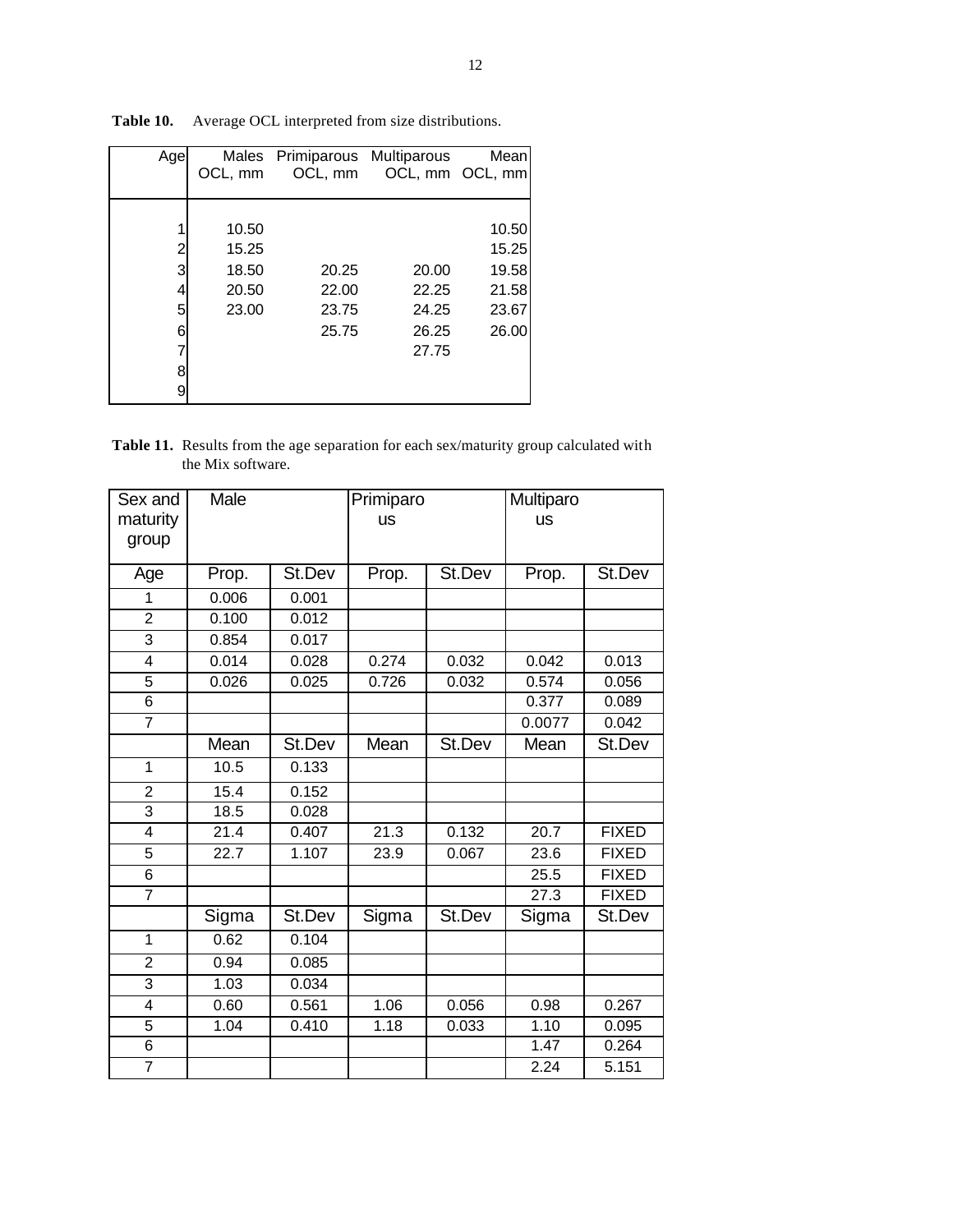| Age   | Male | Primiparous | Multiparous | Total |
|-------|------|-------------|-------------|-------|
|       | 24   |             |             | 24    |
| 2     | 416  |             |             | 416   |
| 3     | 3566 |             |             | 3566  |
| 4     | 60   | 256         | 24          | 340   |
| 5     | 108  | 681         | 326         | 1115  |
| 6     |      |             | 214         | 214   |
|       |      |             |             |       |
| Total | 4175 | 937         | 568         | 5680  |

**Table 12.** Stock in numbers (mill.) by age/maturity groups in Flemish Cap shrimp stock (NAFO DIV. 3M) in 2002.

**Table 13.** Stock in numbers (mill.) in Flemish Cap shrimp stock (NAFO DIV. 3M) in the period 1997-2002.

| Age   | 1997 | 1998 | 1999 | 2000 | 2001 |      | 2002 Average |
|-------|------|------|------|------|------|------|--------------|
|       |      |      |      | 9    | 15   | 24   | 16           |
| 2     | 855  | 210  | 214  | 108  | 1242 | 416  | 507          |
| 3     | 1568 | 1269 | 1289 | 1392 | 359  | 3566 | 1574         |
| 4     | 446  | 934  | 835  | 1285 | 1098 | 340  | 823          |
| 5     | 442  | 664  | 880  | 631  | 449  | 1115 | 697          |
| 6     | 89   | 570  | 200  | 517  | 677  | 214  | 378          |
| 7+    |      |      | 3    |      |      | 4    | 5            |
| Total | 3399 | 3654 | 3422 | 3942 | 3840 | 5680 | 3990         |

**Table 14**. Summary of survey stock assessment parameters for shrimp on Flemish Cap (NAFO 3M) in the period 1997-2002.

|         |       |      |      |      | Year Biomass Density Numbers Average Abundance Female<br>t g.m- <sup>2</sup> (10 <sup>-6</sup> ) weight, g numbers.m <sup>-2</sup> biomass, t |       |     | Female C.V.% Surveyed<br>omass, t area, km <sup>2</sup> |
|---------|-------|------|------|------|-----------------------------------------------------------------------------------------------------------------------------------------------|-------|-----|---------------------------------------------------------|
|         |       |      |      |      |                                                                                                                                               |       |     |                                                         |
| 1997    | 16102 | 0.50 | 3400 | 4.74 | 0.105                                                                                                                                         | 6417  | 111 | 32413                                                   |
| 1998    | 21824 | 0.71 | 3654 | 5.97 | 0.119                                                                                                                                         | 11783 | 94  | 30612                                                   |
| 1999    | 16486 | 0.57 | 3421 | 4.82 | 0.117                                                                                                                                         | 8621  | 75  | 29154                                                   |
| 2000    | 20165 | 0.69 | 3941 | 5.12 | 0.135                                                                                                                                         | 9487  | 75  | 29154                                                   |
| 2001    | 19036 | 0.65 | 3840 | 4.96 | 0.132                                                                                                                                         | 8930  | 58  | 29154                                                   |
| 2002    | 27732 | 0.95 | 5681 | 4.88 | 0.195                                                                                                                                         | 11803 | 83  | 29154                                                   |
| Average | 20224 | 0.68 | 3990 | 5.08 | 0.134                                                                                                                                         | 9507  | 83  | 29940                                                   |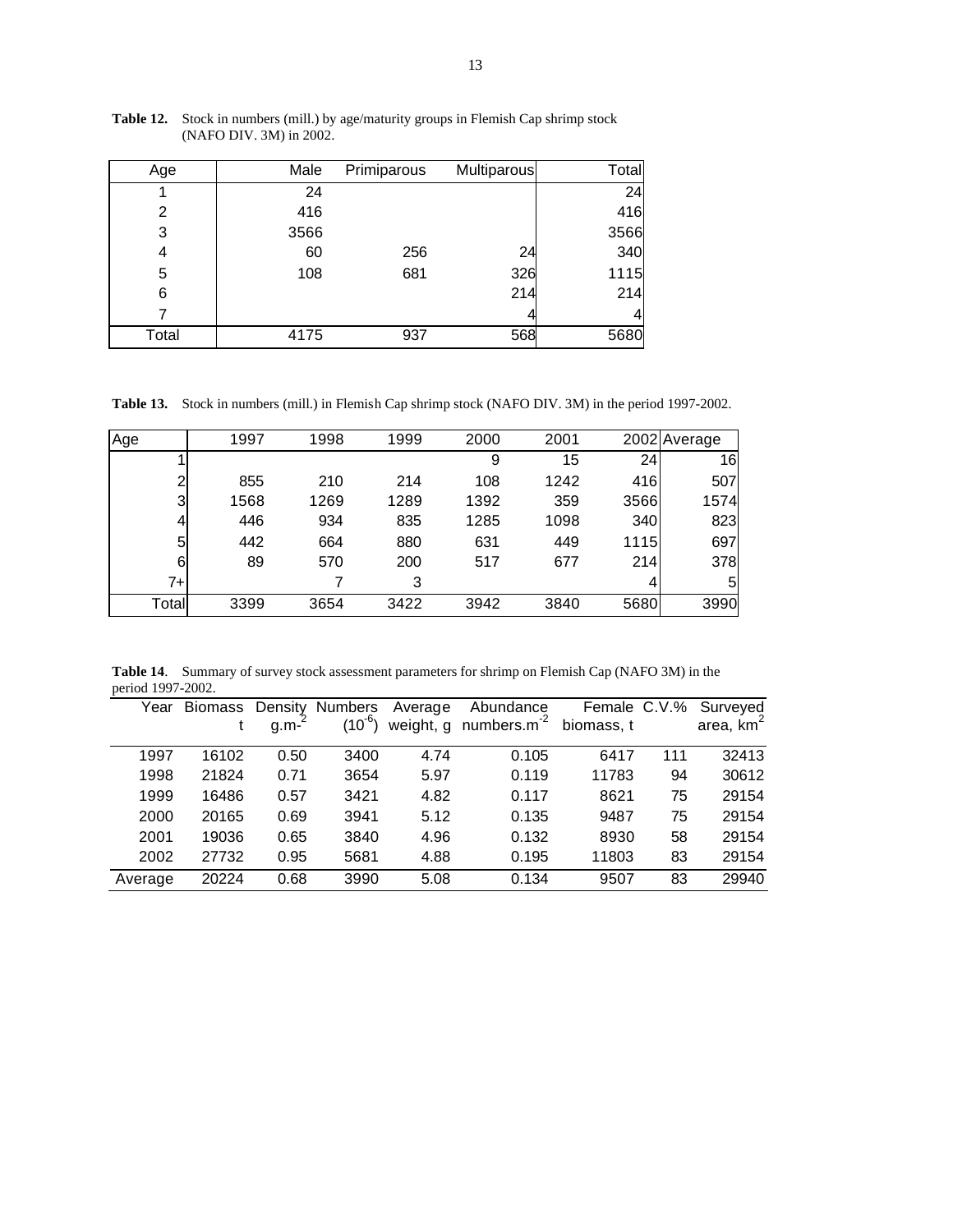

**Figure 1.** Map of Flemish Cap (NAFO Div. 3M) showing strata with randomly selected stations (squares shaded) in the June 2002.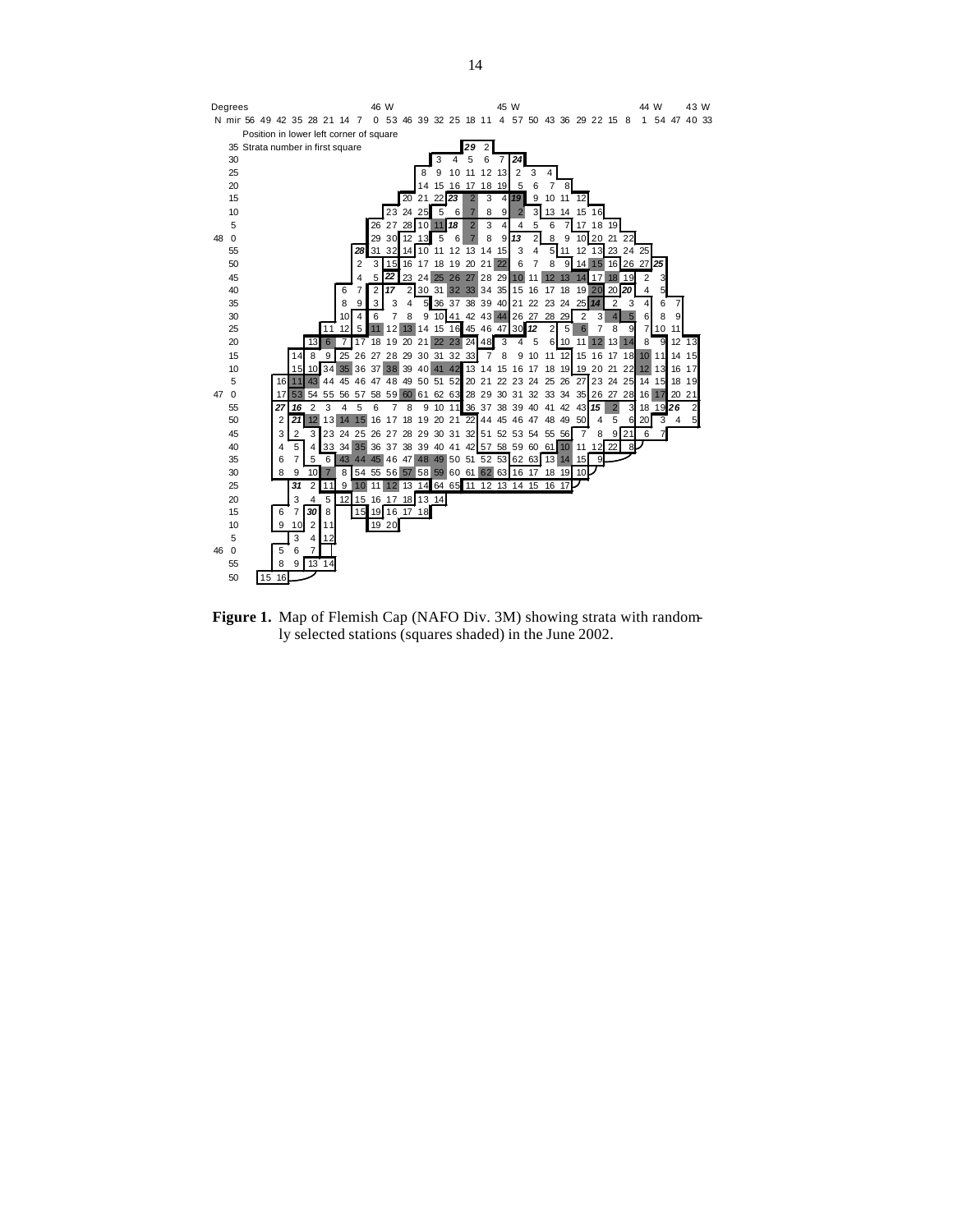

**Figure 2.** Distribution of density of shrimp  $(g \cdot m^2)$  from surveys onFlemish Cap (NAFO Div. 3M) in 1997-2002.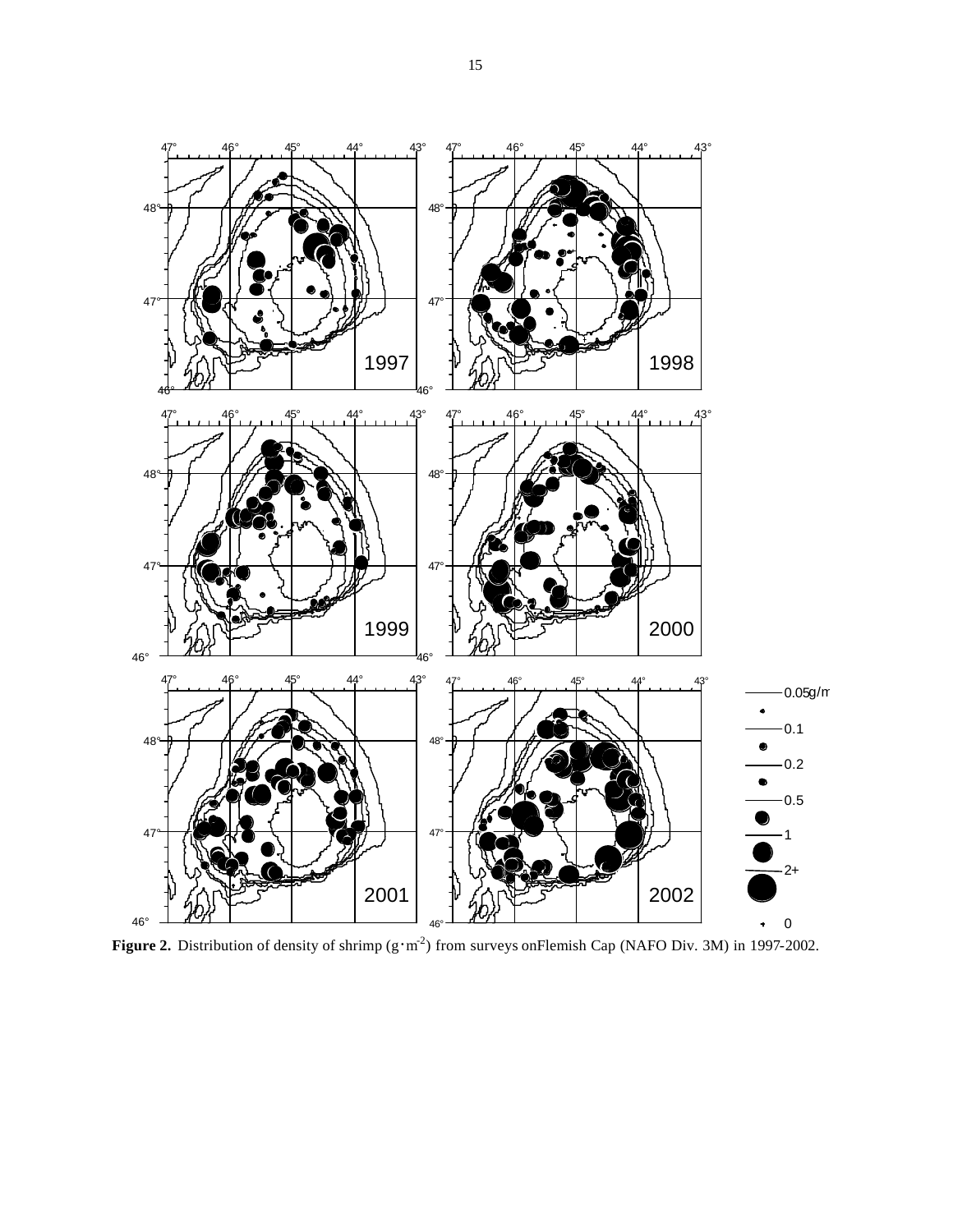

Figure 3. Length distribution in shrimp stock on Flemish Cap (NAFO Div. 3M) of total, males, primiparous and multiparous females from the June 2002 survey.



**Figure 4.** Stock weight (t) at length in shrimp stock on Flemish Cap (NAFO Div. 3M) of total, males, primiparous and multiparous females from the June 2002 survey.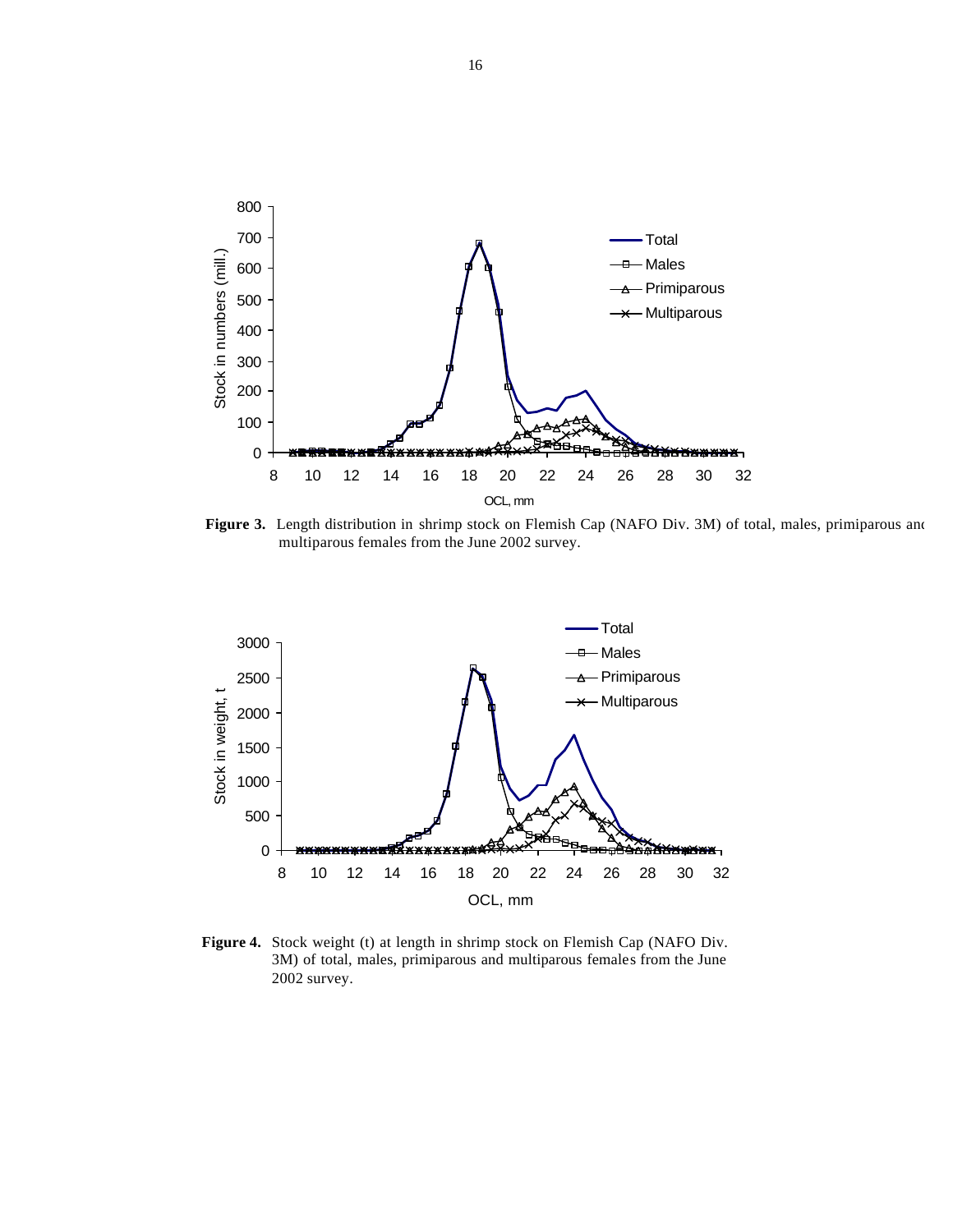

Figure 5. von Bertalanffy growth curve for shrimp on Flemish Cap (NAFO Div. 3M). Data points from Table 11.



**Figure 6** Stock in numbers at age/maturity groups in Flemish Cap shrimp stock (NAFO DIV. 3M) in 2002. Data from Table 14.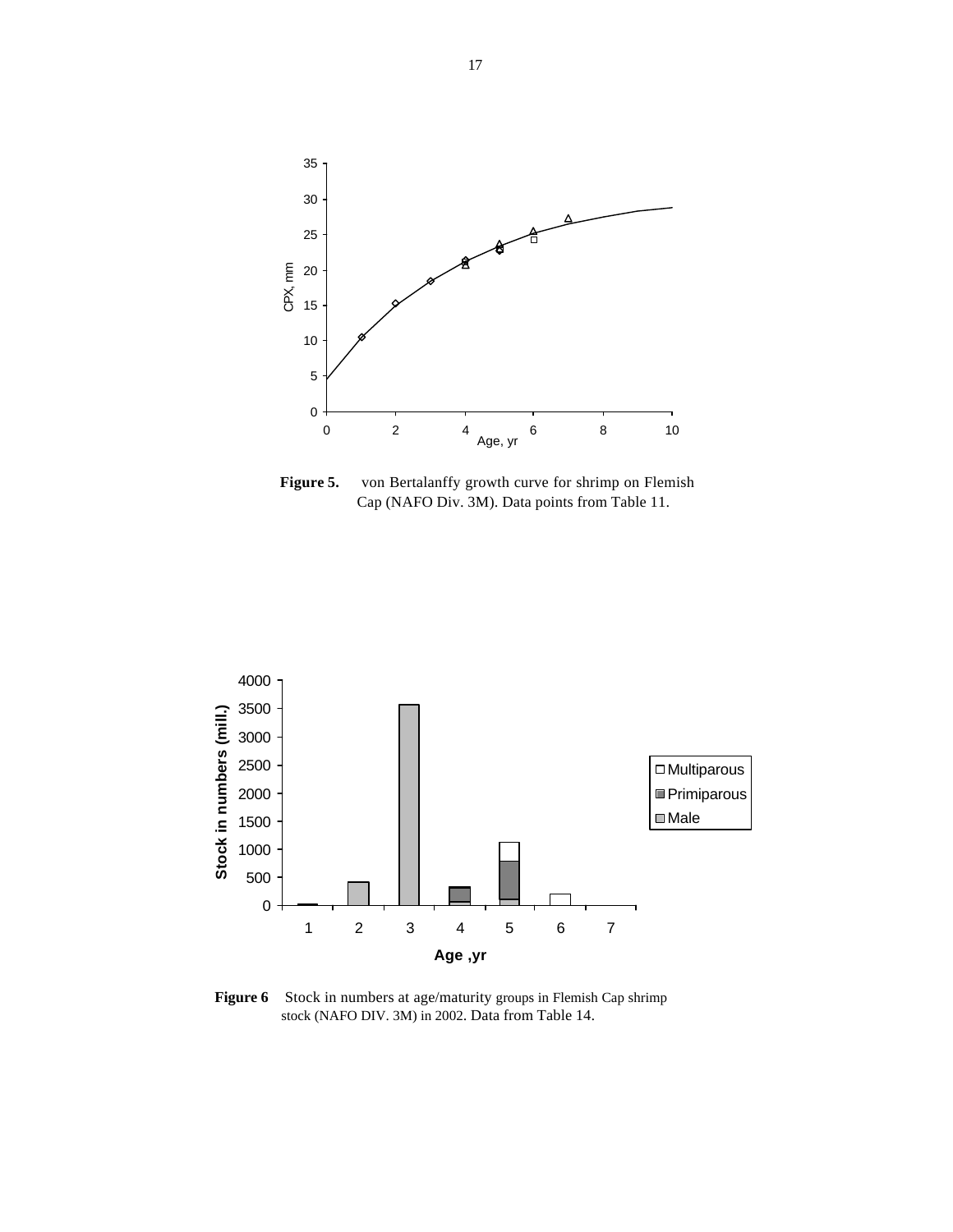

Figure 7. Growth curve and relative size distribution of age/maturity groups of shrimp on Flemish Cap (NAFO Div. 3M) from survey in June 2002.



**Figure 8**. Stock in numbers by year class in shrimp stock on Flemish Cap (NAFO Div. 3M) in the period 1997-2002.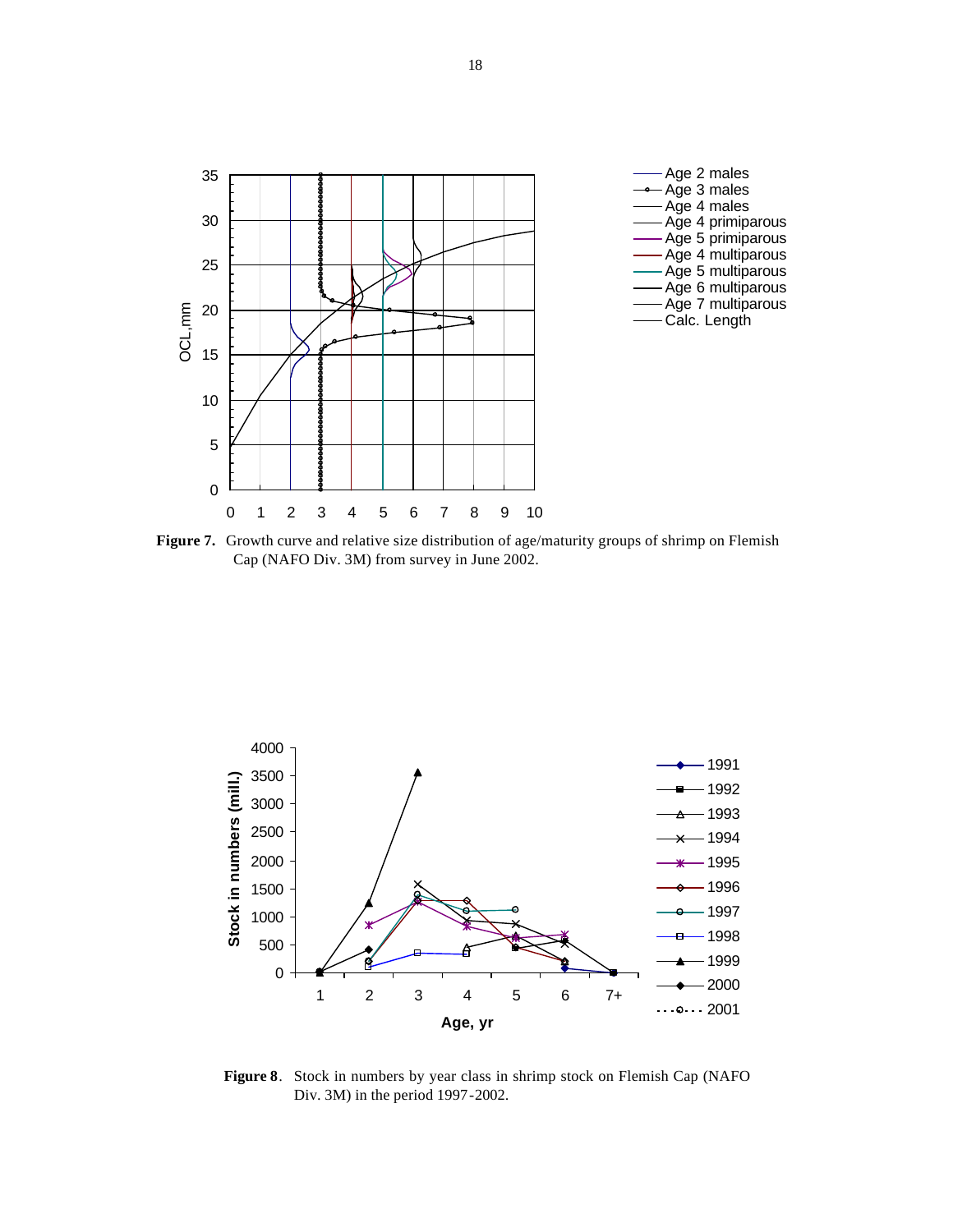

**Figure 9** Total shrimp stock biomass and female stock biomass on Flemish Cap (NAFO Div. 3M) in the period 1997-2002.